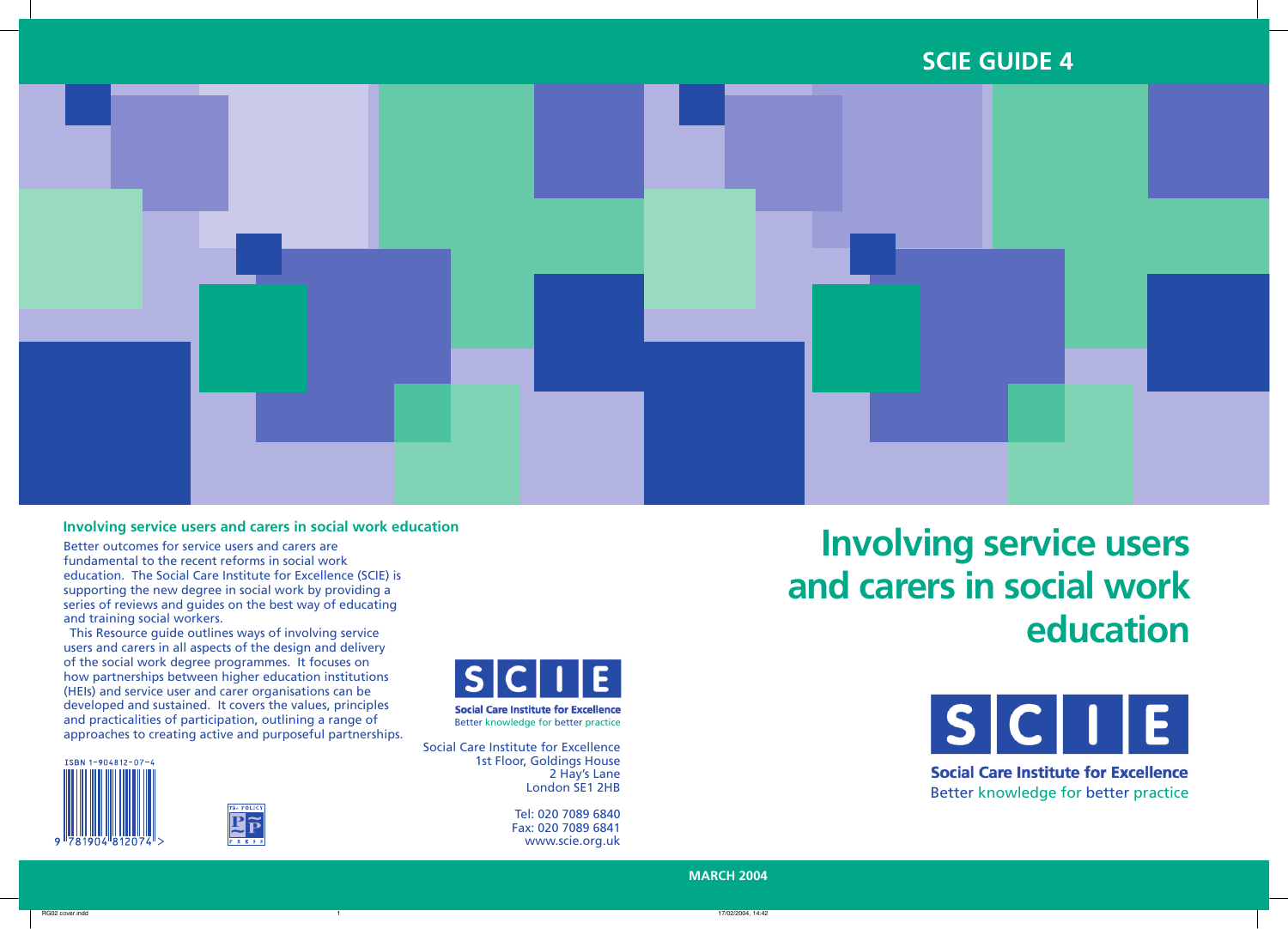## **Involving service users and carers in social work education**

*Enid Levin*



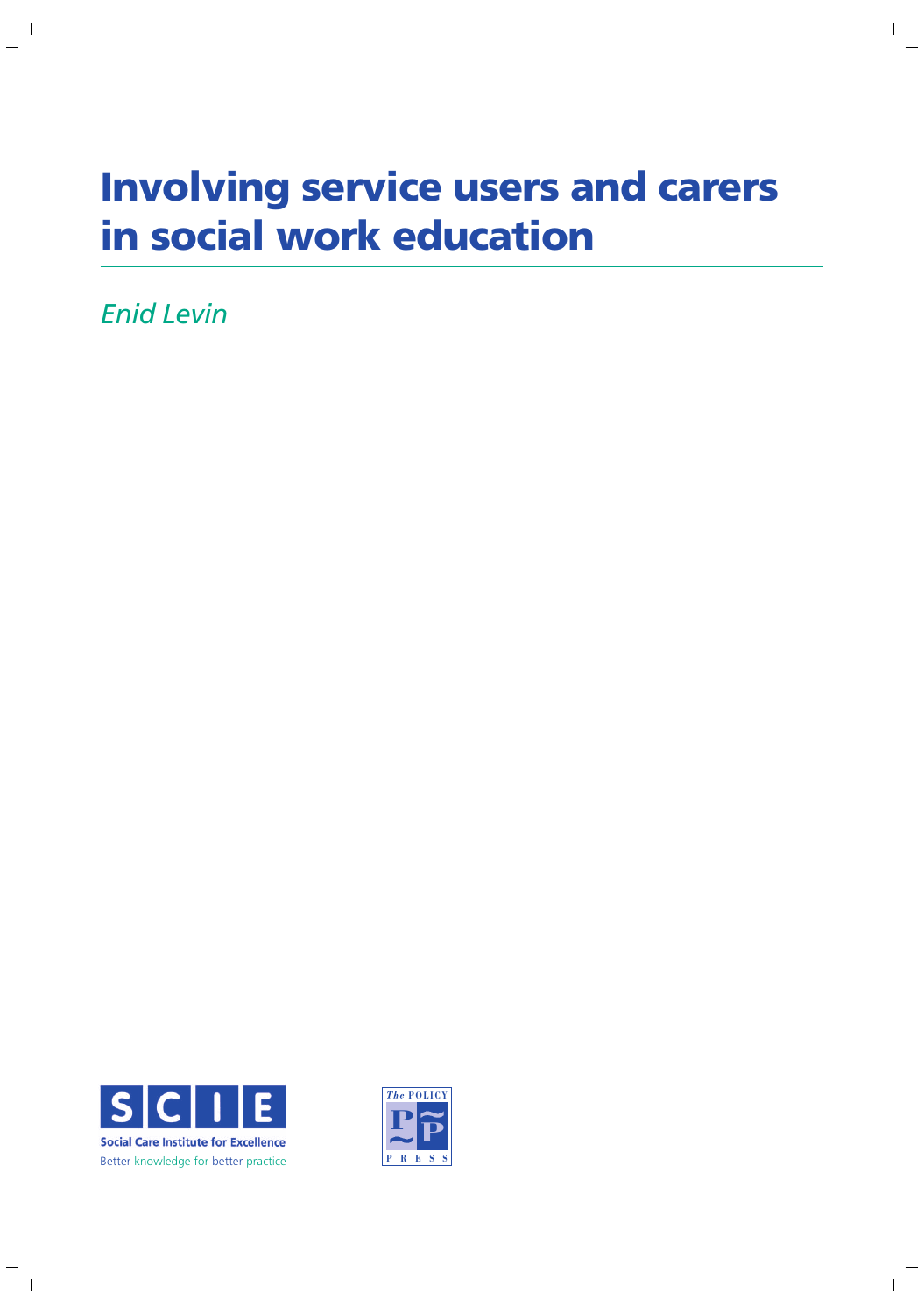First published in Great Britain in March 2004 by the Social Care Institute for Excellence (SCIE)

Social Care Institute for Excellence 1st Floor Goldings House 2 Hay's Lane London SE1 2HB UK www.scie.org.uk

© Social Care Institute for Excellence 2004

British Library Cataloguing in Publication Data

A catalogue record for this book is available from the British Library

ISBN 1 904812 07 4

**Enid Levin** is a Practice Development Manager at SCIE.

The right of Enid Levin to be identified as the author of this work has been asserted by her in accordance with the 1988 Copyright, Designs and Patents Act.

All rights reserved. No part of this publication may be reproduced or transmitted in any form or by any means, electronic, mechanical, photocopying, recording or otherwise, or stored in any retrieval system of any nature, without prior permission of the publisher.

Produced by The Policy Press University of Bristol Fourth Floor, Beacon House Queen's Road Bristol BS8 1QU UK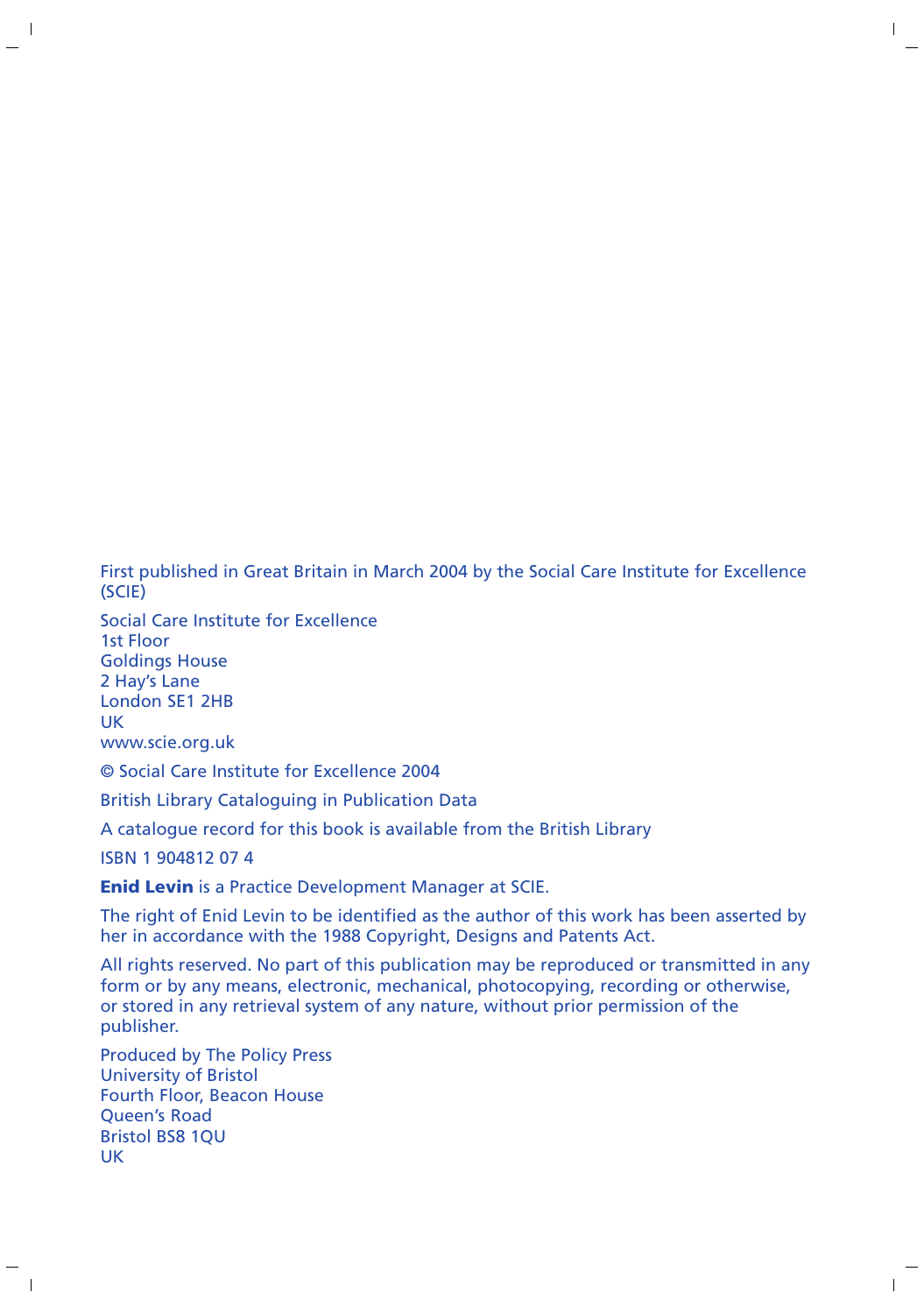### **Contents**

| Acknowledgements               |                                                                                                                                                                                                                                                                                                                                                                                                                                                                                                                                                                                                          | iv                                                                                     |
|--------------------------------|----------------------------------------------------------------------------------------------------------------------------------------------------------------------------------------------------------------------------------------------------------------------------------------------------------------------------------------------------------------------------------------------------------------------------------------------------------------------------------------------------------------------------------------------------------------------------------------------------------|----------------------------------------------------------------------------------------|
| 1.                             | What the guide is about                                                                                                                                                                                                                                                                                                                                                                                                                                                                                                                                                                                  | 1                                                                                      |
| 2.                             | <b>Key messages</b><br>2.1. For the future                                                                                                                                                                                                                                                                                                                                                                                                                                                                                                                                                               | $\overline{2}$<br>$\overline{2}$                                                       |
| 3.                             | Why the guide was developed                                                                                                                                                                                                                                                                                                                                                                                                                                                                                                                                                                              | 3                                                                                      |
| 4.                             | The content of the guide                                                                                                                                                                                                                                                                                                                                                                                                                                                                                                                                                                                 | 5                                                                                      |
| 5.                             | Who the guide is for                                                                                                                                                                                                                                                                                                                                                                                                                                                                                                                                                                                     | 6                                                                                      |
| 6.                             | How the guide was created                                                                                                                                                                                                                                                                                                                                                                                                                                                                                                                                                                                | 7                                                                                      |
| 7.                             | Changes in social work training                                                                                                                                                                                                                                                                                                                                                                                                                                                                                                                                                                          | 8                                                                                      |
| 8.                             | Preparing for participation: key messages                                                                                                                                                                                                                                                                                                                                                                                                                                                                                                                                                                | 10                                                                                     |
| 9.                             | The values and principles of involvement                                                                                                                                                                                                                                                                                                                                                                                                                                                                                                                                                                 | 11                                                                                     |
|                                | 10. Getting started: the process and practicalities<br>10.1. Securing resources<br>10.2. Taking the lead and/or the day-to-day responsibility<br>10.3. Defining service users and carers<br>10.4. Thinking about the meaning and level of involvement<br>10.5. Training and support<br>10.6. Payments for involvement<br>10.6.1. Fees<br>10.6.2. Travel expenses<br>10.6.3. Allowance for personal assistants and replacement carers<br>10.6.4. Other costs<br>10.6.5. The timing and methods of payment<br>10.7. Identifying partners<br>10.8. Approaching partners<br>10.9. Bringing partners together | 17<br>17<br>18<br>19<br>21<br>22<br>25<br>25<br>27<br>27<br>27<br>28<br>28<br>30<br>30 |
|                                | 11. Moving forward<br>11.1. Planning for involvement at strategic and management levels<br>11.2. Selecting students<br>11.3. Teaching and learning provision<br>11.4. Practice learning opportunities<br>11.5. Assessment of students<br>11.6. Quality assurance                                                                                                                                                                                                                                                                                                                                         | 33<br>33<br>35<br>36<br>38<br>41<br>43                                                 |
|                                | 12. Next steps                                                                                                                                                                                                                                                                                                                                                                                                                                                                                                                                                                                           | 44                                                                                     |
| References and source material |                                                                                                                                                                                                                                                                                                                                                                                                                                                                                                                                                                                                          | 45                                                                                     |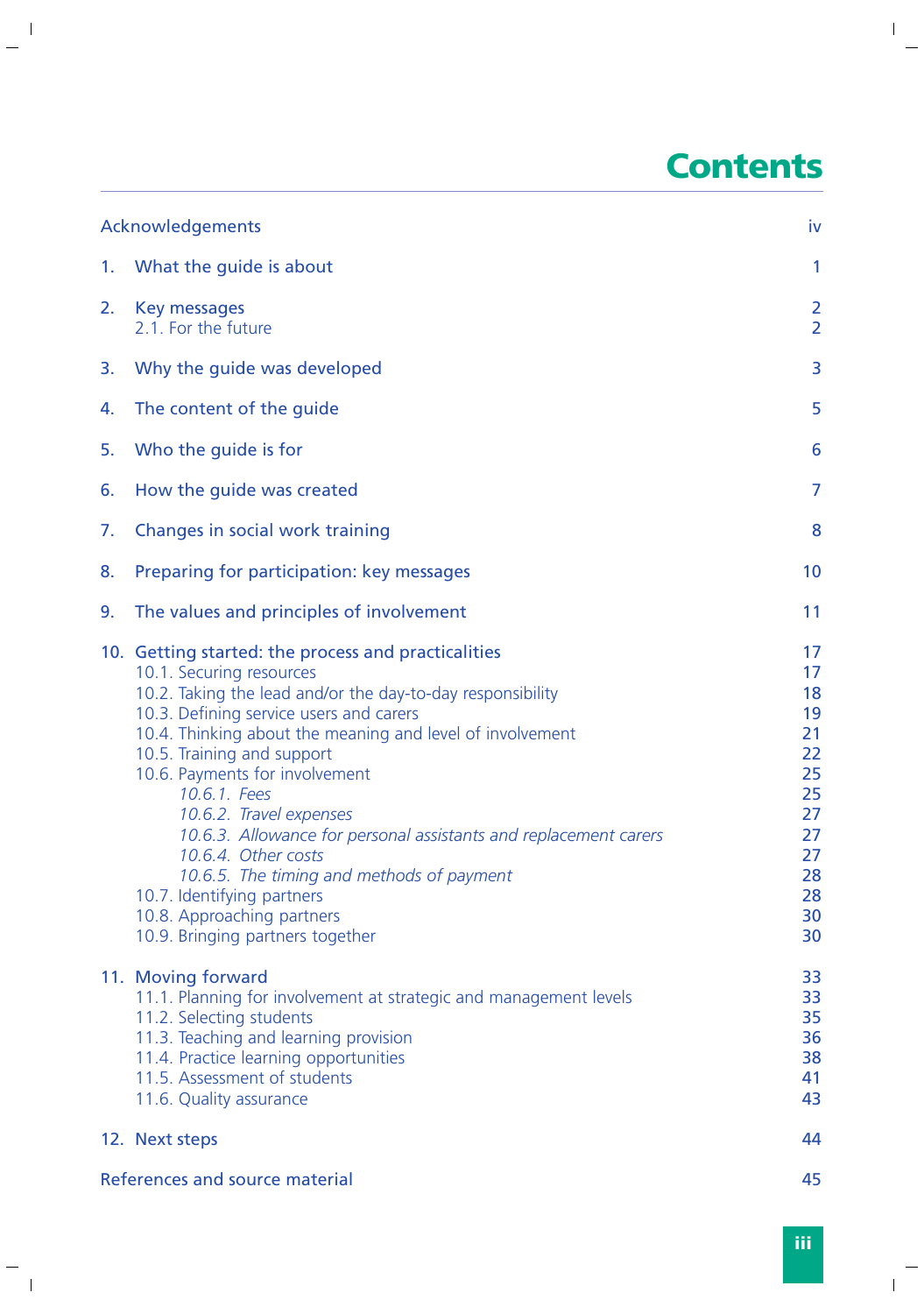### **Acknowledgements**

The Social Care Institute for Excellence (SCIE) would like to thank all the organisations and individuals who participated in the project on which this guide is based. We gratefully acknowledge the generous contributions from:

- The Department of Health and national bodies that took forward the reform of social work education and implementation of the degree, including the Qualification Development Group for their advice.
- The heads of social work education programmes and academic staff in the universities and colleges that responded to our survey, organised meetings with their service user and carer partners, and provided information, advice and examples of their work.
- The members of service user and carer organisations that shared their experiences with us in discussions, workshops and conferences, providing written materials, examples and advice.
- The Wiltshire and Swindon Users' Network and the National Organisation of Practice Teaching that undertook specific pieces of work for the guide.
- The Shaping Our Lives National User Network that led the consultation on the draft guide.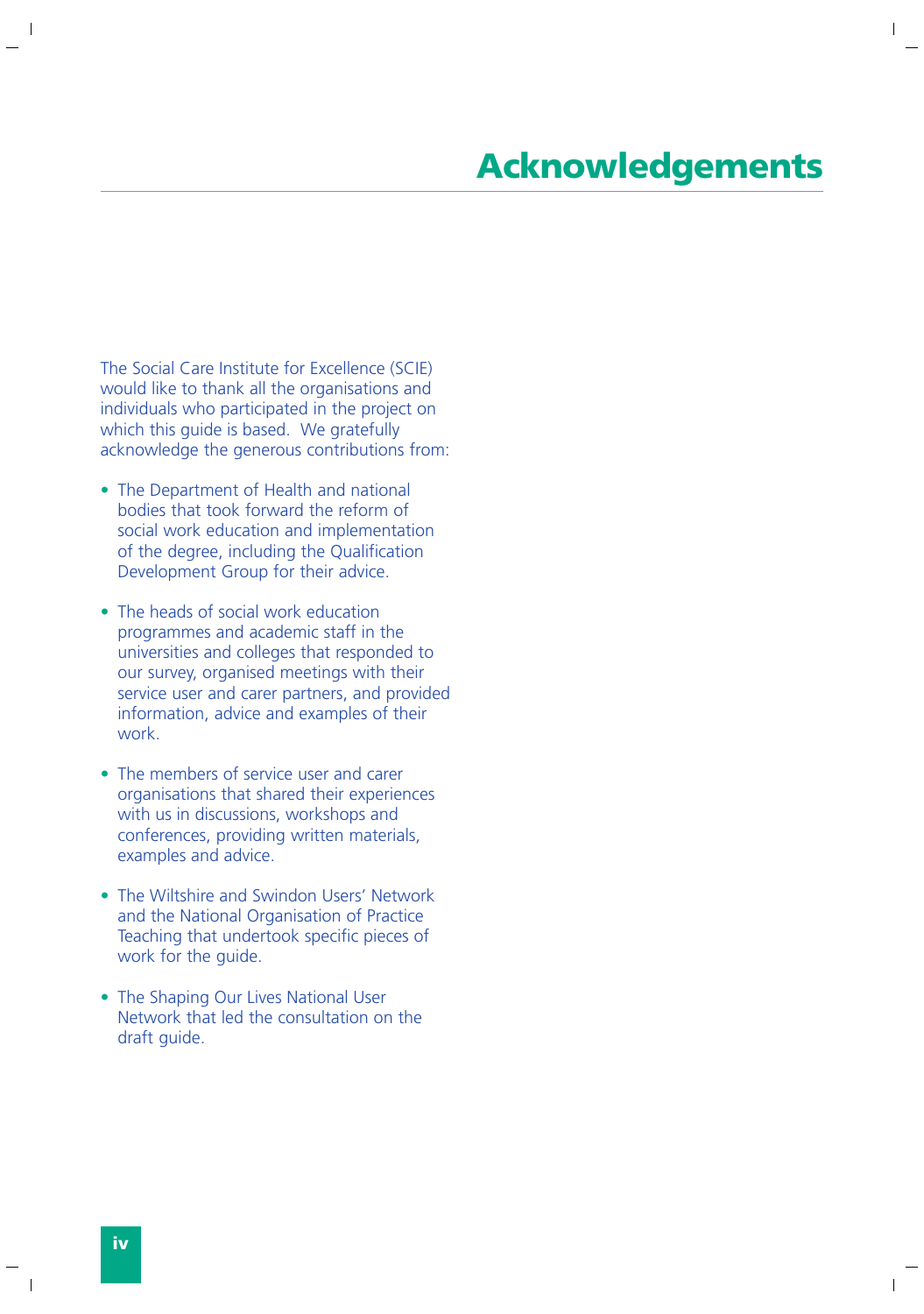## **What the guide is about**

This guide focuses on how service users, carers and providers of social work education and training can work together on the degree programmes. It covers the principles, practicalities and range of approaches to building and sustaining these partnerships. The key messages of the guide apply also to developing service users' and carers' involvement in all types of training for social work and social care staff and in the design and delivery of services.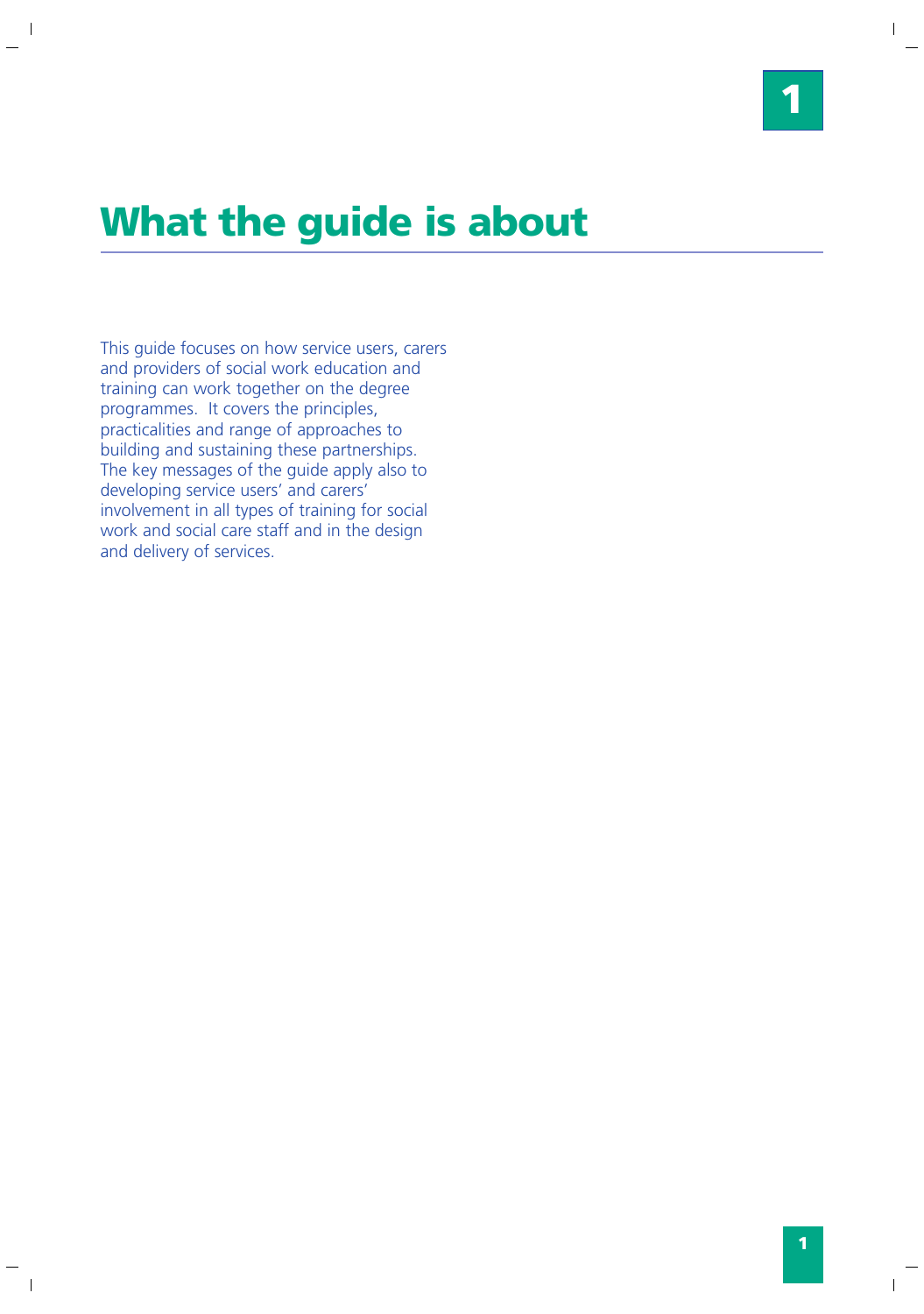*Involving service users and carers in social work education*

#### **2.1. For the future**

**2**

- The involvement of service users and carers in the design and delivery of the social work degree offers a major opportunity for a new generation of social workers to gain a thorough grounding in service users' and carers' experiences and expectations from the very start of their training and careers.
- Many universities and colleges that are offering the degree programme in England in 2003, together with their allies in service user and carer organisations, have made a good start at working together but progress is uneven across the country and the specific aspects of the programmes.
- In order that this initiative may fully realise its potential to make a difference to social work training, priority should be attached to building up the capacity of both service user and carer organisations and the degree programme providers so that they can work together in constructive and purposive partnerships. There is a call for continuing ring-fenced funding to facilitate this development.
- Training for service user and carer trainers is high on the agenda of their organisations. Different types and levels of training should be offered. There is scope for service user and carer organisations to develop their own training and support systems, and for national bodies to develop accredited training leading to qualifications.
- The payment of service users for their time and expertise is proving to be a challenging and complicated area. The benefits rules may hinder the involvement of some groups of service users. Practice is variable across higher education and some guidance is required.
- Codes of practice on service user and carer participation have been suggested as one of the means to promote consistency, fair treatment, and good quality processes and outcomes for everyone involved.
- As the arrangements for involvement are not prescribed, a wide variety of approaches to the same activities are emerging. Each social work education programme needs to have robust systems in place for monitoring and evaluating their arrangements for involvement. Comparative studies are required to evaluate their relative effectiveness in terms of processes and outcomes.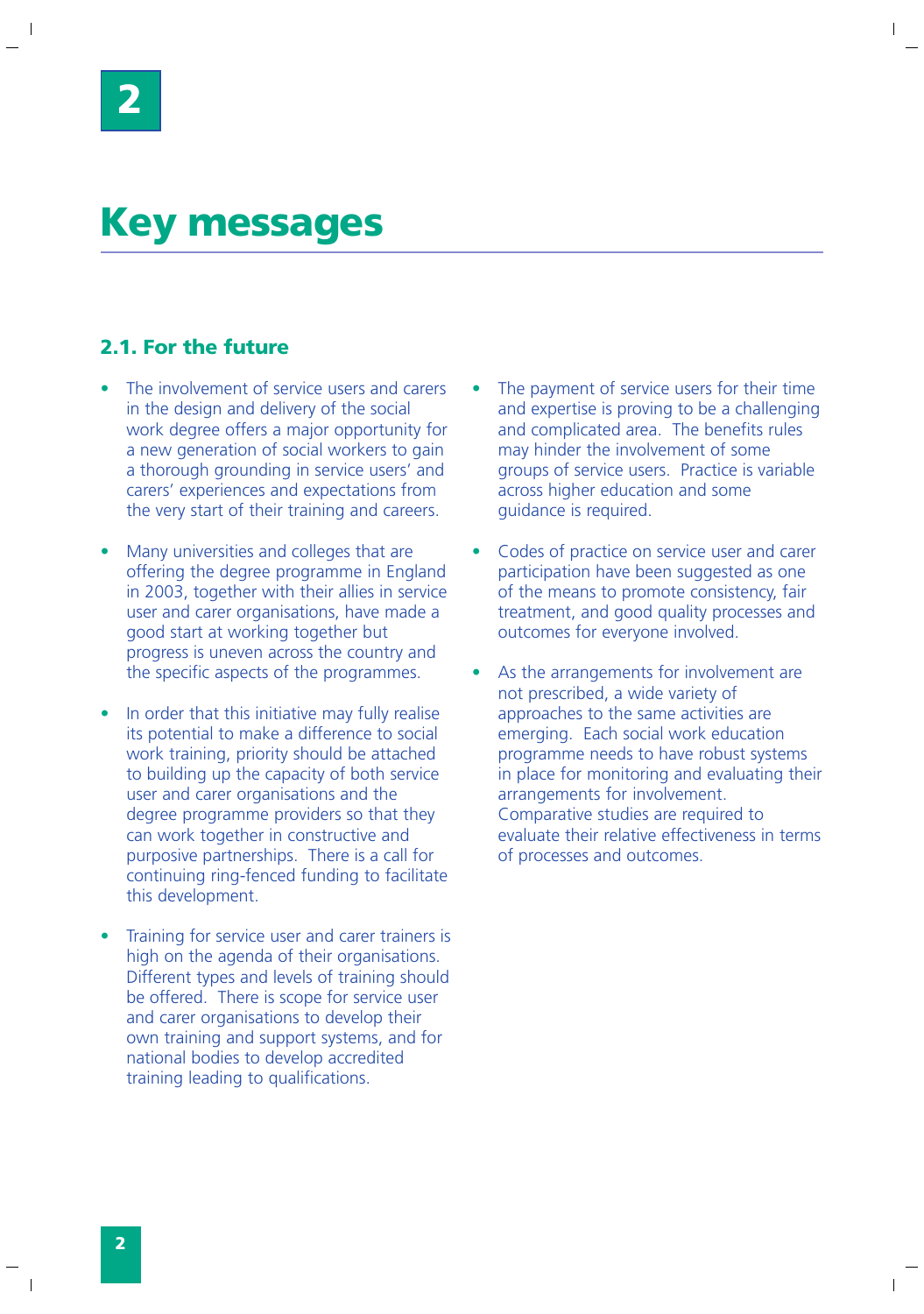### **Why the guide was developed**

Involving service users and carers in the education and training of social workers is higher on the policy and practice agenda than ever before. A three-year qualifying training for social workers was introduced in England in 2003. The successful completion of the programme leads to the award of a degree at honours level that is the new professional qualification for social work. For the first time, Higher Education Institutions (HEIs) that run these programmes are required by government to involve service users and carers as stakeholders in all parts of the design and delivery of the programme.

Although the national *Requirements for social work training***<sup>1</sup>** specify that service users must be involved in all parts of the degree, they do not prescribe how the universities and colleges should go about meeting this remit in partnerships with them.

The opportunity to develop local arrangements with service user and carer organisations is both exciting and challenging. It has to be undertaken in parallel with all the other work involved in setting up and running the programmes.

The total number of service user and carer organisations covering all ages and interests is not known. In preparation for the degree, some universities and colleges have carried out local mapping exercises. National exercises are also underway, including a Shaping Our Lives National User Network project supported by SCIE. In making estimates, we have to take account of the numbers of groups and organisations that are led or controlled by service users or carers and also of the local branches and groups of national charities for

service users, including children and young people, and carers. Nationally, therefore, we are estimating in thousands rather than in hundreds of groups of different sizes and membership interests. Some of these organisations are already involved in selecting and training social care workers and students, and they can build on their experiences, but for others it is new territory.

Similarly, many universities already have some experience in service user and carer involvement, typically in teaching sessions on the Diploma in Social Work, the approved social worker (ASW) and other post-qualifying and advanced programmes. They, too, are well placed to build on their existing links. However, in common with colleagues on all the degree programmes, they are engaged for the first time in developing strategies to integrate the active involvement of service users and carers systematically into all their work. This involves translating into practice the statements of intention submitted to the General Social Care Council (GSCC) during the degree accreditation and the subsequent course validation and approval processes. It also involves joint work to develop approaches that are comprehensive and fit for purpose.

At the time of writing, 66 universities in England were accredited and approved to offer the degree. Final figures on the number of students enrolled on the courses that began in 2003 are not yet available but a preliminary figure of about 2,300 students has been quoted. In Wales, Northern Ireland and Scotland, the degree programmes will be introduced in 2004. The pace and progress of work on service user and carer participation varies, with some starting their preparations in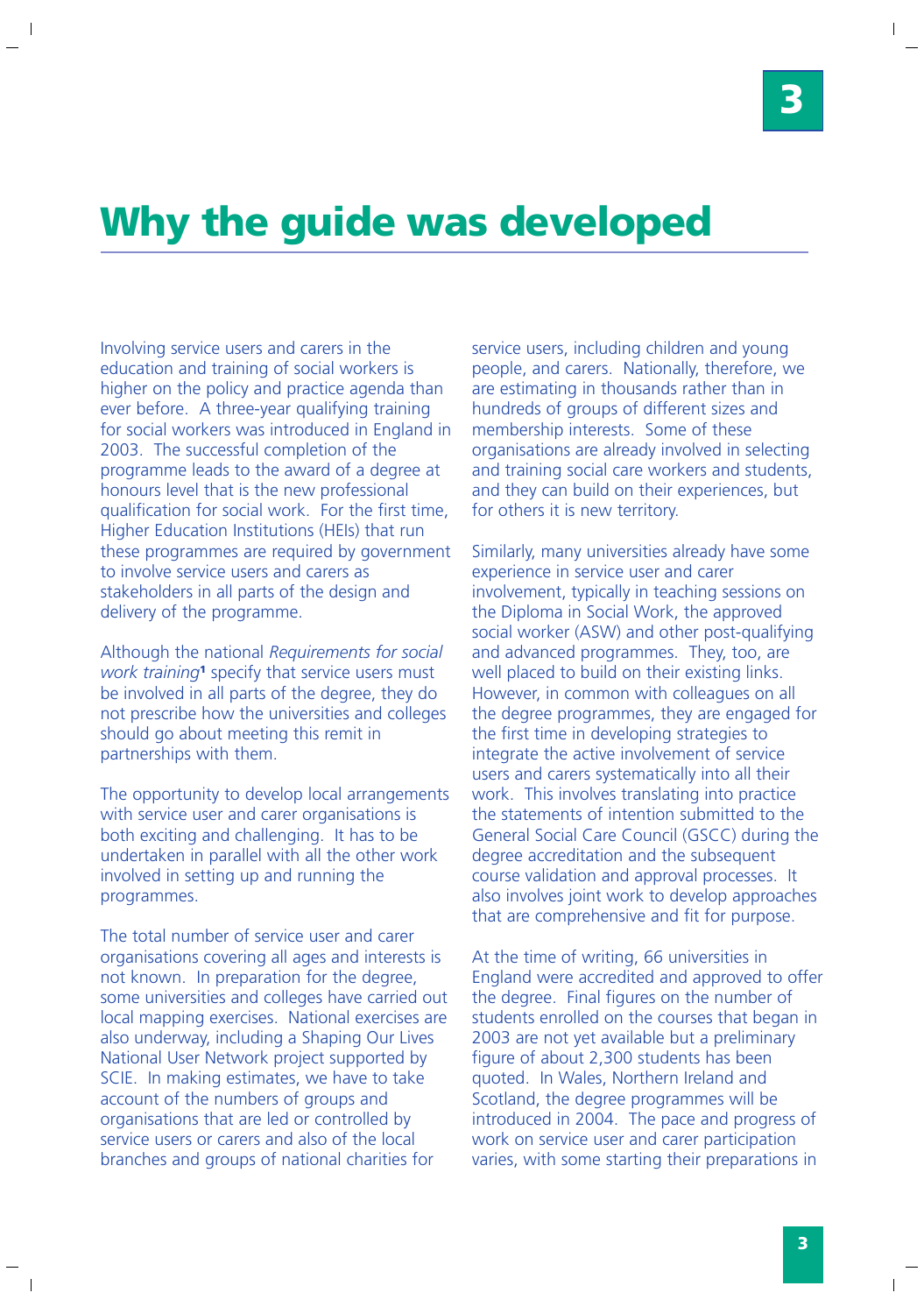2002 and others scheduling this work into the six months before the start of the programmes.

As anticipated, a wide variety of approaches to the same task of developing participation are also evolving. These will be tried out and tested over the next three years. Encouragingly, the Department of Health Policy Research Programme is commissioning evaluative research on this initiative. Until the first intake of students graduate and begin to practise in 2006, we cannot make judgements about the relative effectiveness in terms of processes and outcomes of the various approaches to involving service users and carers. What we can and indeed have set out to do is describe the similarities and differences in the emerging approaches, and bring together knowledge and resources to inform continuous development and the debate on the criteria for evaluating them.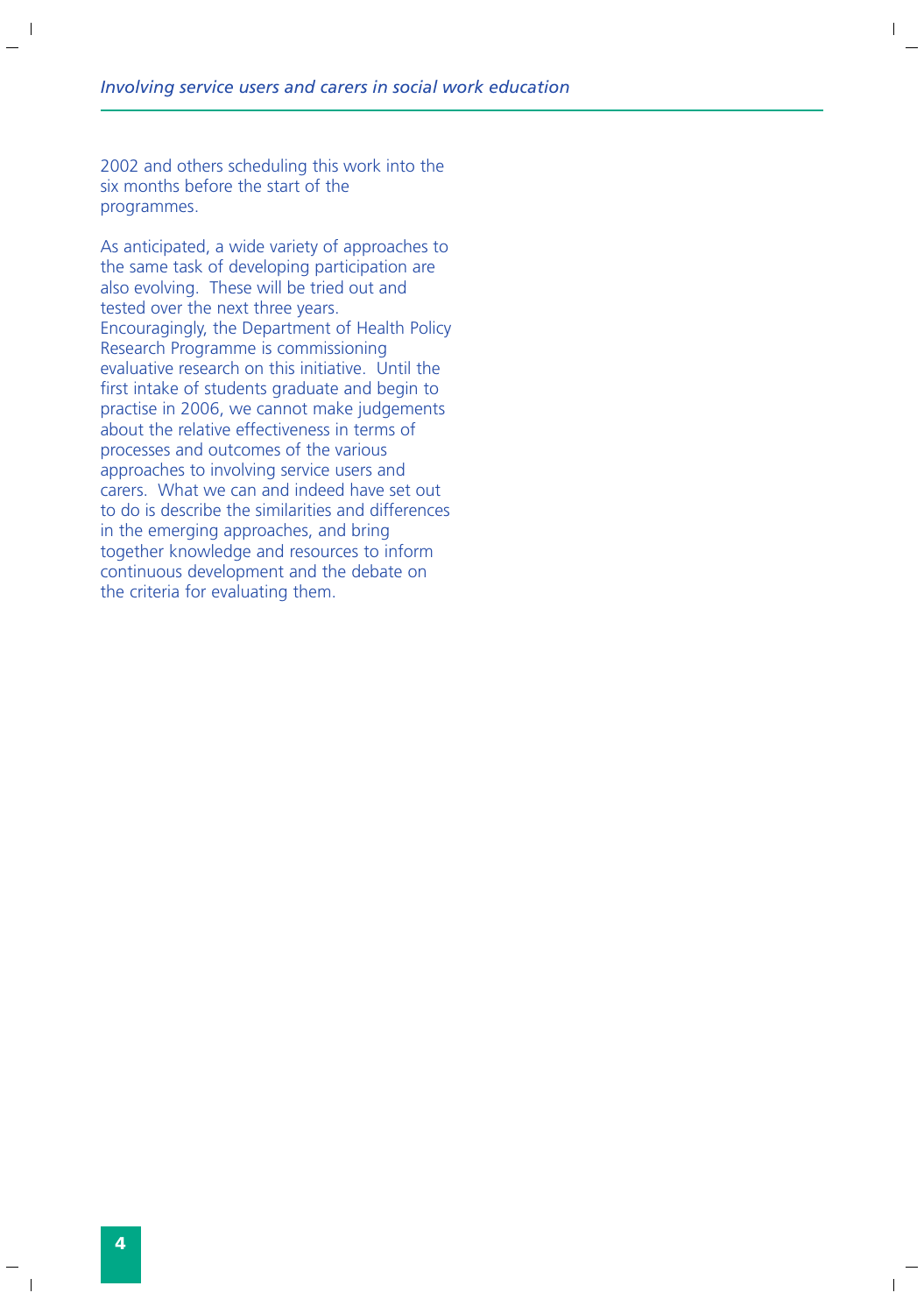### **The content of the guide**

This guide focuses on *how* partnerships between the degree programme providers on the one hand, and service user and carer organisations on the other, might be formed and sustained. It goes step by step through the stages and processes of planning and preparing for active and purposeful partnerships. The guide outlines the issues that have to be considered and some of the options for action at each point. Wherever possible, it provides resources directly in the form of written material and examples from practice or gives directions to documents, websites and contacts that the user of the guide may wish to follow up.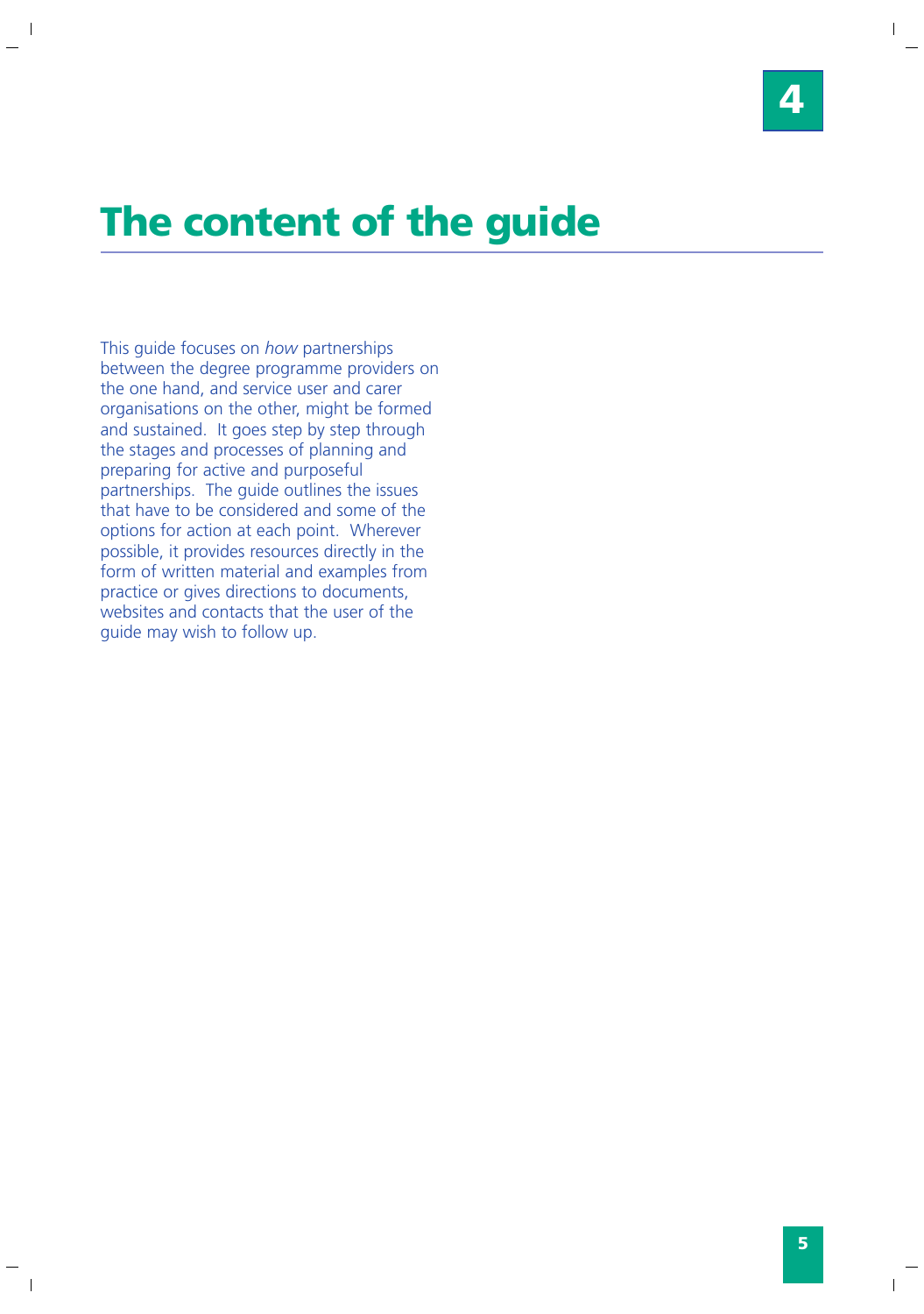## **Who the guide is for**

The guide is for everyone involved in educating and training social workers, even though they may be involved in different ways and for different reasons. The guide may be of particular interest and relevance to individuals and groups most directly involved in the degree. These are:

- service users and carers who are involved or interested in becoming involved;
- academic staff with day-to-day responsibility for service user and carer participation in the programme and their colleagues;
- staff in agencies that provide practice learning opportunities and participate in student assessments;
- students themselves:
- staff in the universities and the national bodies with management, quality assurance, and monitoring responsibilities relating to the degree.

The guide may also be of interest to groups and individuals providing social work postqualifying education and training or developing service users' and carers' participation in the training of other professionals such as nurses and doctors or in training social care workers. The principles and practicalities that it sets out also apply more widely to the involvement of service users and carers in designing, commissioning, delivering and monitoring services.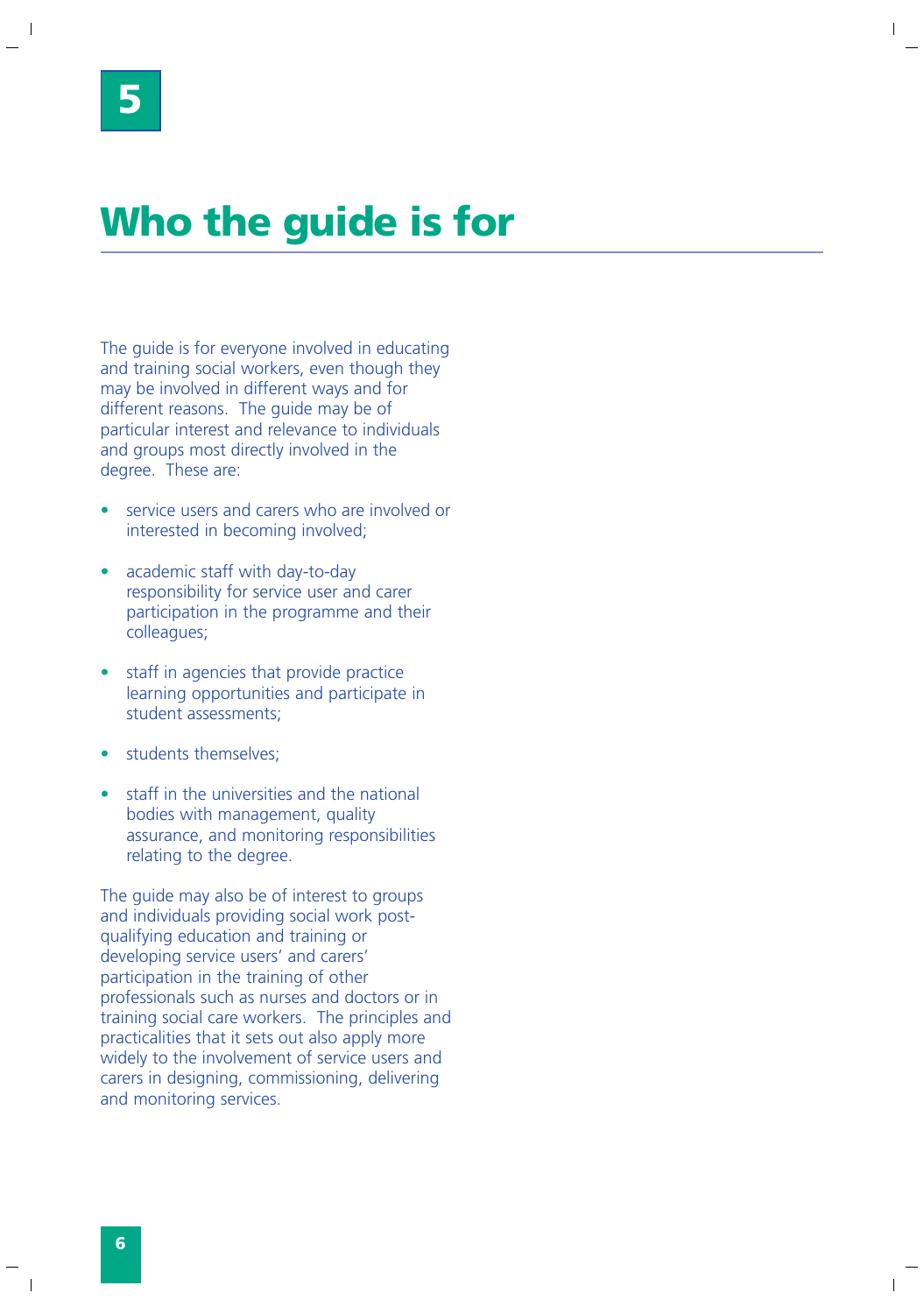### **How the guide was created**

The guide is based on a synthesis of the following:

- The literature on service users and carers, including reviews, books and articles that cover their views on and expectations of social workers, practical guides and models and experiences of involvement in social work education and training.
- Reports of conferences and focus groups that have been run to promote service user and carer participation in social work education and prepare for the introduction of the degree programmes.
- The responses to a SCIE survey of the 72 universities and colleges providing Diploma in Social Work programmes which asked for information about their plans, approaches and progress towards service user and carer involvement in the degree programmes. This was sent in February 2003 to all the HEIs accredited to provide social work degree programmes by the GSCC in December 2002, and to potential providers applying for accreditation in 2003 or providing social work education at that time. The initial responses were supplemented by additional information from some universities and colleges once their plans for involvement were firmed up or approved in the summer of 2003.
- Information and advice from national bodies and key stakeholders that steered the development of the new degree and were represented on the Department of Health Reform of Social Work Education and Training Qualification Development Group.
- The results of meetings and discussions with service user and carer groups and their partners in higher education about the challenges and opportunities arising from working together, and their plans and approaches to participation.
- The accounts and debates of service users and social work education providers on the key issues relating to involvement in workshops run by SCIE at five Department of Health conferences on implementing the social work degree.
- Finally, and importantly, the Shaping Our Lives National User Network led a consultation on the guide. They invited people from a range of service user organisations with expertise in training to comment on the draft guide. They arranged a meeting that was co-chaired by the Chairman and Manager of the Network; at this meeting SCIE staff benefited from the advice of the members who had read the guide on how its content and format could be improved.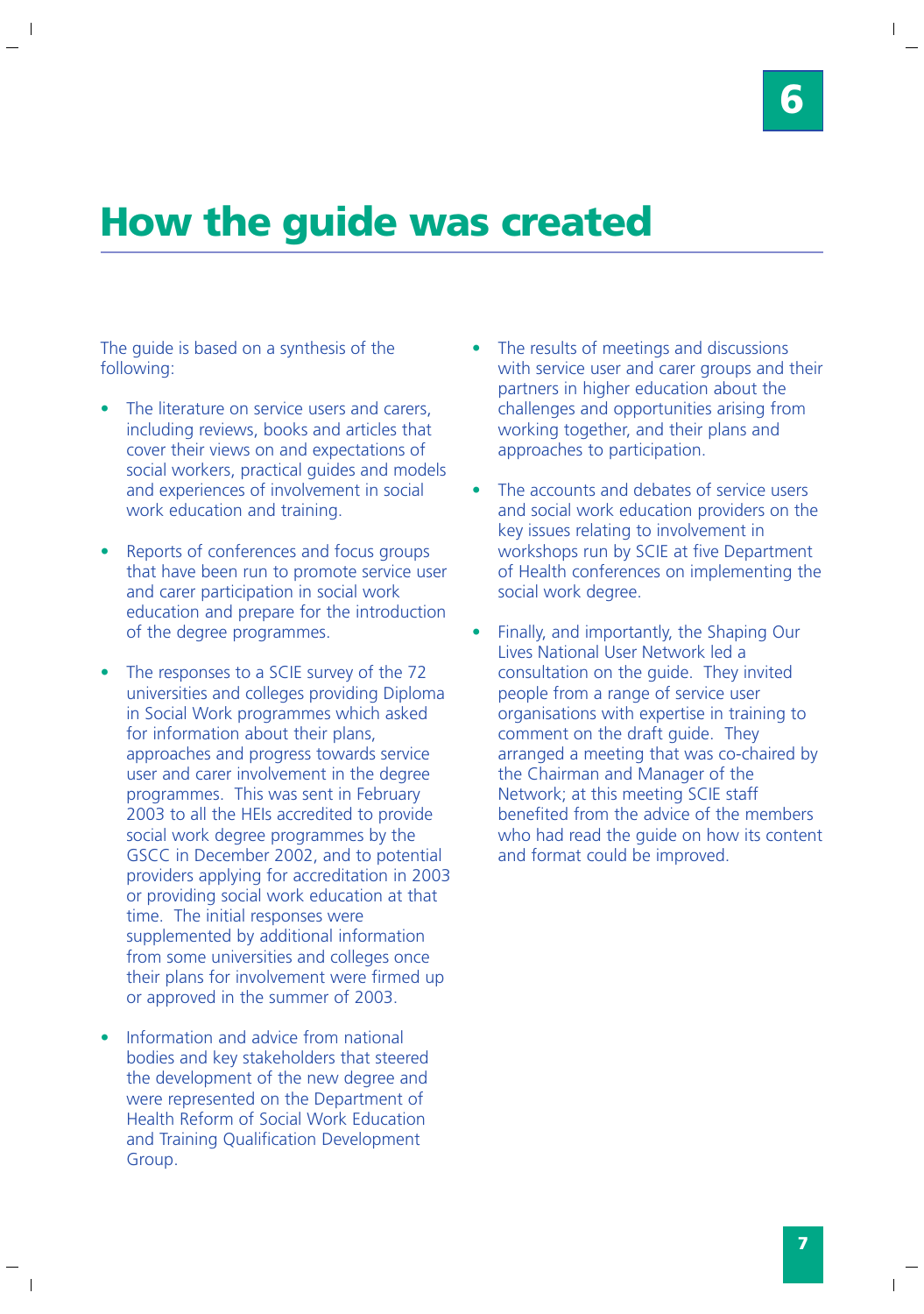### **Changes in social work training**

It may be helpful for everyone involved in the degree programmes to be knowledgeable about the background to its introduction and, above all, its main purpose.

*A quality strategy for social care***<sup>2</sup>** signalled the introduction of the changes. It included the modernisation of qualifying training for social workers in its proposals to support quality and continuous improvements in social care. The registration of social workers by the GSCC in England and the equivalent Councils in Northern Ireland, Scotland and Wales under the 2000 Care Standards Act from 2003 is also part of this strategy. The thrust of all the new arrangements is that service users and carers get high quality social work services in terms of both processes and outcomes. Thus the changes, including service user and carer participation in training, are the means to the ends of improving experiences and outcomes rather than ends in themselves.

Issued under the 2000 Care Standards Act, the *Requirements for social work training***<sup>1</sup>** in England specify "what providers of social work training must do", covering the entry, teaching, learning and assessment requirements for the degree programmes. *The national occupational standards for social work***<sup>3</sup>** and the Quality Assurance Agency subject benchmark statement for social work (2000) form the basis for the assessment of students at the end of the degree programme. Taken together, the requirements, standards and benchmark statement comprise the prescribed curriculum for the degree. The emphasis is on practice, with academic learning to support it. To this end, students will spend at least 200 days gaining experience and learning in practice settings.

Appendix 2 of the *Requirements for social work training* sets out the roles of stakeholders in programme design and delivery. The seven named groups of stakeholders are:

- employers
- HEIs
- students
- service users
- practice assessors
- external examiners
- GSCC.

Importantly, service users and HEIs are the only stakeholder groups that have been assigned roles in all parts of programme design and delivery.

Their roles are in:

- student selection
- design of the degree
- teaching and learning provision
- preparation for practice learning
- provision of placements
- learning agreements
- assessment of students
- quality assurance.

This is an ambitious agenda in which the type of knowledge that service users and carers can impart is identified as a strong lever for improving social care. It recognises that service users and carers are themselves experts in what would make for more control, choice and better quality in their everyday lives, and in existing services. The purpose of the agenda is to ensure that newly qualified social workers have a thorough understanding of the standards of practice, processes and outcomes that service users and carers want. Thus, from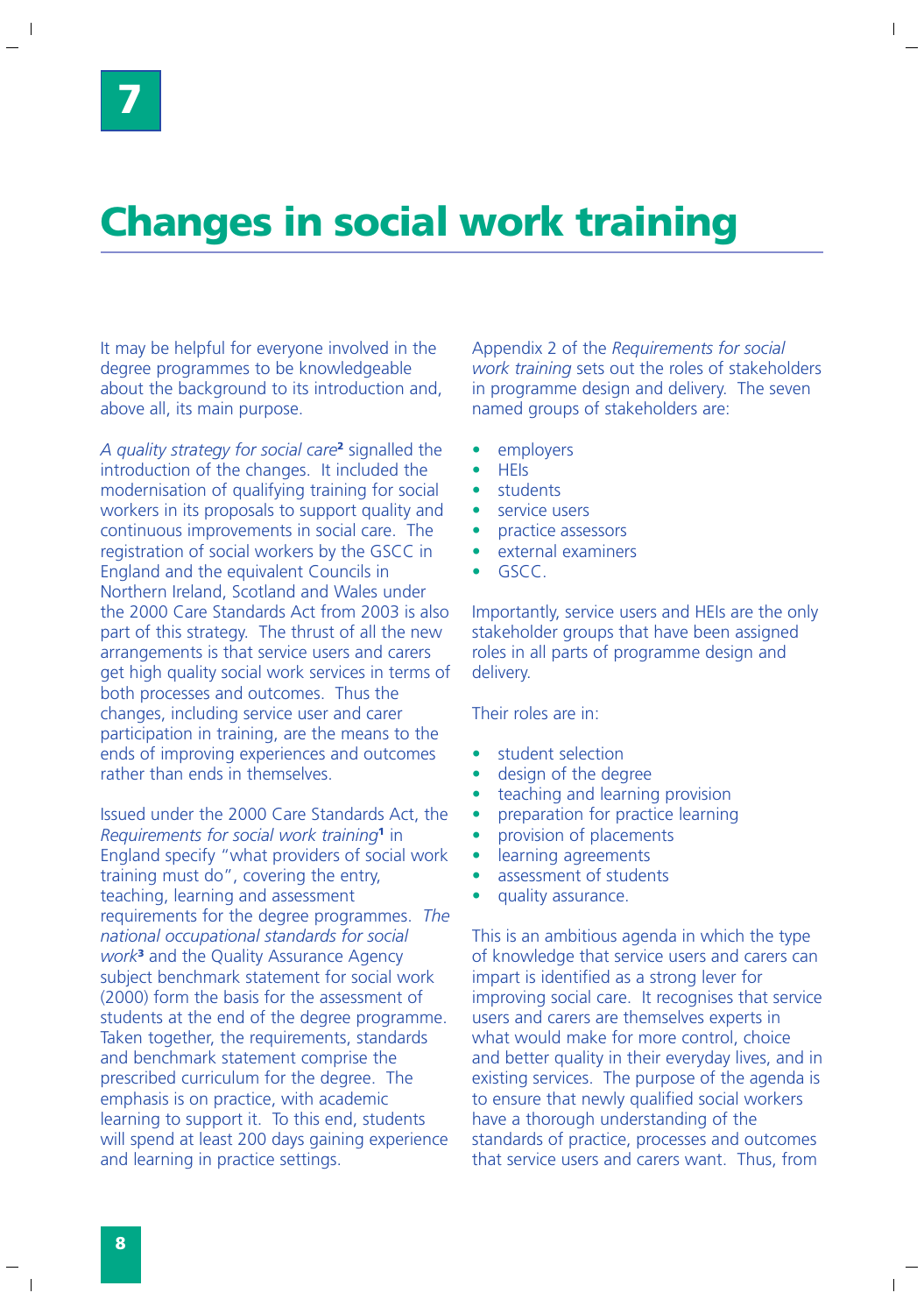the very start of their professional career, they will treat service users and carers as active participants in service delivery rather than as passive recipients.

In support of these developments, each accredited university was allocated a special grant of £6,200 (total for England: £400,000) through the GSCC to support service user and carer involvement from January to December 2003. An additional grant (total for England: £420,000) for the same purpose was subsequently allocated for April 2003-March 2004. At the time of writing, discussions are progressing about the mechanisms and further funding required in order that the capacity for involvement can be achieved.

Detailed information on the reform of social work education in England has been mainly available in paper form and also electronic form through the websites of the Department of Health and the GSCC (www.doh.gov.uk/ swqualification; www.gscc.org.uk). When the special Department of Health website closes, the main sources of information on the degree and its further development will be the GSCC, with Department of Health publications still available in paper and electronic forms. Information on related development work and materials to support implementation is available from Topss England (www.topssengland.net), the Practice Learning Taskforce (www.practicelearning.org) and SCIE (www.scie.org.uk).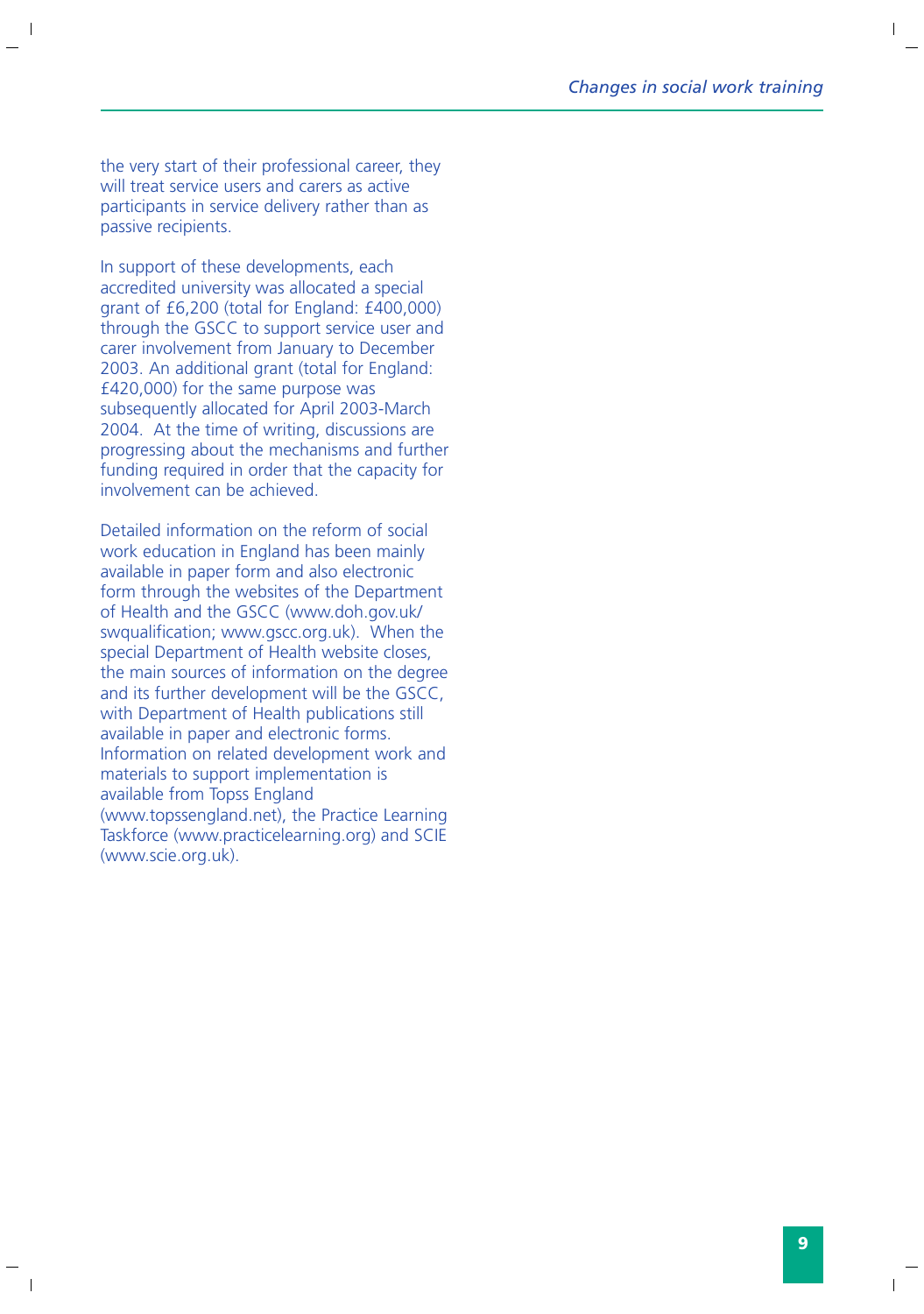## **Preparing for participation: key messages**

*Involving service users and carers in social work education*

The material collated during this project suggests some key points to consider at the very start of the preparations for participation. These are covered in detail later and highlighted here:

**8**

- Everyone involved benefits from working out and signing up to the *values and principles* of involvement as early as possible in the process of forging partnerships.
- If there is a comprehensive *strategy* for overall involvement right from the start, then it will be easier to include those new roles for service users and carers where progress may be slower and more complicated.
- Effective service user and carer participation involves a lot of people working in new ways. Service users, carers, lecturers, other academic staff, administrators, students, employers, providers of practice learning and assessors could see this as a *development exercise* that they engage in together.
- Everyone involved needs resources in terms of people, time, money, and proper support to make this work. This applies equally to service user and carer organisations as to others. A *budget* to pay for participants' time, expenses and for other related costs can help to make this a reality.
- Actively promoting and sustaining participation is a *process* and not a one-off event. It takes *time* to build up respectful and purposive relationships and to give attention to the practicalities.
- A lot of enthusiasm and goodwill is required to make this work and has already been invested. There are many other pressures and demands on everyone involved. At the start, only a small number of service users and carers per programme may be available and willing to take this initiative forward. *Widening participation* is a key task.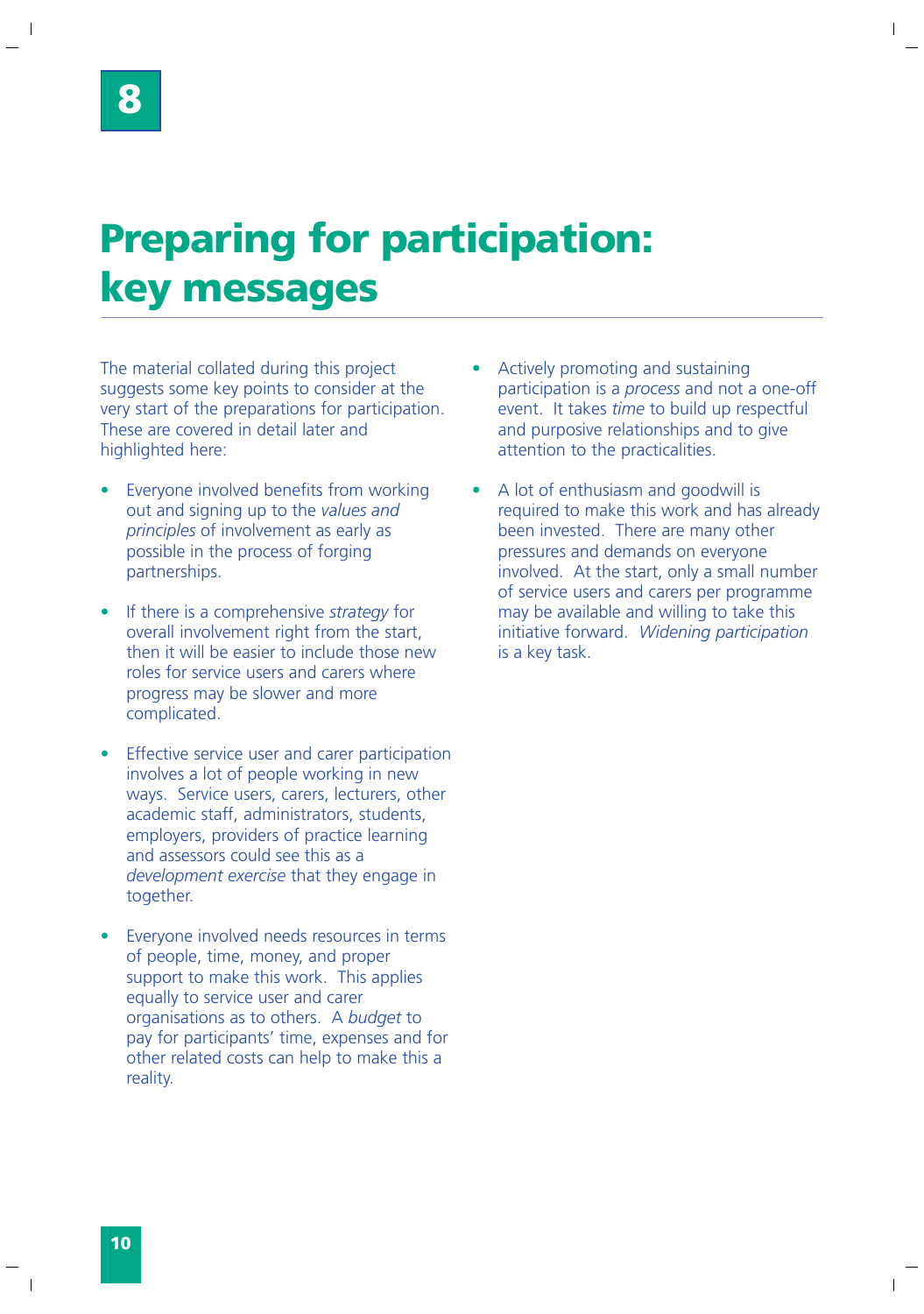### **The values and principles of involvement**

Because working out and signing up to the values and principles of involvement early in the process of forging partnerships is very important, we offer some suggestions here.

Taken together, the values of service user organisations and of social work provide a firm foundation on which to build a framework for participation that is respectful and meaningful rather than tokenistic.

The service user movement emphasises the importance of models of participation that are based on human rights, equalities, inclusion and the social model of disability. Their approaches seek to empower people and counter oppressive and discriminatory practice. There is overlap between the values of service user-controlled organisations and those of social work and social care. Thus the values of social work and social care include the right to respect, privacy and confidentiality, the right to choose, the promotion of independence and treating each person as an individual. The *Code of practice for social care workers* provides the most recent and clear statement of these values, setting out in detail the conduct that is expected of these workers**<sup>4</sup>**. In a recent paper on getting closer to other people's direct experiences, Beresford**<sup>5</sup>** includes a list of approaches, emphasising that they should not be seen as mechanistic 'techniques' but rather as a set of value-based principles.

For over 10 years, pioneering individuals and organisations in the service user movement have been developing the principles for putting their values into practice. They are spelt out in the many publications, including reports of projects, conferences and focus

groups that are referenced here and elsewhere in the guide**6-12**. Across service user-controlled organisations, there is strong agreement about what these principles are and what they cover.

**9**

Each university and college should work with their partners to develop a *written protocol of values, principles and practices* that is then owned and signed up to by all parties. Some examples on which to build are summarised here. The overlaps in their content emphasise the consensus about the core set of principles and issues. These examples might be used to check whether local agreements are comprehensive but their content should not be imported wholesale or imposed without thorough discussion and agreement. Developing a local protocol is part of the process of building up trust, respect, and purposeful working relationships. When the degree programme is running, the local protocol can be used to monitor and evaluate progress.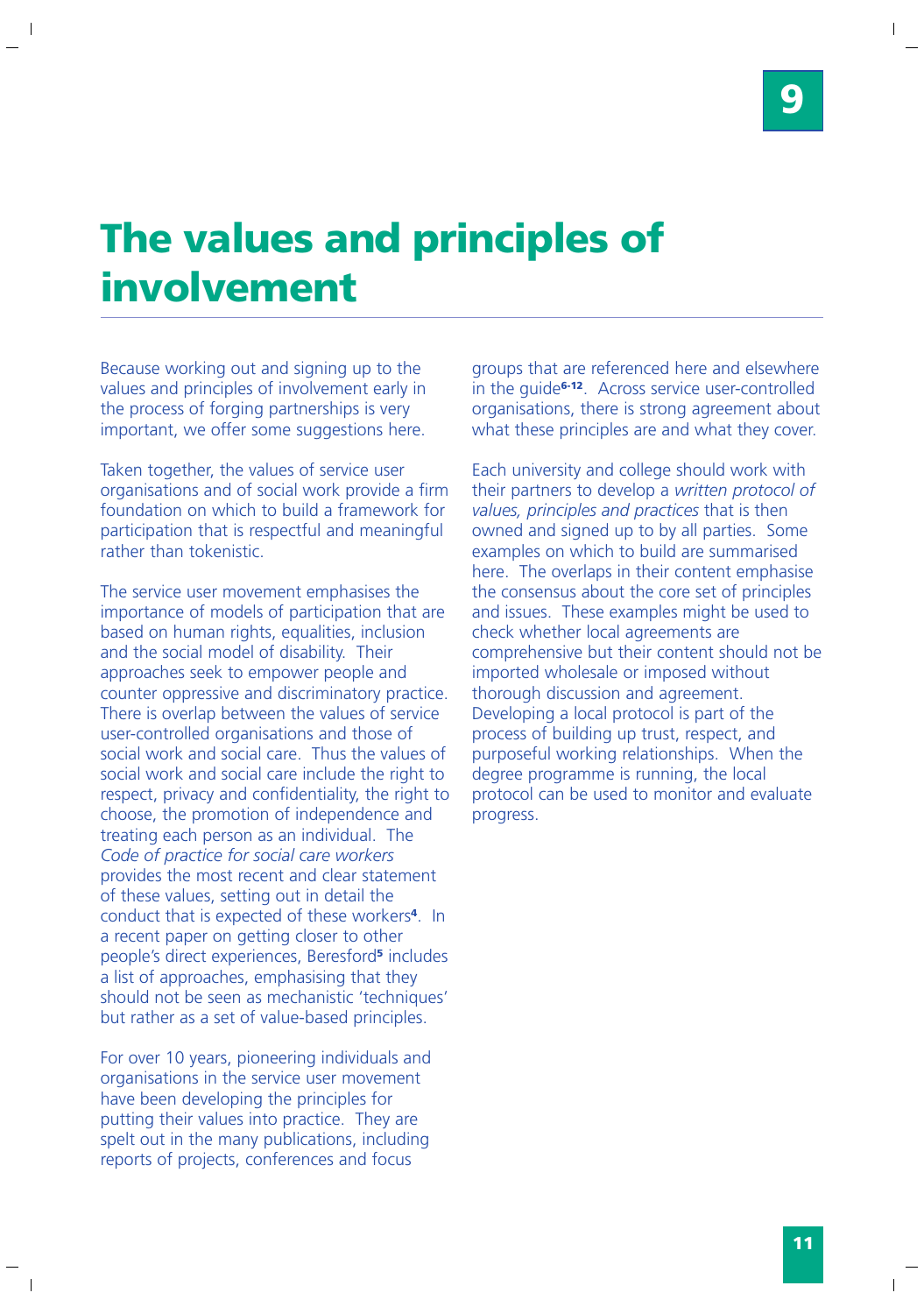**Michael Turner and Shaping Our Lives National User Network, 20029** *Guidelines for involving service users in social work education*

These guidelines are presented in four sections that are summarised here.

**Section 1** covers the key concerns of service users on current practice that were raised at a Shaping Our Lives National User Network seminar in 2000. The issues, based on the direct experience of service users, including poor practice, "pointed the way to the positive principles that should underlie best practice user involvement".

**Section 2** sets out four principles of best practice involvement. Only extracts from the text on each principle are included here. The principles are:

*Involvement should be planned and structured:* it must be based on a true partnership between academics and service users and other stakeholders. It needs to be a key part of the overall planning of a course and curriculum. [continues….]

*Involvement should be based on work with organisations that are controlled and run by service users:* user involvement is too often based on the participation of an individual or individuals…. Working through organisations provides the basis for broader involvement that is facilitated by people who are better placed to represent a range of service users' perspectives…. Another issue to consider when contacting organisations is that service users stress the importance of users' concerns being distinct from those of carers.

*Fees and expenses:* the expertise of service users involved in training should be fully recognised…. The payment of fees is a means of recognising the value and importance of users' contributions and as supporting the parity of users' input with that of paid staff. Rates of payment should reflect the skills and experiences of people involved and should be comparable to those paid to other consultants.

*Access to training:* good practice also needs to address making all education and training opportunities accessible to all service users as both students and teachers/ trainers. Having social work students who are service users should not be seen or used as a means of service user involvement…. Their presence should be seen as a bonus and they should not be exploited or relied upon (for achieving involvement).

**Section 3** focuses on putting service user involvement into practice. It covers getting started, planning, ensuring access, and resources. **Section 4** gives examples of good practice, including the work of the Wiltshire and Swindon Users' Network with the University of Bath on the Diploma in Social Work course.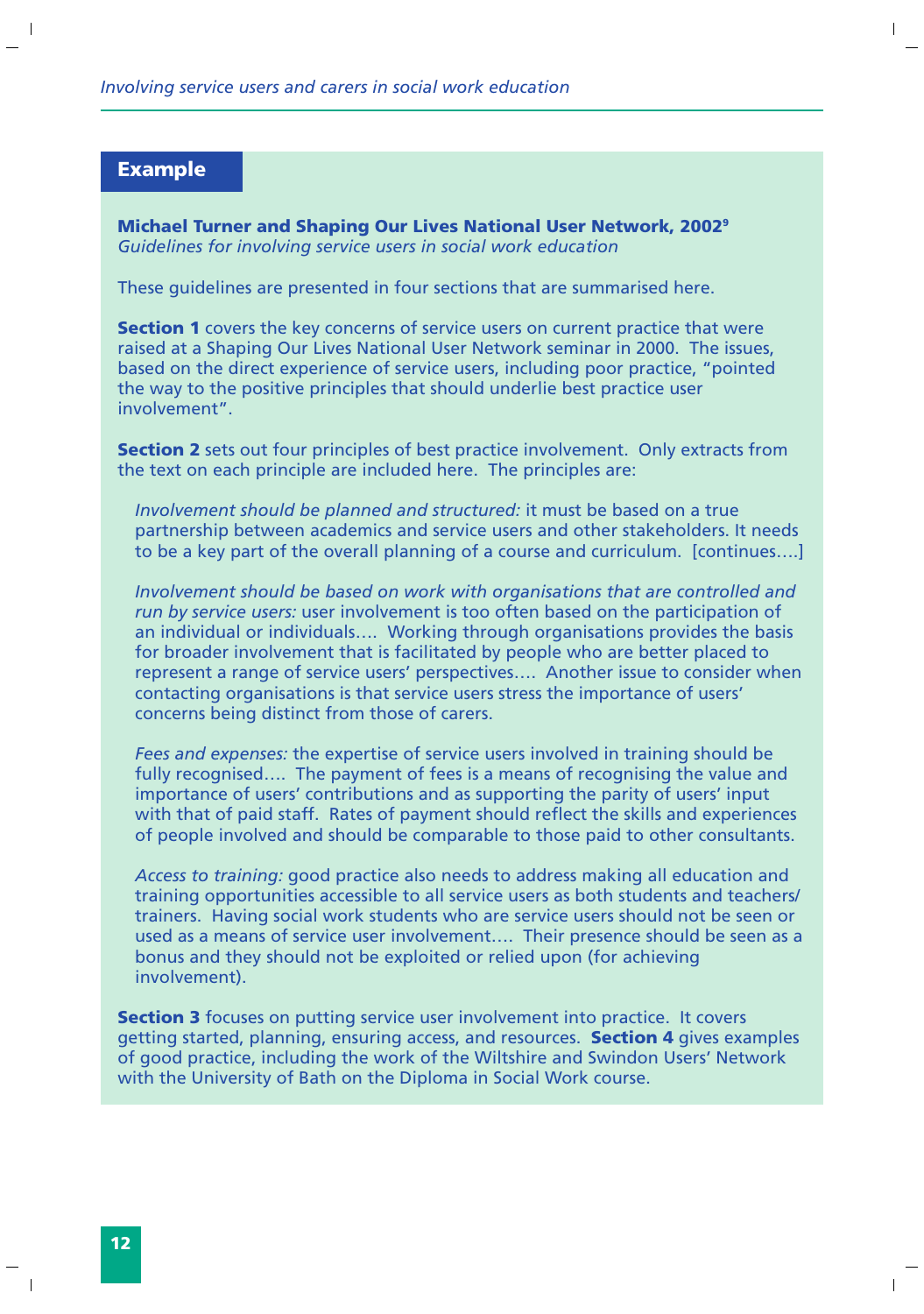#### **Peter Beresford et al, 199410**

*Changing the culture: Involving service users in social work education*

This example from 10 years ago is included because it raises a lot of key, enduring issues about developing meaningful involvement that still have to be tackled. The summary guidelines in the report cover overcoming the barriers to involvement (Section 1), and a coherent approach to involvement (Section 2). The recommendations in Section 1 include the following:

- The service user experience and perspective should have equal standing with other expert perspectives.
- Educational environments have to be made fully accessible. This includes the buildings, facilities, the languages used and the provision for information and communication in a range of accessible formats.
- Educators and students may also be service users. This experience should be validated and supported.
- Service user trainers should be paid at the same rate as other trainers. Payment should be in an appropriate form and cover all support required.
- A range of supports should be provided to help service user trainers make the most effective contribution. These include the chance to train in pairs and groups, information about the context of their contribution and about access and facilities, and flexibility in training arrangements.
- Social work educators need support to ensure that they respond positively rather than defensively to service user trainers' increased contribution.
- Both service user trainers and educators need training to ensure the effectiveness of service user involvement in training.

Some of the recommendations in Section 2, such as the need for a systematic, coherent and comprehensive approach to involvement developed in partnership working, have now been firmly embedded in the national *Requirements* for the new degree. Those that deal with processes include the following:

- Appropriate forums will need to be developed to ensure that effective service user involvement runs the whole way through training.
- Full use should be made of the growing body of training and related material produced by disabled people and other service users themselves. Service user trainers should be supported to use a wide range of teaching methods, including workshops, videos and group exercises.
- New participatory and emancipatory approaches to research should be included in research teaching on social work courses. Service user trainers have a key role in teaching them.
- The theories and critiques of service users should be fully represented and given proper weight on the courses.

*contd .../*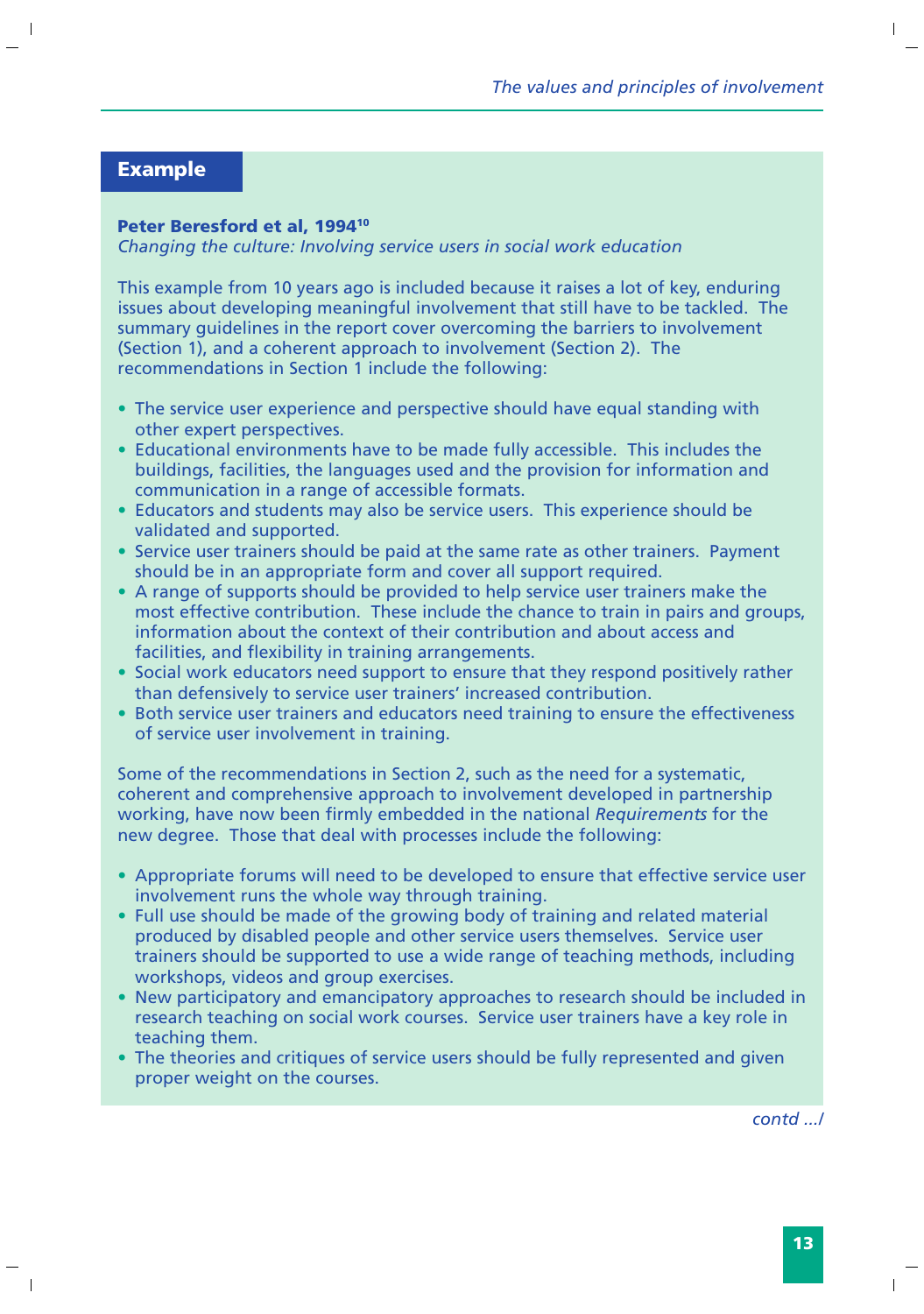- Service user participation is one aspect of addressing involvement, which should also be included as a major subject of study and a key theme in training.
- Service user trainers should be sought from *all* groups, including, for example, people affected by HIV/AIDS, homeless people and people with 'hidden impairments'.
- Service user involvement should be seen as part of broader anti-discrimination and anti-oppression teaching. Service user trainers should be offered guidance and support on anti-discrimination.
- Educators should ensure that Black and other minority ethnic trainers have equal access, support and opportunities to provide training.
- Service user trainers should not be restricted to discussion about being a service user or user involvement.
- The issue of representatives is highly contentious. It is frequently raised as an obstacle. Local organisations offer a starting point. 'Representativeness' should be addressed in training, and a wide range of service users' views included.
- Social work can be concerned with restricting people's rights. Service user trainers have a particularly important contribution to make in teaching about this area.

#### **Young Independent People Presenting Educational Entertainment (YIPPEE) and Citizens as Trainers (CATS), 200211**

*How to consult with people who use services (or anyone else, for that matter)*

This is a two-page locally prepared brief that was the result of a day workshop attended by 15 members of the YIPPEE and CATS groups. In summary, it states:

- Treat us as you would any other expert consultants!
- Don't use isolated individual service users and pretend they are 'representatives'.
- We are much more powerful in groups. Invite 2 or 3 of us so we can support each other.
- Give us good notice, so we can support each other and plan/explain everything fully to our members, put things in our diaries.
- Ensure that the groups you choose are not just white, English speaking, nondisabled … convenience groups.
- Be aware of our transport difficulties.
- Timing of meetings is really important. 9 am or 10 am is too early. How about pm with food?
- Access to buildings: give clear directions, large maps, ensure access for all.
- Let us know, if it is a formal meeting, what the rules are, how long it will be, what the agenda is, when we can have a break.
- Let go of power/all those professional barriers. We are your equals and you are asking for our advice.
- Start off with a Blank Sheet. Let us be alongside you from the start.
- Access to discussion/presentation. If we are deaf, visually impaired etc.
- Don't assume anything about us, we will try hard not to make assumptions about you.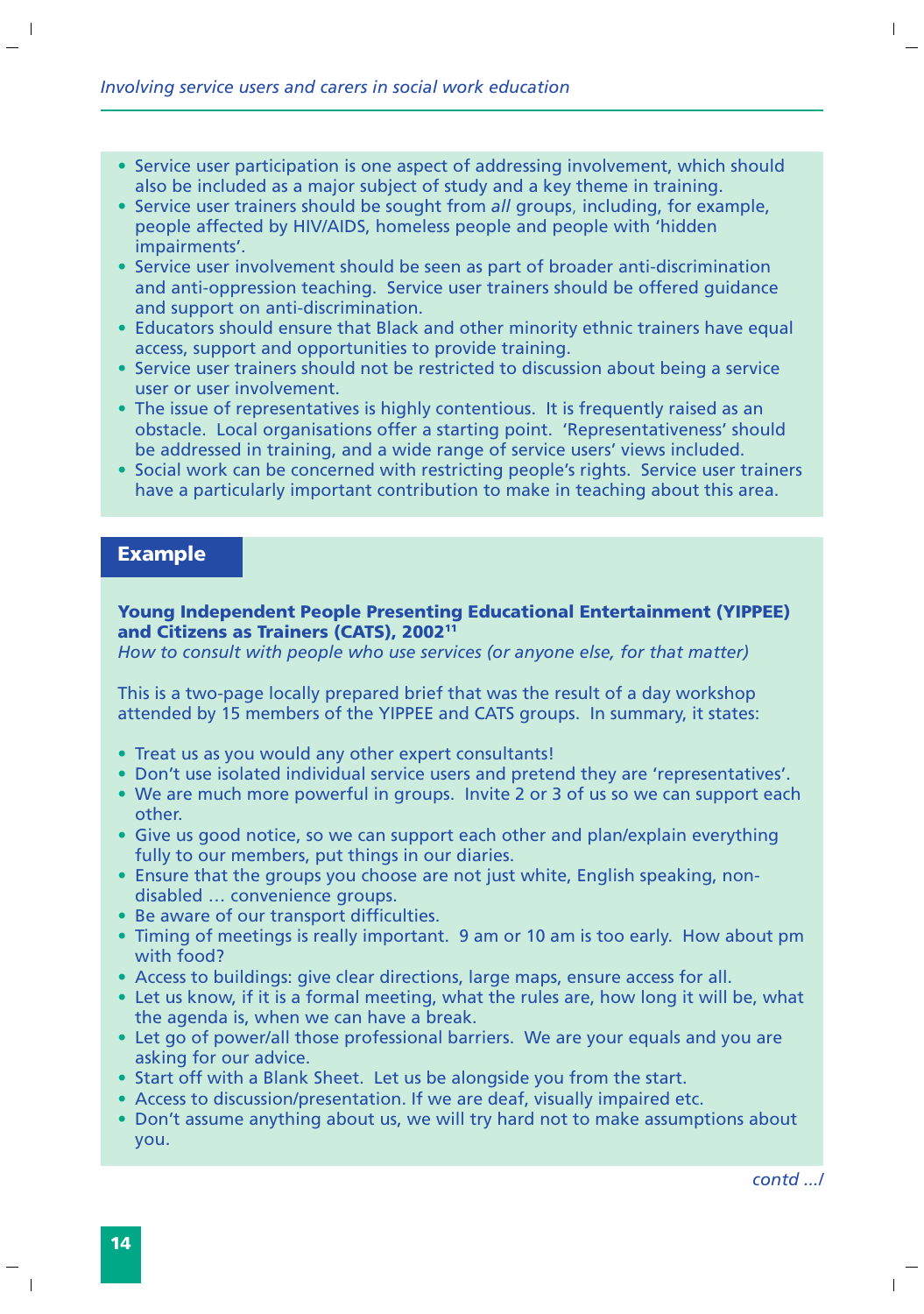- Offer payment in cash on the day. This should be for our time and expenses. Some of us may need to bring personal assistants and they will need payment too. Don't forget to offer/pay for child/dependant care so those of us with caring responsibilities can participate.
- Ask us what our needs are … do not be frightened of getting it wrong.
- Use plain language, not jargon…. This excludes us.
- Remember, not everyone is able to read, have different formats, methods.
- Some of us like poetry, drama, drawings.
- Listen to what we say; make it fun, not formal or intimidating; value our views; be open minded; see us as individuals; don't judge us; don't get annoyed with us because we seem too 'cocky'.
- Keep in mind that we may take a while to formulate opinions; this does not denote lack of intelligence, but if we have never been asked before, it's hard, or maybe we lack confidence.
- Have someone take clear, concise notes of our meeting. Some of us might want an audio-tape or someone to ring us with a summary.
- Remember, we are all on the same side. We want to improve services.

CATS and YIPPEE emphasise that:

Access is the first principle of participation.

#### **Example**

#### **Shaping our Lives National User Network, 200312**

*Guidelines for making events accessible*

These guidelines emphasise that "access is about providing people with equal opportunity to participate fully in whatever is being offered", and this should be done in a positive and affirmative way. This reminds us that each disabled person will have their own access needs that may change over time and that they may each manage the same impairment/condition quite differently.

The guidelines cover in detail: before a meeting event, getting there, getting in, the place, and during the meeting /event. For example:

• *Before a meeting/event:* this sets out in detail the wide range of access needs that should be covered and the sort of questions that could be asked. These include the format of printed material, requirements for lip speakers, British Sign Language (BSL) interpreters, hearing loops, palantypists, information in other languages, special chairs, parking places and dietary needs. It also asks about the needs of any accompanying personal assistant/support worker or assistance dog. It also specifies the need for the agenda in advance with a clear explanation of each item.

*contd .../*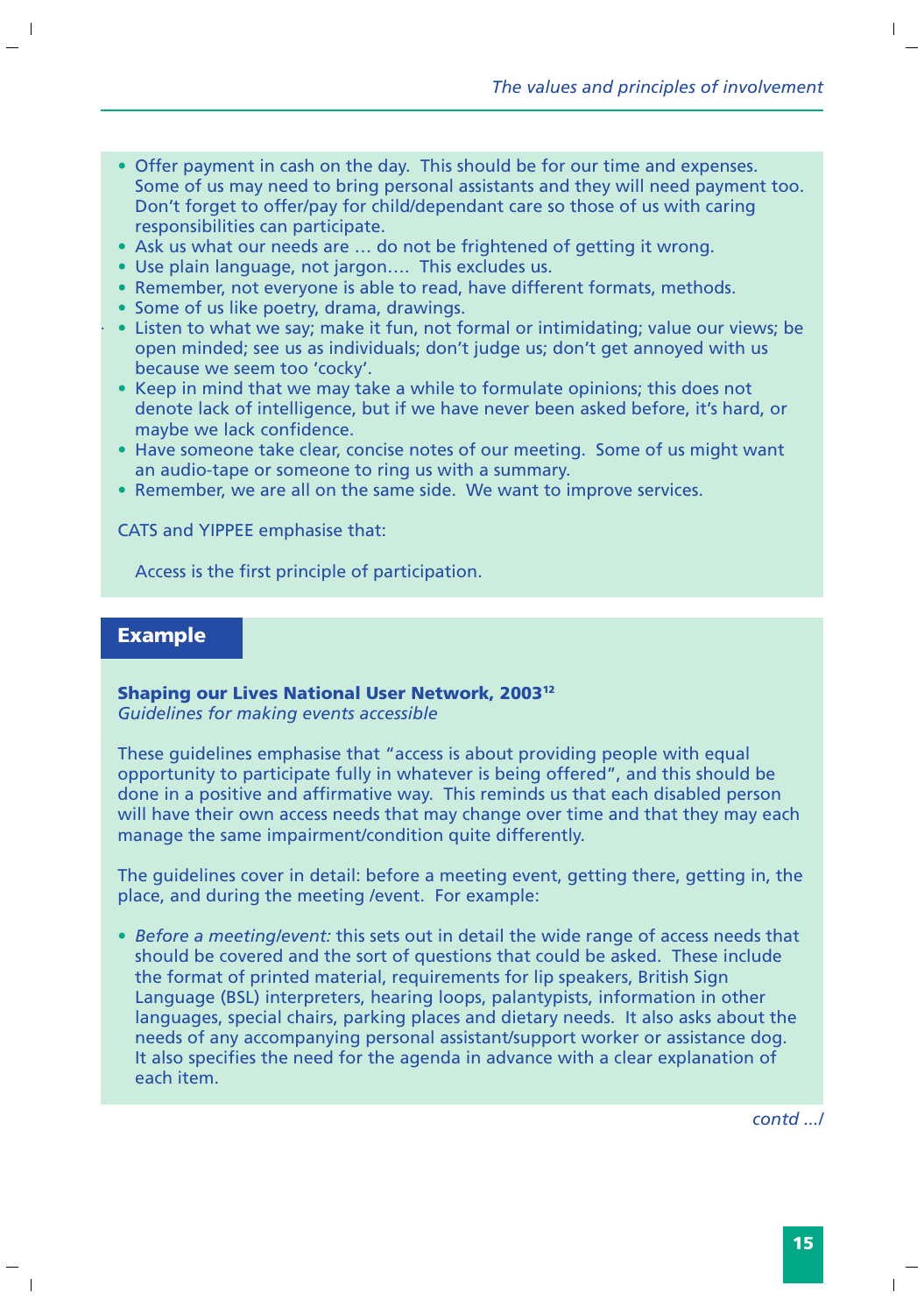- *• During the meeting/event:* this covers how to conduct the 'housekeeping' in an inclusive manner, the importance of sticking to the agenda, of timing and of agreeing break times. It has a paragraph on agreeing the ground rules for the meeting, suggesting that these could include:
	- ◗ respect each other's access needs;
	- ◗ only one person to speak at a time;
	- ◗ person speaking to say their name and to raise their hand or whatever means is accessible to them to let others know they are the speaker;
	- ◗ do not interrupt the speaker;
	- ◗ use plain and simple English;
	- ◗ if you don't understand what someone is saying, please ask them to repeat it or explain it. You are probably not the only person who doesn't understand;
	- ◗ be aware that covering your mouth when speaking might make it difficult for people to read your lips or hear what you say;
	- ◗ try to avoid using jargon like SOL for 'Shaping Our Lives';
	- **ightary in any reports or discussions after the event do not use people's names; talk** about the issue not the person;
	- ◗ turn off mobile phones;
	- ◗ when reading out speak slowly.

[End of text from the Shaping Our Lives National User Network]

*Note from SCIE:* the Network ground rules above relate mainly to access issues for all participants. They will have to be repeatedly agreed at each meeting and event throughout the process of planning and delivering the courses. It is helpful if they also cover a commitment to:

- respecting each other's contributions;
- agreeing how to handle differences of opinion;
- ensuring that the session is a safe and secure space for everyone present;
- maintaining confidentiality;
- avoiding discriminatory comments;
- not asking personal questions;
- sticking to the issues.

Finally, the *Principles of partnership arrangements for the social work degree***<sup>13</sup>** also apply to the development of local protocols on service user and carer involvement as they cover all the stakeholder groups. The seven principles are:

- fitness for purpose;
- valuing diversity both within and between stakeholder groups;
- flexibility and adaptability with defined review standards;
- clear lines of accountability, which recognise the contributions different stakeholders will make;
- transparency of decision making and funding allocation;
- value for money;
- overt acknowledgement of the benefits and costs of maintaining partnership arrangements.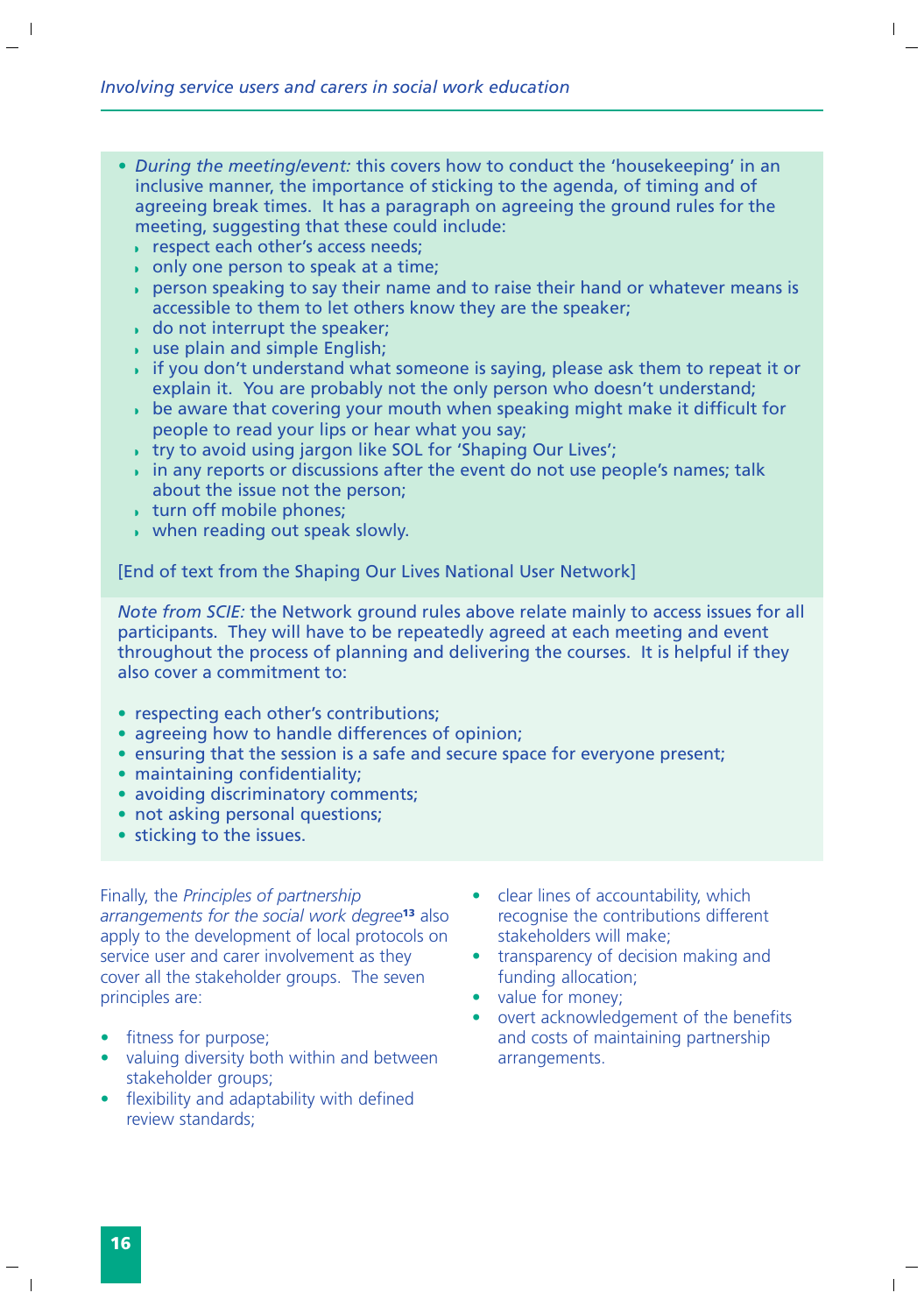

### **Getting started: the process and practicalities**

This part of the guide covers the main issues that need to be considered in preparing for involvement in the social work degree. It is based on the responses of social work academic staff to our initial request for information, on discussions and workshops that included service users and carers, and on further information that was provided as planning work gathered momentum in the summer of 2003. About half those contacted (36) responded quickly to our request by email, post or telephone. Most of this group provided full and enthusiastic accounts of their plans and achievements, albeit at different stages. Others were unable to share their plans immediately but contributed once they were in a position to do so.

The scope of information spans the number and type of organisations, service users and carers directly involved; their work together on selecting students and designing the degree; their plans for developing service user and carer roles in all aspects of the degree; and their arrangements for paying participants. It also covers the gaps in their arrangements and views on the most challenging aspects of the development and the levers for promoting and sustaining effective participation. Some examples from this self-reported material are included here.

Many of the activities described here take place in parallel with each other and their time-scales overlap.

The first steps towards service user and carer involvement include*: securing resources; deciding who will take the initiative forward; defining service users and carers; thinking*

*about the meaning and level of involvement; planning training and support; addressing the payment issues; identifying, approaching, and bringing together potential partners*.

#### **10.1. Securing resources**

Before the work with service user and carer organisations begins, each HEI has to decide about *resources in terms of staff*, *time* and *budget* that can be allocated to this development. These decisions require negotiation within the schools and faculties of the universities and colleges, between heads of social work departments and lecturers, with programme planning, management and curriculum development boards, administration and finance divisions.

This exercise is more complex than it may appear on the surface. The special grant through the GSCC of £6,200 to each programme in 2002/03 (total grant for England: £400,000) made a welcome contribution towards the expenses of developing service user and carer involvement in the first instance. A further grant (total for England: £420,000) has been provided for 2003/04. Both the programme providers and their partners in service user and carer organisations attach importance to the continuation of ring-fenced funding in future years. At the time of writing, discussions are progressing about the mechanisms and funding that are required in order to achieve the capacity for service user and carer involvement.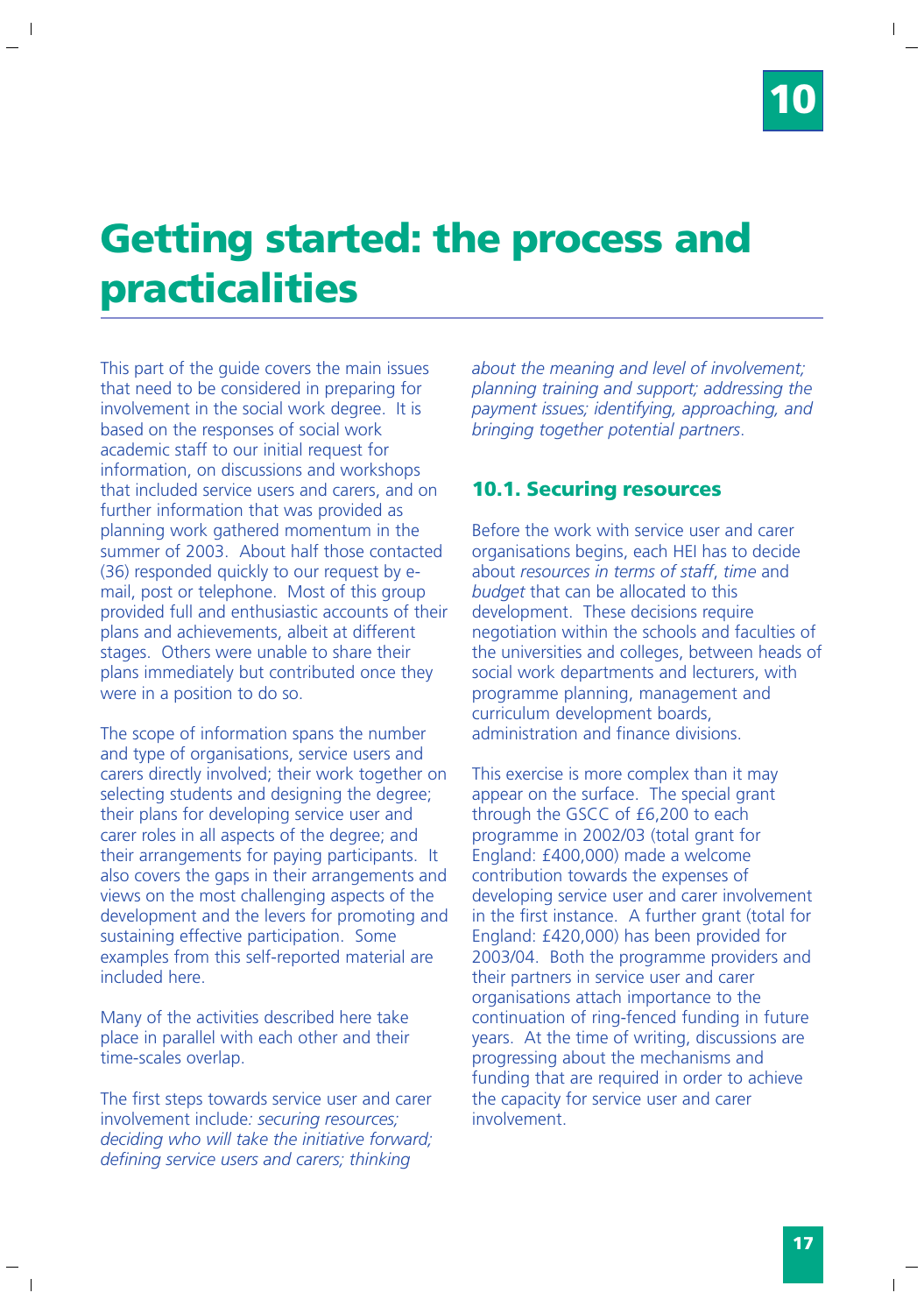The respondents to the SCIE survey have commented that the issue of longer-term funding concerns them. While they are keen and, indeed, required to involve service users and carers, discussions with colleagues raise the issue of the proportion of resources that should be allocated to this element of the programme.

These debates arise because inputs into the courses are often subject to assessment in terms of how they assist students to meet their learning outcomes. Thus the courses have to be 'fit for the purpose' of equipping students to meet the competencies, standards and academic requirements for the award of the degree and registration to practise. Resources assigned to one aspect of the programme affect the amounts that can be invested in other core aspects. A budget for service user and carer participation is regarded as essential, given that it is a core activity for programme providers.

As well as making decisions about how much of the total budget could be spent on service user and carer involvement, programme teams have sought to secure additional special funding. *Sources of ring-fenced money include:*

- Special funds within the universities for collaboration and development work. These funds have been influential in supporting early initiatives on service user and carer involvement in social work education and have provided seed corn money for the new degree (eg Open University, University of Portsmouth, University of Salford).
- The grants received by all potential degree providers through the GSCC. This money has been used in a variety of ways. These include funding development workers and outreach work to build up alliances with service user and carer organisations, paying meeting costs, travel expenses and fees, and supporting service user and carer-led work.
- The grants from the Practice Learning Taskforce for short-term regional projects. Some of these projects have covered the broad issues of service user and carer involvement or have focused on building links with more service user organisations to increase the pool of practice learning opportunities (eg East Midlands and North East Regions).
- The grants following bids to the Social Policy and Social Work Learning and Teaching Support Network (SWAP*ltsn),* and to other organisations and funding bodies*.* For example, these are contributing to the development of course modules with organisations for families and to increasing the participation of children and young people (Royal Holloway College, University of London).
- Contributions from allied national and local training and workforce development bodies obtained by active approaches (Topss England and the Workforce Development Confederations).
- Creating or planning a joint fund in one region or town with contributions from neighbouring HEIs and others to work together with local groups and finance development work (eg Brighton and Sussex, North East, East Midlands).

Importantly, the essential but 'hidden' contribution of many service user and carer organisations, individuals and programme providers must be recognised. Staff and members have already made a substantial investment in terms of time, money and expertise to the development of the degree. Time devoted to this initiative means less time for other core tasks

#### **10.2. Taking the lead and/or the day-to-day responsibility**

All staff should be involved with service users and carers in the delivery of the degree.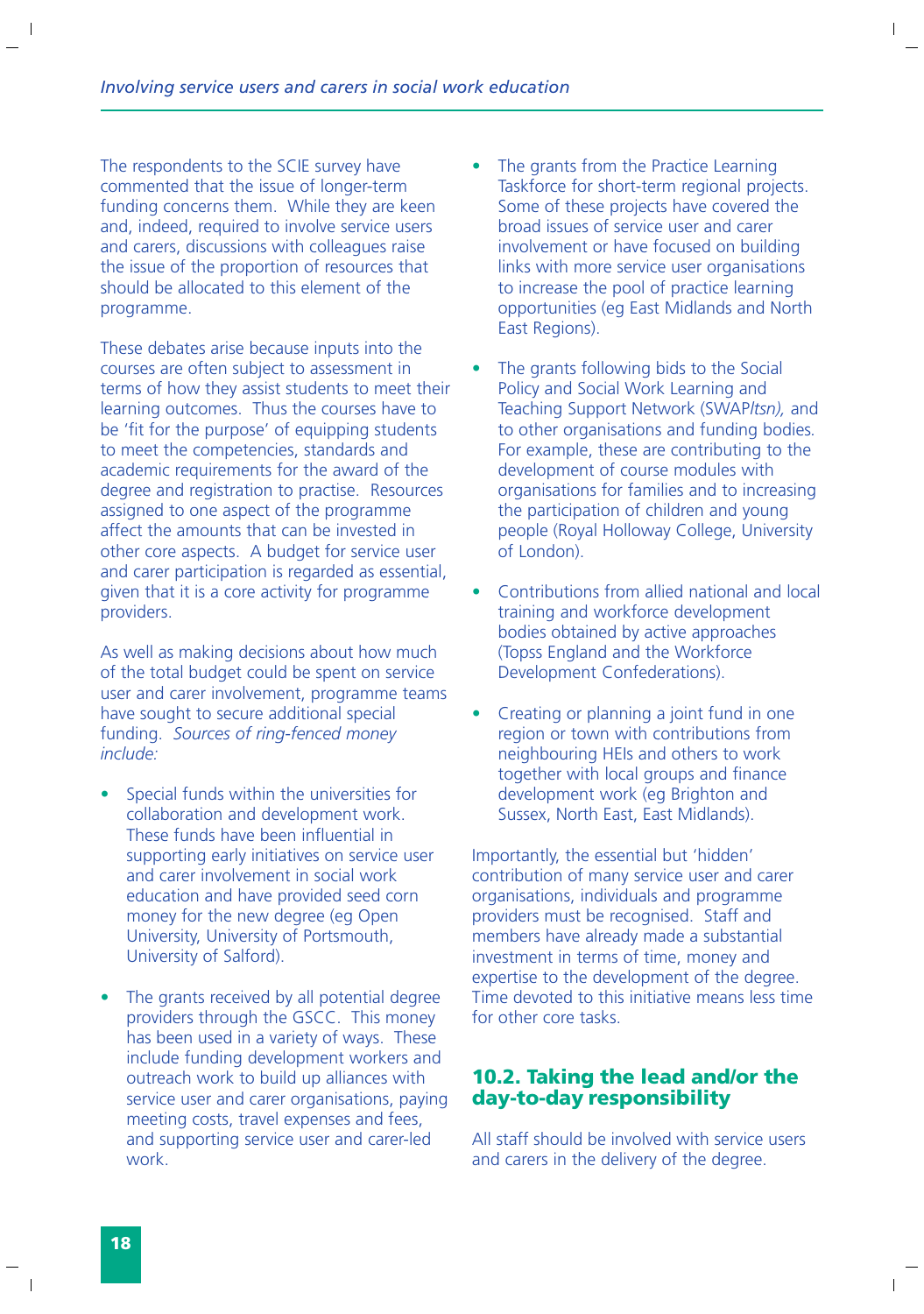However, setting up the arrangements in the first instance requires a lot of time, skill, determination and effort, as does sustaining them. While heads of departments take overall responsibility, the approaches include:

- Assigning the task to an existing member of staff with dedicated time and support from others. This approach is widespread.
- Sharing the task out among several members of staff. This approach is also common. For example, different members of staff may lead on involving service users and carers in student selection, designing course modules and developing practice learning opportunities with service user and carer organisations.
- Recruiting a new member of staff or a consultant on a short-term contract to develop participation. Several universities have adopted this approach (eg Bristol, Brunel, Coventry, Middlesex, Anglia Polytechnic University and City College Norwich). Some of these posts are parttime or time-limited. The job titles include service user and carer coordinator, facilitator or development worker, and partnership manager. A person with experience as a service user or carer could be recruited for this post but this has not been standard practice.
- Getting together with other universities and colleges in a region to secure funding and jointly appoint a local coordinator or liaison worker (eg Brighton and Sussex, Liverpool and John Moores, and North East Region Programme Providers).

#### **10.3. Defining service users and carers**

In the last 10 years the terms 'service user' and 'carer' have become part of the vocabulary of social work and social care. Before approaching potential partners, staff teams in some universities have worked towards

developing a shared understanding of the groups and individuals identified by these terms.

Traditional definitions have sometimes focused only on people who are current or past service users, and hence have direct experiences to impart. Now, broader, more inclusive definitions are preferred. For example, in introducing a literature review for the Department of Health that was undertaken in preparation for the degree, Swift**<sup>14</sup>** states:

We have adopted both an administrative definition of 'service users' – those who are *eligible* to access social work services – but also include those who define themselves as potential users of social work services, either because they anticipate a future need, or because they choose not to use the services that are currently available to them.

Service user organisations give their own definitions. In 2003, Shaping Our Lives National User Network suggested the definitions and meanings that are set out in the following example overleaf.

As shown, service user organisations reject any use of the term 'service user' to imply that a person's most defining characteristic is that of a passive recipient of services. Instead, they advocate that a service user should always be self-identifying and seen as a person first and foremost. They do not see themselves as fitting neatly into the various service divisions or client groups. Rather, they emphasise their active engagement in services as in other parts of their lives, and the experiences of services that they hold in common with each other.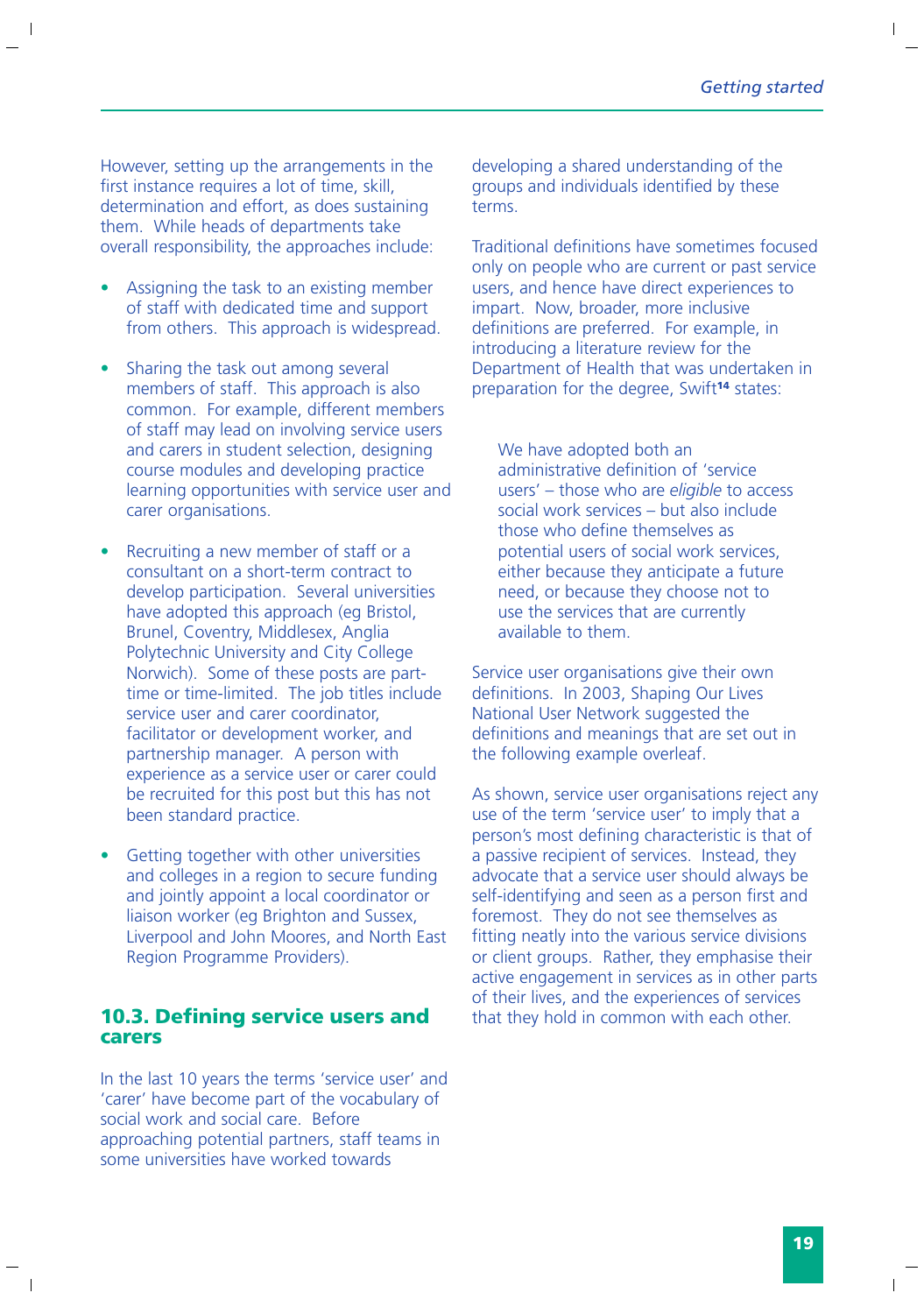#### **Shaping Our Lives National User Network definitions and meanings**

#### **'Service user': what people sometimes mean by this term**

The term 'service user' can be used to restrict your identity as if all you are is a passive recipient of health and welfare services. That is to say, a service user can be seen as someone who has things 'done to them' or who quietly accepts and receives a service. This makes it seem that the most important thing about you is that you use or have used services. It ignores all the other things you do and which make up who you are as a person.

#### **What do we mean when we say 'service user'?**

This is *not* what Shaping Our Lives National User Network means when we talk of 'service users'. We see 'service user' as an active and positive term, which means more than one thing. It is important that 'service user' should always be based on self-identification. But here are some of the things we think it means:

- It means that we are in an unequal and oppressive relationship with the state and society.
- It is about entitlement to receive welfare services. This includes the past when we might have received them and the present. Some people still need to receive services but are no longer entitled to for many different reasons.
- It may mean having to use services for a long time which separate us from other people and which make people think we are inferior and that there is something wrong with us.
- Being a service user means that we can identify and recognise that we share a lot of experiences with a wide range of other people who use services. This might include, for example, young people with experience of being looked after in care, people with learning difficulties, mental health service users, older people, physically and/or sensory impaired people, people using palliative care services and people with drug and alcohol problems.

This last point about recognising our shared experiences of using services, whoever we are, makes us powerful and gives us a strong voice to improve the services we are given and to give us more control and say over what kind of service we want.

#### **'User-controlled': what do we mean when we say 'user-controlled'?**

There is a range of meanings of 'user-controlled'. Here are some of the things Shaping Our Lives National User Network thinks 'user-controlled' could include:

- Service users decide what and how they want things done.
- The majority of the controlling group (usually the management committee) of the organisation are users of the organisation or members of the group for whom it was set up.
- The group or organisation strives to work from an equalities approach to service users.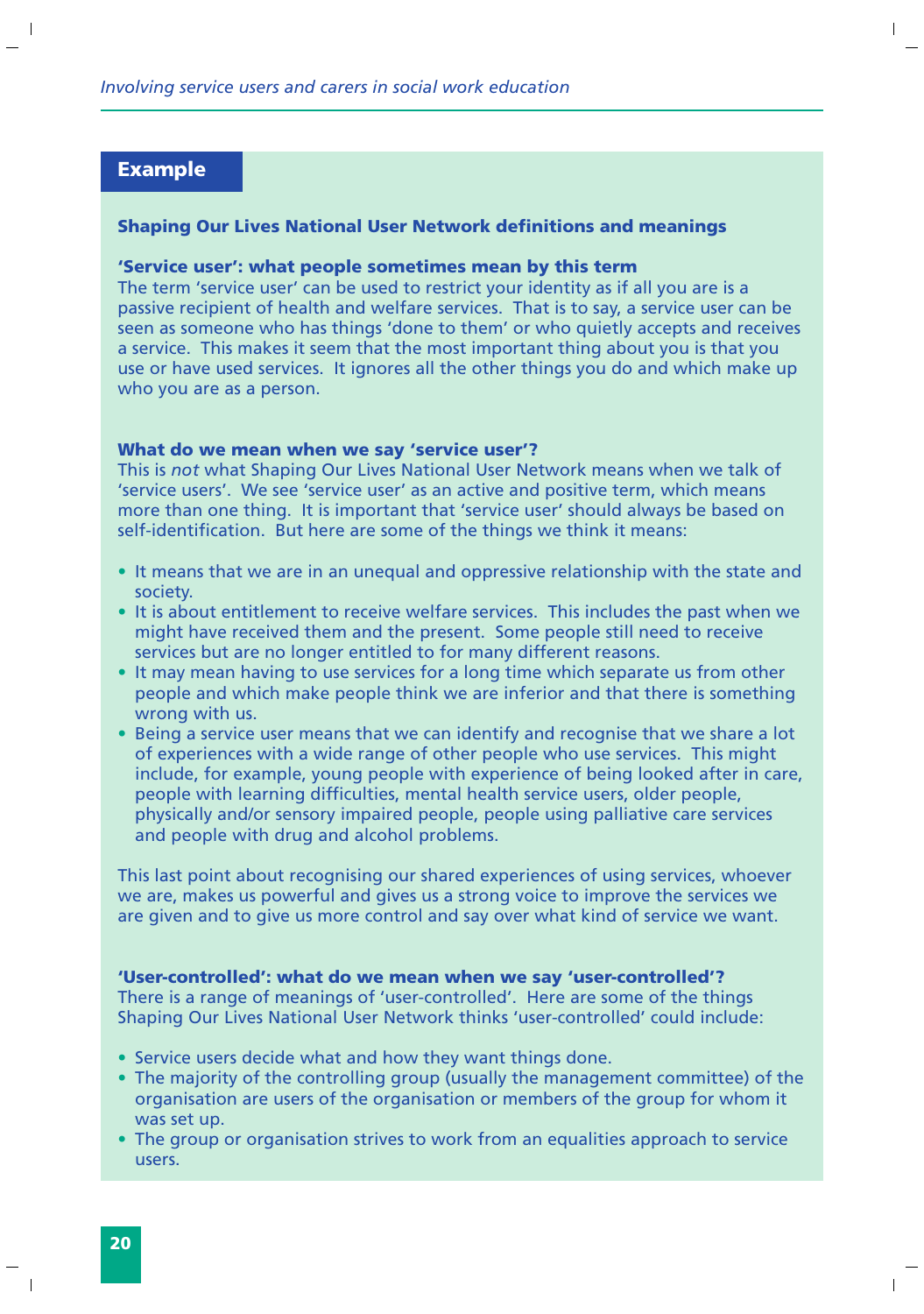Carers' organisations also favour inclusive definitions. For example, a Carers UK definition states:

Carers look after family members, partners or friends in need of help because they are ill, frail or have a disability.

The leaflet, *A commitment to carers***<sup>15</sup>** defines a carer of a person with a mental health problem as:

Someone who provides or intends to provide practical or emotional support to someone with a mental health problem. You may or may not live with the person you care for. You may be a relative, partner, friend or neighbour. You may be a young person but you now find yourself in the position of needing to support an unwell person.

In practice, once the meanings of the terms 'service user' and 'carer' have been discussed, many universities opt for broad definitions that include as many potential participants as possible and enable organisations and individuals themselves to decide whether they should get involved.

#### **10.4. Thinking about the meaning and level of involvement**

Participants in the SCIE project have emphasised that programme providers and their partners need to *be very clear from the start about the principles, aims and intended outcomes of service user and carer involvement*. There is a link between decisions in this area and budgetary considerations. On the one hand, the budget available may put limits on the amount, type and extent of participation and preparation for it. On the other hand, the level of involvement sought may affect the size of the budget that is needed.

There is a long-standing debate about the meaning of 'partnership', 'participation', 'involvement' and 'working together'**16-19**. These terms are often used interchangeably, are ambiguous and may have different meanings for different people. The challenge is how to put into practice the ideas underpinning these terms.

Taylor**<sup>20</sup>** offers a framework for the discussion of service user participation in social work education. She suggests that our thinking should cover: *culture and values*; *roles and responsibilities*; and the *'value added' to professional education by the partnership*. She emphasises the importance of negotiating and agreeing the nature of the partnership with service users.

In relation to roles, Manthorpe**<sup>21</sup>** identifies three models for incorporating the experience of carers into social work training: personal testimony; carers as co-trainers; and the use of the programme participants' experience of providing and receiving care. Although a distinction should be made between carers and service users, this model may also apply to service users' contributions. In a recent paper, Beresford**<sup>5</sup>** makes a case for the direct transmission of people's 'experiential knowledge' in research and training, using ways that empower them. He offers for discussion the theory that: "The greater the distance between direct experience and its interpretation, then the more likely resulting knowledge is to be inaccurate, unreliable and distorted".

Barnes and colleagues**<sup>22</sup>** trace the evolution of participation from a 'consumerist' to an 'empowerment' approach and, most recently, a 'stakeholding' and 'partnership' approach. They "consider partnership a more realistic approach because it acknowledges differentials in power without demanding equality". However, they point out that "empowerment may be an outcome of partnership with service users even if it is not the primary aim".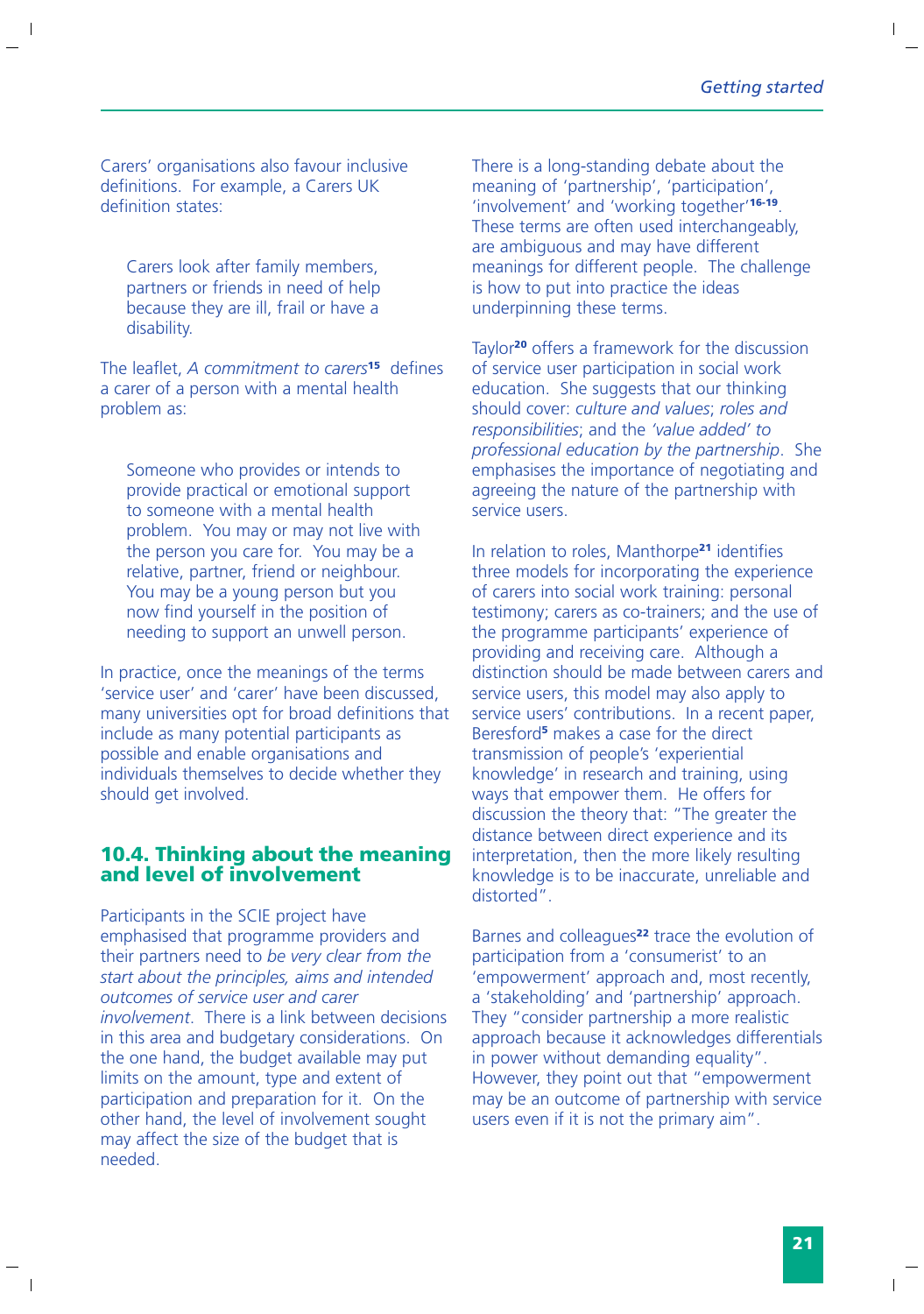Some service user organisations such as the Wiltshire and Swindon Users' Network prefer to define themselves as allies rather than as partners, arguing that the term 'allies' more accurately reflects their relationship with the programme providers. Given these issues, it will be necessary to discuss and clarify the approach on each programme. Empowerment may be the value underpinning the training and the outcome of work with service users and carers**16-18**. Also, it may be a condition of engagement laid down by potential service user and carer partners**23,24**.

The providers of social work education have stated that they have to *be clear from the start about the levels of participation* that they hope to achieve in the first instance. These may change over time, as experience builds up, and when more funding becomes available. A clear, shared understanding on all sides about the aims, and scope of the partnership should facilitate working together. This includes the influence and power that service users, carers and other stakeholders will have in decision making, for example, in the student selection process.

Partners may want to use a rating scale to assess the degree or level of service user and carer involvement in the degree programme overall and in various elements of it. The ladder of citizen participation created by Arnstein**<sup>25</sup>**, with its eight steps ascending from citizen manipulation at the bottom to citizen control at the top, has strongly influenced the development of tools for evaluating service user involvement.

These scales usually cover a continuum of involvement ranging from 'none' at one end to 'full involvement' and 'integration' at the other. The scale developed by Goss and Miller**<sup>19</sup>** to evaluate user- and carer-centred community care has been adapted and applied to service user involvement in nursing, social work and mental health education**26-9**.

The latest version of this scale is included in the *National continuous quality improvement tool for mental health education* published by the Northern Centre for Mental Health**<sup>29</sup>** (www.ncmh.org.uk). This very useful tool aims to help the Workforce Development Confederations in their commissioning of postqualification mental health education programmes but surely has wider applicability, including to the social work degree.

The tool must be used in conjunction with the accompanying guidance notes. Sections 2 and 3 cover mental health service user and carer involvement in programme planning, delivery and evaluation. Following the completion of open-ended questions and discussions, groups of service users and carers use a five-point scale to award a score for involvement. This is then weighted and contributes to one overall percentage score for the programme. Different scores are attached to the five levels, ranging from 'no involvement' to 'partnership'. Partnership is achieved when "educationalists and users work together systematically, strategically, with full support, reimbursement structures and with education and training opportunities available. Users are involved at all stages of the planning, delivery and management processes. Decisions are made jointly. Users are involved in the assessment of students in the practice area. Users are working as lecturers".

While such scales aid thinking about the *level of involvement*, they do not fully cover the equally important issue of the *quality of this involvement*. Separate mechanisms will be required to set quality standards and work towards achieving them.

#### **10.5. Training and support**

The importance of training and support for service user and carer participation is a clear message from contributors to this project. We suggest that the implementation strategy for the degree programmes should accord priority to the development of training. Written and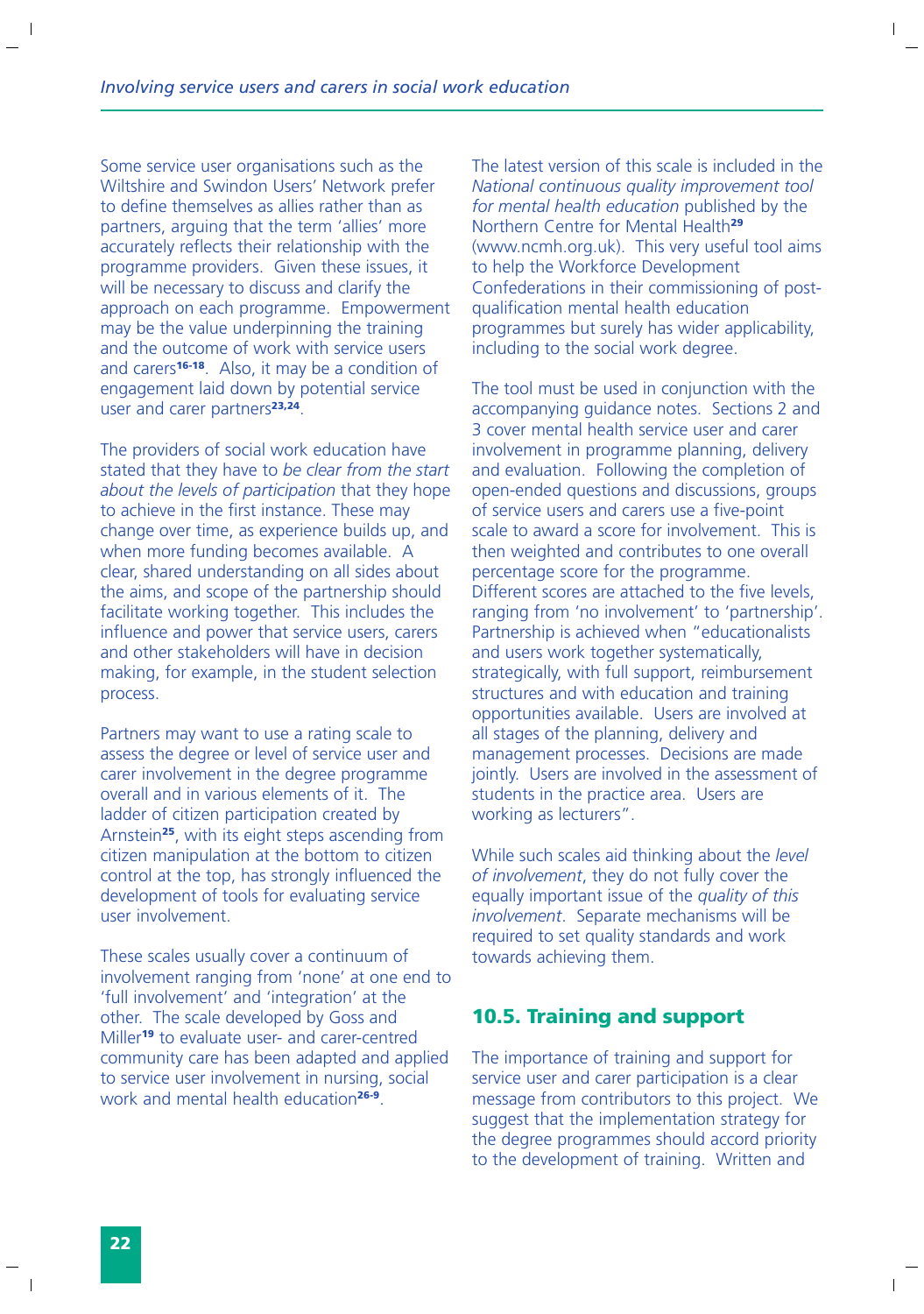agreed protocols should also be in place specifying the arrangements for supporting service users and carers in all their day-to-day work on the degree programmes. These should cover preparation, delivery and debriefing, and set out what support will be available, how it will be provided and by whom.

The need for proper induction, training and support is not confined to service user and carer organisations and individual trainers. It applies also to academic and administrative staff, students, and staff in the agencies providing practice learning opportunities. The amount and type of preparation and training may vary between these groups and individuals within them, but the case for including everyone rests on the reasons that follow.

First, it should not be assumed that all staff and the new intake of students understand the principles and practicalities of working with service users and carers. This includes what to expect, how to behave, and the questions that should and should not be asked in discussion sessions.

Second, service users and carers should not be expected to participate without access to training and support to develop their skills and confidence if they require it. Only a very small minority of service users and carers are interested in training social workers. The pool of potential trainers is unlikely to increase if they are not offered the tools to do the job.

Finally, training and support have been identified as levers for making service user and carer participation work. The responsibility for making it a positive experience for all the parties involved cannot lie with any single group: rather, it has to be shared out. Students want high quality education and their teachers share this interest. Service users and carers want to make their best possible contribution to teaching and learning. They value training, support and constructive feedback as mechanisms to improve their inputs. Service users have also pointed out

that involvement in student training can be energising and rewarding. Properly organised, it can increase personal confidence, skills and knowledge, and open doors to further education, paid work and public service.

There are a variety of approaches to 'training the trainers', and it is unlikely that one course or method will suit everyone. This is because service users and carers are a very mixed group with diverse backgrounds, life experiences, education, motivation and commitments. It is also because the type and level of their involvement in social work training will vary. Service users who are designing and delivering a course module over a term may have different training and support needs from service users who are contributing to a single session on the course.

Some training programmes are already tried and tested but others require a substantial investment of resources to develop them. The mental health survivors and service user movement has a long track record in providing training courses and packages for service user trainers**30-3**. Their methods and materials are adaptable for use in the training of other service user groups. More recently, many other organisations for children and young people, adults with disabilities and carers have developed 'training for trainers'. The Central England People First National User Training Development Project for people with learning difficulties described here is an example of one such initiative**<sup>34</sup>**.

In addition to training developed and delivered by service user and carer organisations themselves, other sources of access to training for trainers should also be explored. The options include:

• Enabling service users and carers to take up training courses that lead to a recognised teaching qualification. For example, some service users with relevant qualifications or work experience would like to do one of the generic 'training to teach adults' courses accredited by the City & Guilds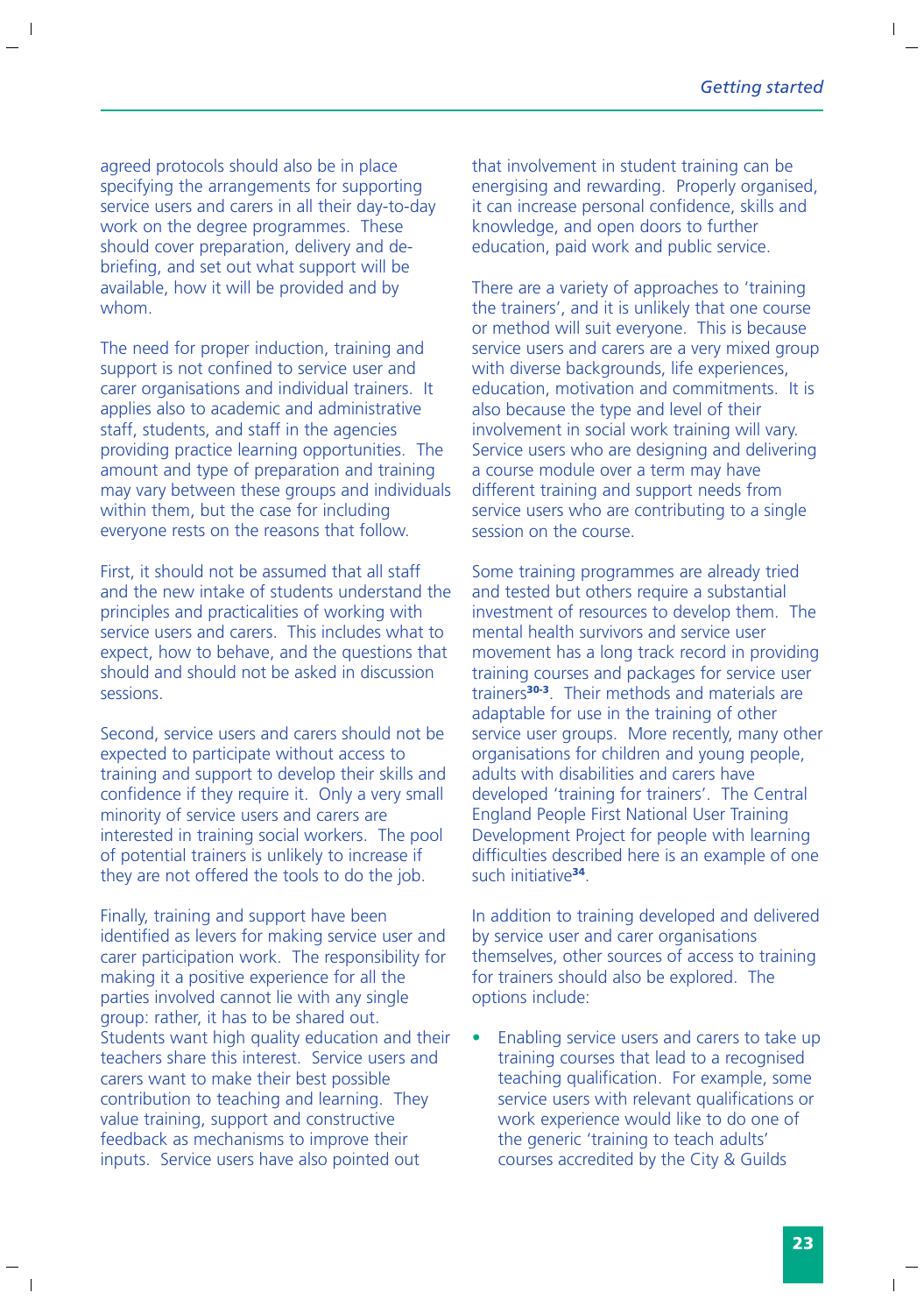Group. Others would like access to the same training opportunities that the university offers to the academic staff with whom they work.

• Developing learning opportunities and qualifications especially for service user and carer trainers. City and Guilds Affinity, for example, specialises in designing courses to support health and community provision. There may also be scope for developing new training through the workforce development bodies for social care that make up the Topss UK Partnership recently approved to develop the social care Sector Skills Council to be called 'Skills for Care'. Topss England (www.topssengland.net)

already has the task of developing learning materials to support an induction process for organisations new to practice learning for the degree. Along with others, service user and carer organisations providing student placements will have access to contributory funding and learning support materials on work-based learning and assessment. Participants can gain recognition of their competence through the National Vocational Qualifications (NVQ) assessment process.

The case for offering training to service users and carers involved in the degree is emphasised here. However, there is a distinction to be made between offering

#### **Example**

**Central England People First National User Training Development Project** Central England People First is a user-led organisation for people with learning difficulties with over 10 years' experience in service provision, advocacy, research, consultancy and training. It carried out this project to help other people with learning difficulties to learn how to be trainers with funding from the Department of Health.

The project team was made up of four members of Central England People First with experience in training and partnership working. They developed the two-day training programme and materials, with help from the project support person and external advisor. They took care to design a programme that the four team members with learning difficulties could deliver themselves, calling on additional support only when needed. They also ensured that the courses were delivered in an empowering way with plenty of opportunities for everyone to actively participate and gain skills and knowledge that they could use to provide training.

Eight organisations across the country tried out the programme and 80 people with learning difficulties and supporters attended the training. Over the two days there were opportunities to practise 'role plays', speaking in public, using a video recorder, and to attend workshops on how people could use their own experience as a basis for training activities that they could lead.

The participants' evaluation forms completed at the end of the course contained positive comments about each of its components. The training programme was established and made available for adaptation and wider use. The project shows not only that some people with learning difficulties can and want to participate in staff training but also that they themselves can take the lead in training potential trainers.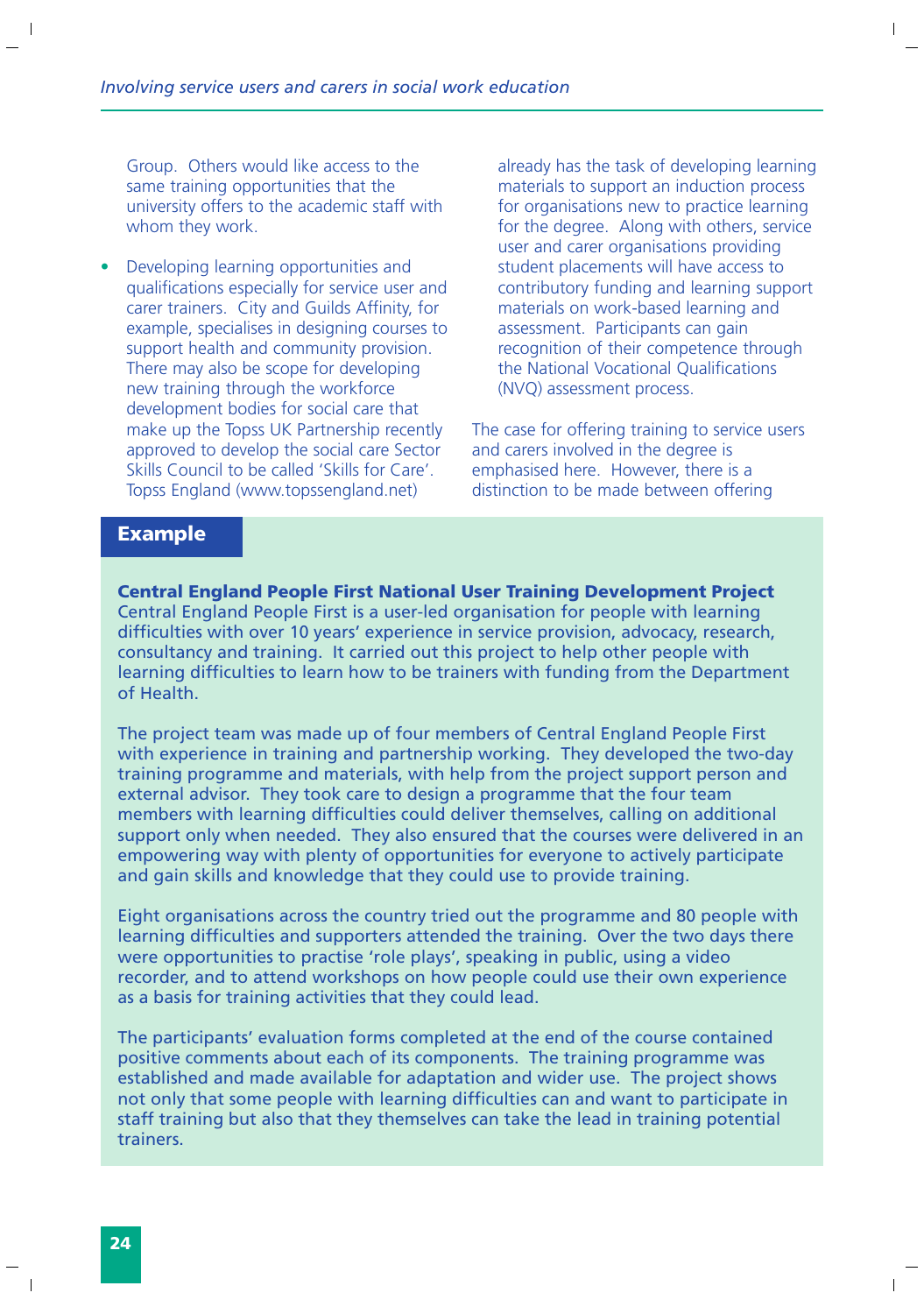training and requiring it. Some people are cautious about creating a pool of special trainers in case it makes service users' and carers' contributions 'too professional', and dilutes their impact on student learning. There is no evidence that this will happen but every effort should be made to include a wide a range of service users and carers and offer the type of training and support that they require.

#### **10.6. Payments for involvement**

"The issue of payment is exercising us all." (senior lecturer in social work)

The principle of paying for service users' and carers' time and expertise, travel and other expenses is widely accepted. It is one of the conditions of partnership that service user organisations have clearly spelt out, as shown by the examples earlier in this guide.

There is a lot of variation across service user and carer groups and individuals in what they expect and, indeed, charge. In addition, there are no nationally agreed rates of payment for their work in higher education. Rather, each HEI has to develop and negotiate its own policy and procedures within the organisation and with potential and current partners. As a result, there are a range of differing approaches to the amount and practicalities of payment. Service users and carers working with more than one university or college may be paid at different rates and in different ways for the same activity.

The SCIE project shows that payments are widely regarded as a very complicated area. Both the programme providers and some of their potential service user and carer partners identify payment as a key implementation issue. A common and realistic concern, based on early experiences, is that meaningful involvement throughout the degree has substantial resource implications. This anxiety arises in the context of difficulties of providing the course within the current budgets, and limited development funds. Estimates of

additional costs vary but figures in the region of £15,000 have been quoted.

Before discussion with potential partners begins, some agreement has to be reached about payment within the university. The issues for consideration are *the payments that will be offered, what they will cover, and when, how and to whom they will be paid*.

#### *10.6.1. Fees*

The options for remuneration include:

- *Payment at visiting lecturer rates:* many new programme providers have opted for offering service users and carers the same fee for their teaching inputs that they offer to external lecturers, guest speakers and consultants on existing social work courses. These vary and may be based on hourly, half-day or full-day rate or be a flat fee to cover contact and preparation time. Fees often quoted are £20 per hour, £25 for a half-day and £50 for a full day for contributions to teaching sessions. Some organisations pay different fees for different activities, for example from £5 to £10 per hour for planning meetings, the higher rates for teaching, and in the region of £240 per day for written work or consultation. They may offer this fee to individuals or to organisations. For example, the Wiltshire and Swindon Users' Network have agreed to be paid the external lecturer rate for the delivery of teaching sessions and £5 an hour for other work such as preparation and attendance at meetings. In addition, there is verbal agreement for some work to be paid at consultancy rate.
- *Payment at rates charged by participants' organisations:* some service user and carer groups have worked out what they want to charge and negotiate a price for specific pieces of work on that basis. Some charge flat rates such as £175 to £250 per halfday and £500 for a full day, irrespective of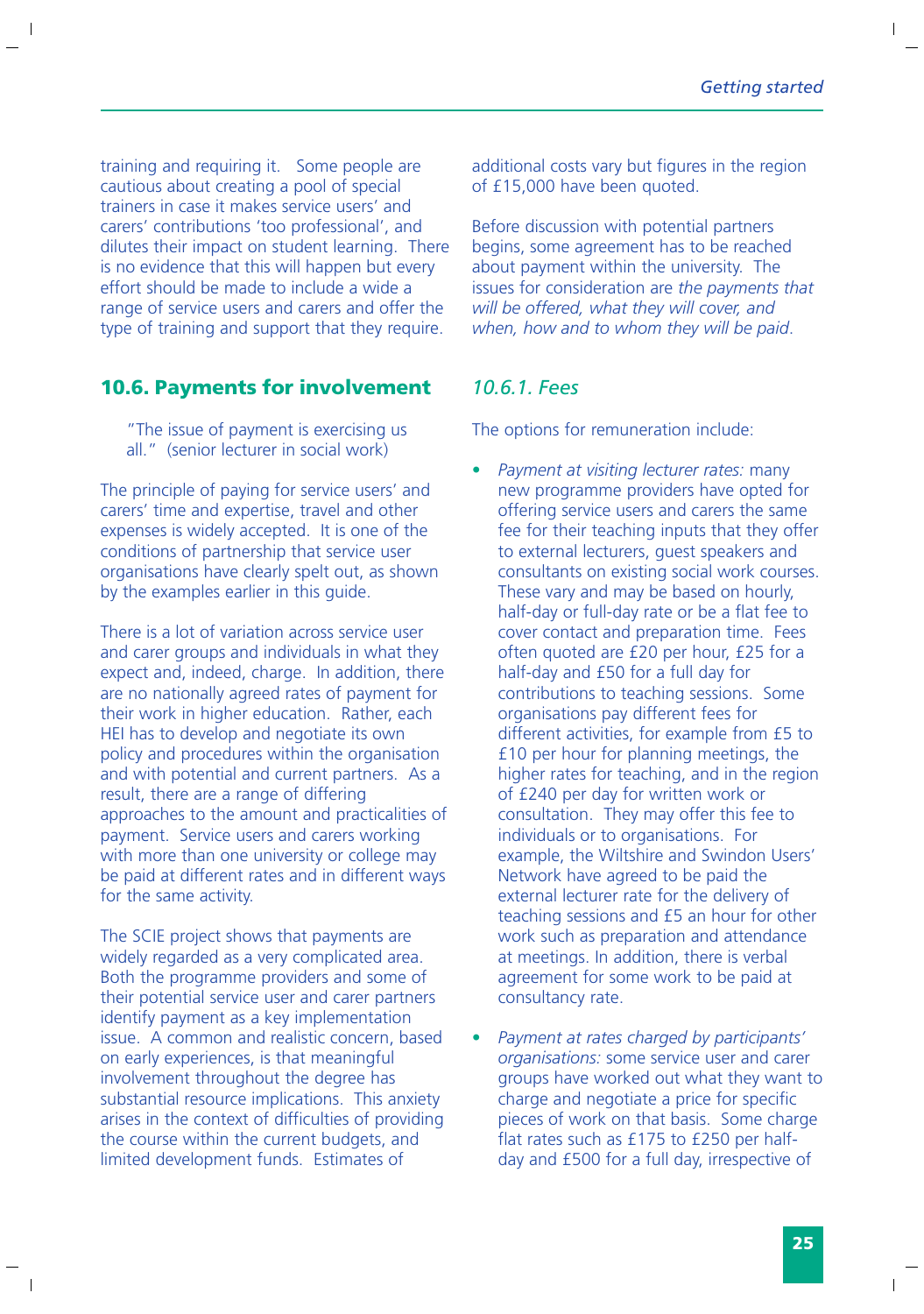how many members are involved, or £50- £100 per person for an event. Others suggest between £5 to £25 an hour paid to the participants or to the group. Yet others have negotiable terms or sliding scales for different activities and partners. Their charges typically cover overheads for administration, training, preparation and support, and claims from their members that they take responsibility for settling. The contributions from the university or college in the form of meeting rooms, office space and administrative support may be taken into account in agreeing the actual fee. Some organisations prefer an annual grant or lump sum, including a management fee to cover most of their contributions. Estimates vary but sums of £5,000 and over for a pool of 8-10 service user or carer trainers have been quoted. Payments to organisations for practice learning opportunities, including student placements, are separately arranged.

- *Limited payments:* in order to allow for the financial circumstances and preferences of some service users and carers, limited 'exgratia' payments and allowances may be offered**<sup>35</sup>**. These may be seen as the middle point on the continuum from 'no payment' at one end, to 'full payment' at the other end. Such payments may be made annually or spread out over the year. Advice on this option should be obtained from a reliable source.
- *Payments 'in kind':* instead of cash payments, some organisations arrange activities for participants and their families, including children and young people, or offer gift vouchers or assistance with equipment that helps an individual to contribute to the courses. Opinions are divided about the appropriateness of this approach with adults. However, there is agreement that children should not be paid in cash and other ways without permission from their parents or guardians. Again, reliable advice on these options should be obtained.

In practice, a combination of arrangements and some flexibility will be required, especially where several organisations and individuals are involved. This approach raises dilemmas about consistency and equity. A single or simple solution seems unlikely for the following reasons.

First, although paying fees for time and expertise is widely regarded as best practice by both the service user movement and public bodies, there are many views on payment and on their importance. Some people want to be paid in full to emphasise their equal standing with other partners, and cannot afford or do not wish to participate without payment. Others would like limited payments and allowances in recognition of their contribution. Yet others will work as unpaid volunteers in the spirit of public service and inclusion, emphasising the non-financial gains it may bring to them and to the quality of social care in the long run.

Second, service users' and carers' financial circumstances are varied. Some are selfemployed service user or mental health survivor consultants and trainers who rely on the taxable income from this activity. Others are living on retirement pensions or claiming other benefits. Those on disability, employment and other benefits are subject to the national earnings limits and volunteering rules that specify how much additional income can be earned per week without affecting income support, housing and other benefits.

The earnings rules are regularly reviewed and revised, and organisations and individuals can find it difficult to keep abreast of their content and how to interpret them. A project at King's College London tackled this issue by producing two separate guides on the payments and benefits issues, one for service users and survivors, and the other for managers paying those involved, and adding updates**<sup>36</sup>**. The Mental Health Foundation**<sup>37</sup>** has published *A fair day's pay: A guide to benefits, service user involvement and payments.* This offers guidance for organisations before starting user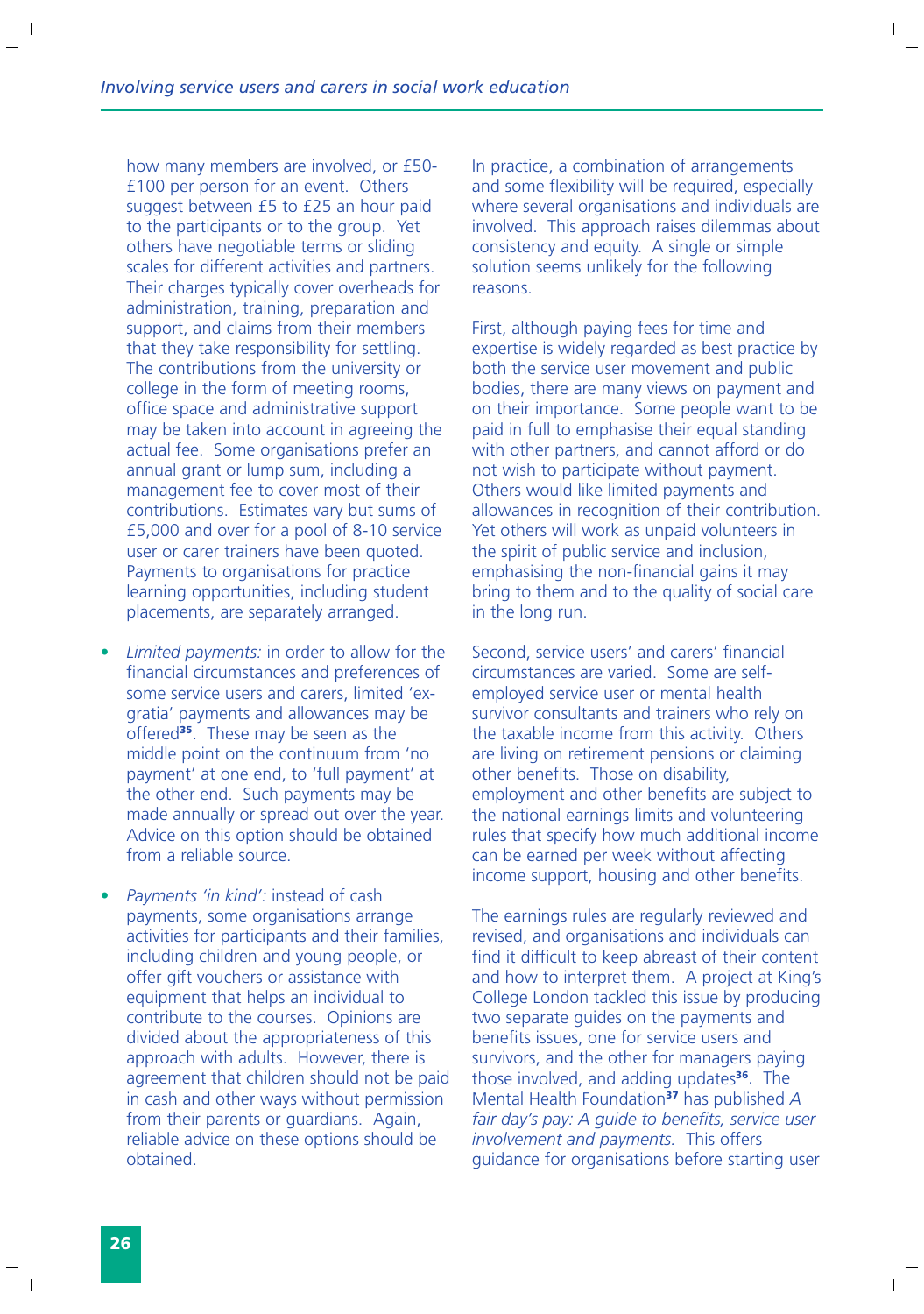involvement, advice to service users who are considering becoming involved in improving mental health services, and outlines the permitted work rules. Its appendices give additional information for employers, sources of information for service users on benefits rules, and information on who's who in dealing with benefits. The Mental Health Foundation emphasises that the relevant legislation is constantly changing, that where the details are important you should obtain confirmation from a reliable source, and that organisations should always seek independent legal advice in this complex area of employment and other relevant law.

The need identified for such quides underlines the uncertainty and anxiety about payment issues across service provider, user and carer organisations and among individuals.

The view that the benefits rules hinder involvement has been drawn to the attention of government by service users and by organisations with a remit to develop it. This is a national issue that is wider than payment for participation in social work education. It cuts across government departments, including the Department of Health, the Department for Work and Pensions and the Benefits Agency, and requires attention at the highest level if the issues are to be resolved equitably. At the request of the Parliamentary Under Secretary of State for Community Care, Shaping Our Lives National User Network is producing a SCIE-funded report on why benefits rules make it hard for service users to have a say in social care services.

#### *10.6.2. Travel expenses*

It is standard practice to cover all travel expenses incurred by the participants and by personal assistants accompanying them. Public transport costs, taxi fares and car mileage allowances at the HEI or participants' organisations' rates are paid. The problems centre on the need to produce receipts and the timing of payments. As many participants may

travel long distances and need taxis there and back, the transport costs alone for one meeting may be substantial, varying with the composition and size of the group. For example, transport costs for a meeting with 8-10 people may be between £100 and £200.

#### *10.6.3. Allowances for personal assistants and replacement carers*

Offers of payments to cover childcare, substitute carers and personal assistance are required and accepted practice. The costs depend on the individual's own arrangements, where they live and the employment situation. For example, payments to personal assistants of £7 an hour have been quoted. The cost of a carer or helper through a private agency varies between £10 and £20 and a typical charge in London is £14.50 an hour.

#### *10.6.4. Other costs*

Service users and carers also incur other expenses in preparing their inputs into the courses. These include the costs of telephone calls, postage, faxes and photocopying. Most organisations offer to cover these expenses.

The above list may help to illustrate the reasons why universities are concerned about the adequacy of resources for full service user and carer involvement. If service users' and carers' fees, travel and other expenses are paid, then a planning meeting with 8-10 people may cost at least £300 in direct payments to participants. The costs of accessible venues, equipment, and refreshments must also be calculated. In addition, service user and carer organisations need a budget for preparing contributions with their members and for supporting and training their trainers. As the report prepared for the Department of Health by Carers UK and City & Guilds Affinity**<sup>38</sup>** points out, these costs should be balanced with the benefits of service user and carer involvement.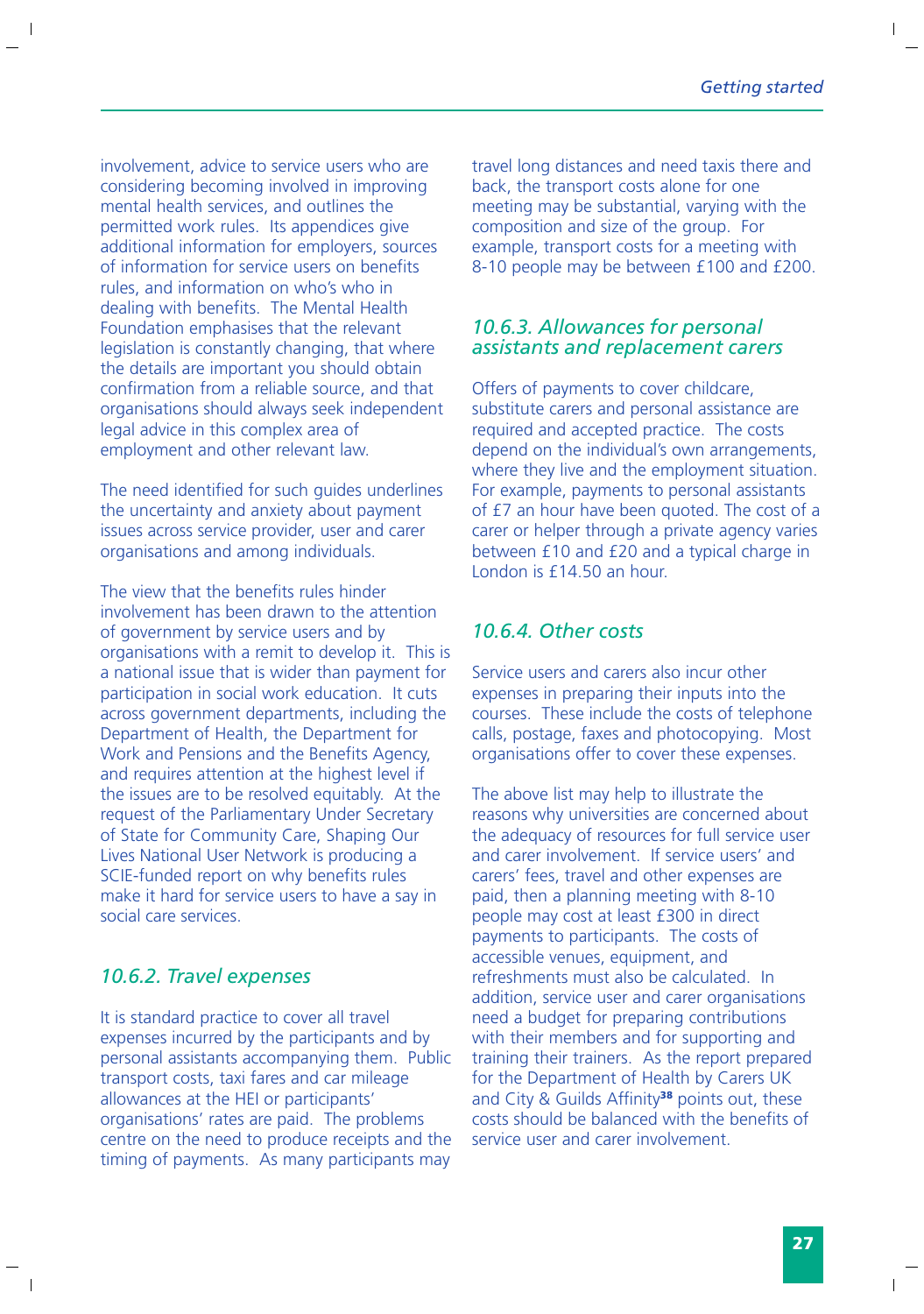#### *10.6.5. The timing and methods of payment*

Many service users and carers are benefits claimants or live on small incomes. They do not have the reserves to pay for taxis and rail fares, claim them back and then wait a month or more for reimbursement. Some do not have bank accounts and need cash payments. Many participants need their travel and other expenses there and back paid in cash on the day of the event and therefore do not have the receipts for the return journey. Some need the taxi fare paid on arrival. Claim forms are not always user-friendly and they are timeconsuming to complete and send off. Understanding and meeting these practical needs is essential if trusting relationships are to be built up and sustained.

Paying service users and carers promptly and flexibly is at odds with the arrangements for paying fees and expenses in universities and colleges. Almost all the responses to the SCIE survey commented on the difficulties that they have encountered in this area. A lot of time has been spent on seeking and finding solutions, and on meetings at senior level with finance sections. Universities and colleges have to exercise tight control over expenditure and they apply the same procedures to many departments. They may require receipts for every item, and pay one month or more in arrears. Some universities pay external lecturers only through the payroll and requests from service users for a different arrangement have been refused. They must be sure that their payment arrangements do not contravene the benefits and tax rules. Tackling these rigidities is testing the ingenuity of everyone involved. Solutions take a long time to achieve. One approach is that service user and carer groups have their own accounts and draw the money in advance so that they can pay expenses on the day. This arrangement may be combined with the payment of an annual, quarterly or monthly fee to cut down on invoicing and avoid delayed payment. Other approaches include special budgets and

accounts within departments. One of the responses to SCIE stated:

"There has been no difficulty about the principle of paying people for involvement in development activities etc. However, cash payments have tested the flexibility of institutional arrangements but a resolution to this is emerging – it may involve installing a safe!"

We have emphasised that getting the practical aspects and details of service user and carer involvement right is an essential part of the process of building up trust and robust relationships. Mistakes may be made along the way and have to be rectified. As with ease of access, prompt and acceptable payment arrangements are key to the success of recruiting service user and carer trainers and retaining them.

#### **10.7. Identifying partners**

The universities and colleges start this process from different positions, as do their potential partners. Whereas some universities and local groups have started almost from scratch, others already have tried and tested arrangements with local groups.

The alliance between the Wiltshire and Swindon Users' Network and the University of Bath over almost 10 years is one of the most long-standing and often quoted examples. Members of this Network are already engaged in many aspects of current social work courses over and above delivering teaching sessions. They also have links with other HEIs, including Wiltshire College, Trowbridge.

The University of Salford partnership with CATS and later YIPPEE has been developed over five years. Their approach to joint work is based on citizen empowerment and participation built up through self-directed group work. They estimate that it took 18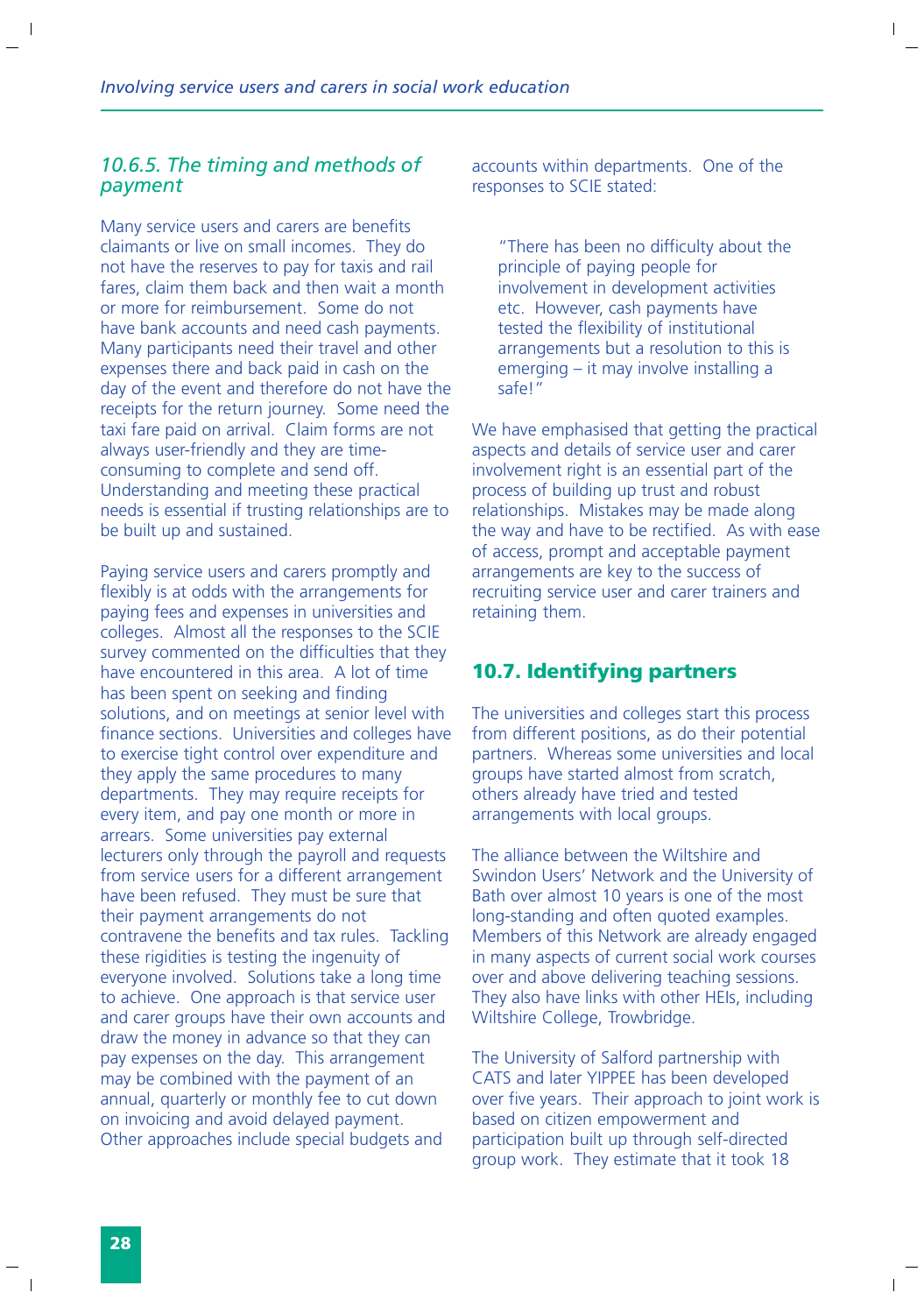months to build up their skills, confidence, and understanding of the social model of disability to a point where they could contribute fully in twos or threes to social work training. CATS and YIPPEE meet fortnightly and now have an office at the university, shared with some lecturers. They presented their model at the International Schools of Social Work Conference in 2002**<sup>39</sup>**. Since the new degree was announced, both the Wiltshire and Swindon Users' Network and CATS are being asked to advise other universities on their strategies for service user involvement.

Mental health survivors have contributed in some way to teaching on many social work education and ASW programmes and also to nursing education**27,30, 40-2**. The University of Birmingham supports Suresearch, which is a network of service users in research and education who have experienced mental distress, and their allies. The group meets bimonthly at the university.

More recently, young people have begun to become involved, using a range of methods, including drama, poetry and videos. For example, the young people from the Lancashire Children's Rights Service used drama to convey their expectations of social workers to a large group of lecturers and practice teachers at Lancaster University's first planning event for the degree.

However, the major shift to the systematic involvement required on the new degree has made it necessary for programme providers to review their arrangements. In doing so, the questions that they are posing themselves include:

- Which organisations are already working with us and how?
- Are there other local and national groups that should be involved?
- Where are the gaps?
- How will we include groups for children and young people, mental health survivors, homeless people, older people, people with learning disabilities, and people from black and minority ethnic groups?
- Shall we work with one or two service user and/or carer groups of trainers or with a range of local groups?
- How many people and organisations do we need to involve?
- What level of involvement, and from whom, do we need to meet all the new requirements?

The changes also give the service user and carer organisations, once informed about them, the chance to consider:

- How well is our involvement working and what needs to change?
- Is training social work students an area in which we want to be involved?
- What would be our terms and conditions for taking part?
- What training and support would our members need?

Many universities have carried out mapping exercises to draw up lists of potential local partners, sometimes working with neighbouring course providers to do so. In such exercises, there is scope for considering whether national organisations might act as a resource. For example:

- The Shaping Our Lives National User Network may provide advice and other inputs.
- Carers UK with City & Guilds Affinity have assessed the feasibility and costs of developing local teams of 8-10 trained and supported carer members to work with each HEI offering the degree.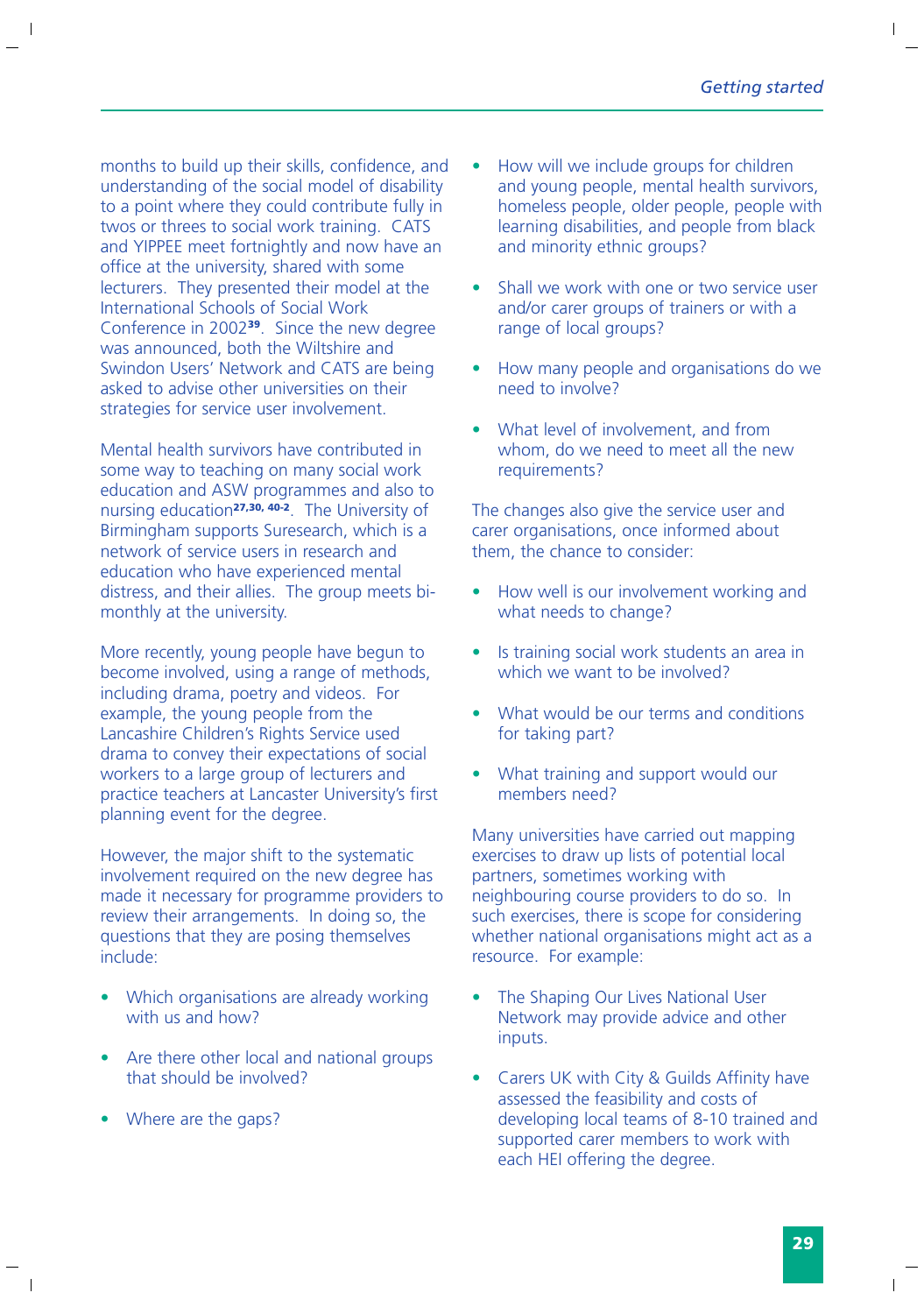If national initiatives similar to the one described above are funded, they should substantially increase the capacity of service user and carer-controlled organisations to work with the degree providers.

Mapping local resources is a big task and information may be sought from coalitions of disabled people, centres for independent living, religious bodies, the many other organisations with specific interests, and Councils for Voluntary Services.

Universities and colleges that have limited experience of service user and carer participation and few links with local groups have to opt for 'starting somewhere' by working initially with one or two groups and building up a longer-term strategy together with them. Service user and carer organisations can contribute a lot to the recruitment of new groups. Some groups have put a lot of work into developing accessible leaflets and information about how they contribute to training and reproduce the feedback given by students, staff and the service user or carer trainers. For example, members of the group called 'Folk.us' in Exeter carried out their own research on users as trainers. They have produced four lively and useful information sheets that quote the views of those involved, giving detailed advice on the process, including where to find users**<sup>43</sup>**. These leaflets were incorporated into the University of Plymouth 10 October 2002 conference report with permission to copy them subject to acknowledgement**<sup>44</sup>**.

#### **10.8. Approaching partners**

This outreach work takes time and requires careful preparation. It involves telephone calls, e-mails and meetings to explain the initiative to the different organisations, to learn what they do, who else they are involved with, what they might offer and what their terms and conditions are for engagement.

Experiences to date suggest that the lecturers and development workers have to be flexible in their approach and not set out with preconceived ideas about how the involvement process will work. Many service users and carers do not want and are not able to travel long distances to attend meetings at universities. They would like to be included but prefer the staff to visit them in their own homes or local centres or to arrange a central venue. Information leaflets in accessible formats about the degree and about the practical arrangements we have discussed make this stage smoother. Following the initial contact, the lecturer needs to be available to answer any queries and to provide further information.

Some social services departments and voluntary organisations have service user and carer, and children and young people's participation units and workers. They are potentially key allies, acting as a conduit between the universities and individuals and groups, and facilitating direct and indirect inputs to the courses.

#### **10.9. Bringing partners together**

Recognising that the lead-in time is long, some universities began the process of bringing potential partners together soon after they had applied to the GSCC for accreditation to grant degrees in social work. The events were either organised by one university with local social work employers (eg University of Lancaster, University of Plymouth, 2002), or by regional groups.

In other regions also, neighbouring universities have formed partnerships either to develop a joint degree or to coordinate their work on service user and carer participation (eg Liverpool and John Moores, Brighton and Sussex, Warwick and Coventry). These arrangements have the advantages of avoiding multiple approaches to the same organisations and employers, and maximising the use of resources. For example, by working closely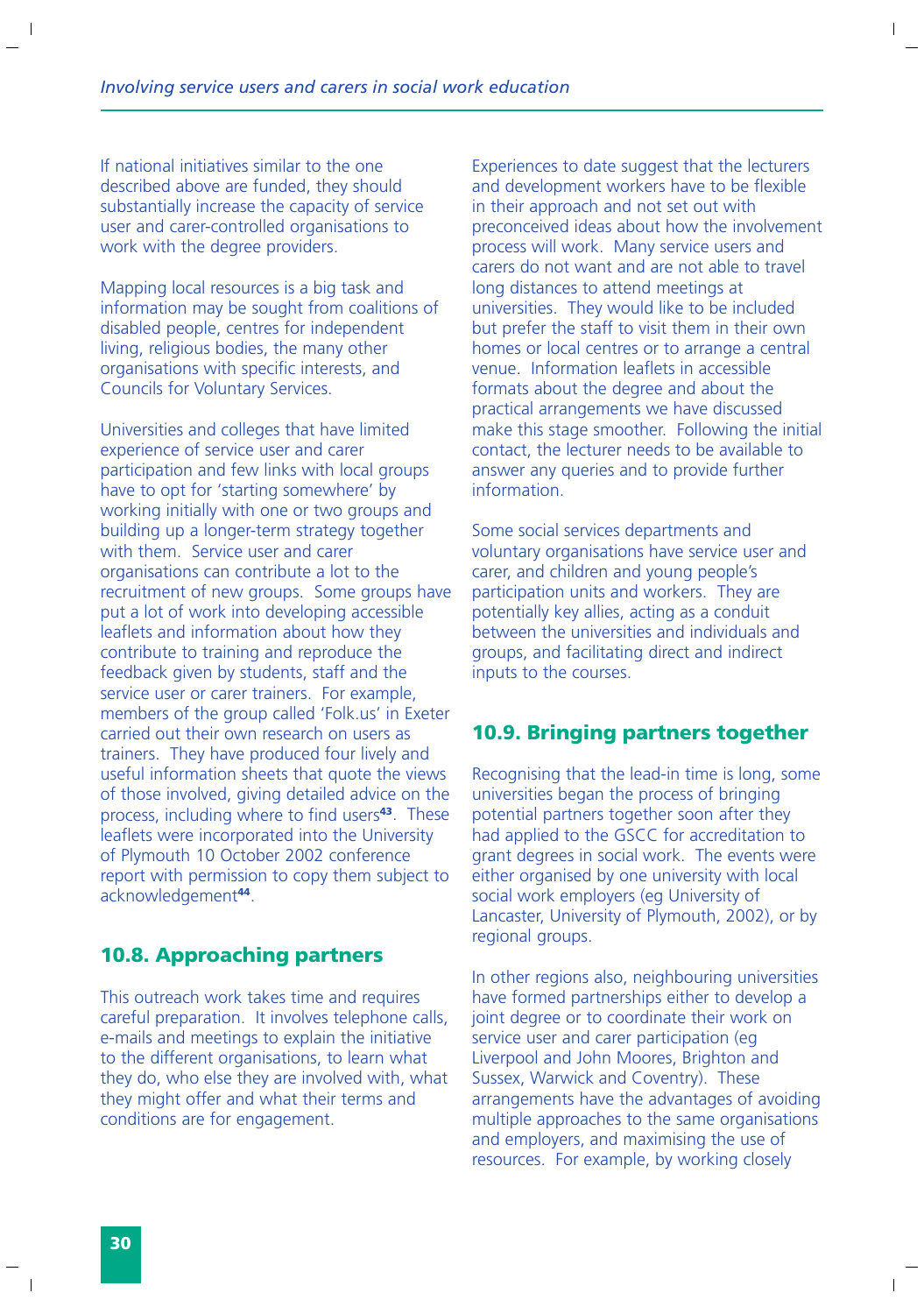together, the Universities of Warwick and Coventry have been able to harmonise many of their procedures and dovetail their placements.

Our project provides information on the numbers of groups and individuals who have expressed an interest in or become involved, after several months of preparatory work. The size of the pool of partners varies and is still

building up, especially in relation to practice learning opportunities. Typically, a programme provider seems to be working with between four and ten groups. The number of individuals who are actively involved ranges from four to 20, and is usually around 8-10. This means that involving service users and carers directly in all aspects of the degree will remain a challenging task unless and until more people can be recruited. It also

#### **Example**

#### **North East Region Conference: 'Listening to people's experiences – Models of practice and the future of social work education and training'**

In September 2002 a conference was organised by the North East Regional Liaison Group (Diploma in Social Work and Practice Teacher Programmes) and the North East Regional Topss Forum, in partnership with people who use services, parents and carers in the centre of Newcastle upon Tyne. The HEIs that came together were Durham, Northumbria, Teeside, and Sunderland with New College Durham. The organisations represented were the social services departments across the region, local mental health trusts and centres, and service user and carer organisations. These included NCH Children's Rights Services and ALPS project, Barnardo's, Service Users and Carers as Trainers (SUCAT), and Citizens as Trainers in South Tyneside (Catalist).

Forty people attended. The programme consisted of a guest speaker from the GSCC, followed by a choice of four workshops, lunch, then a guest speaker from SCIE, again followed by four workshops, three of which were repeated from the morning. The workshop themes were based around the various aspects of the degree, namely recruitment and selection, the curriculum, research and quality assurance and management. The workshops had been planned with service users and carers. The specific topics were: social work skills to support carers; involving service users and carers in the ASW programme; users and carers in recruitment and selection; service users and students' assessments; and community development involving people with mental health problems. The issues addressed were: how service users and carers can be involved in each stage; what information, support and resources they need; how can people really work in partnership; and any other suggestions about the ways of involving service users and carers.

In introducing the conference, the regional chair made it clear that everyone viewed the conference 'as the start of the process and not a one-off event', and that the next step was to develop a detailed strategy together. A conference feedback report has been produced and distributed**<sup>45</sup>**. The members of the group have continued to pool some resources and work together at regional and sub-regional level. They held a series of workshops in the spring of 2003, secured resources for a partnership manager, and at the same time developed their own approaches and local contacts through in-depth work.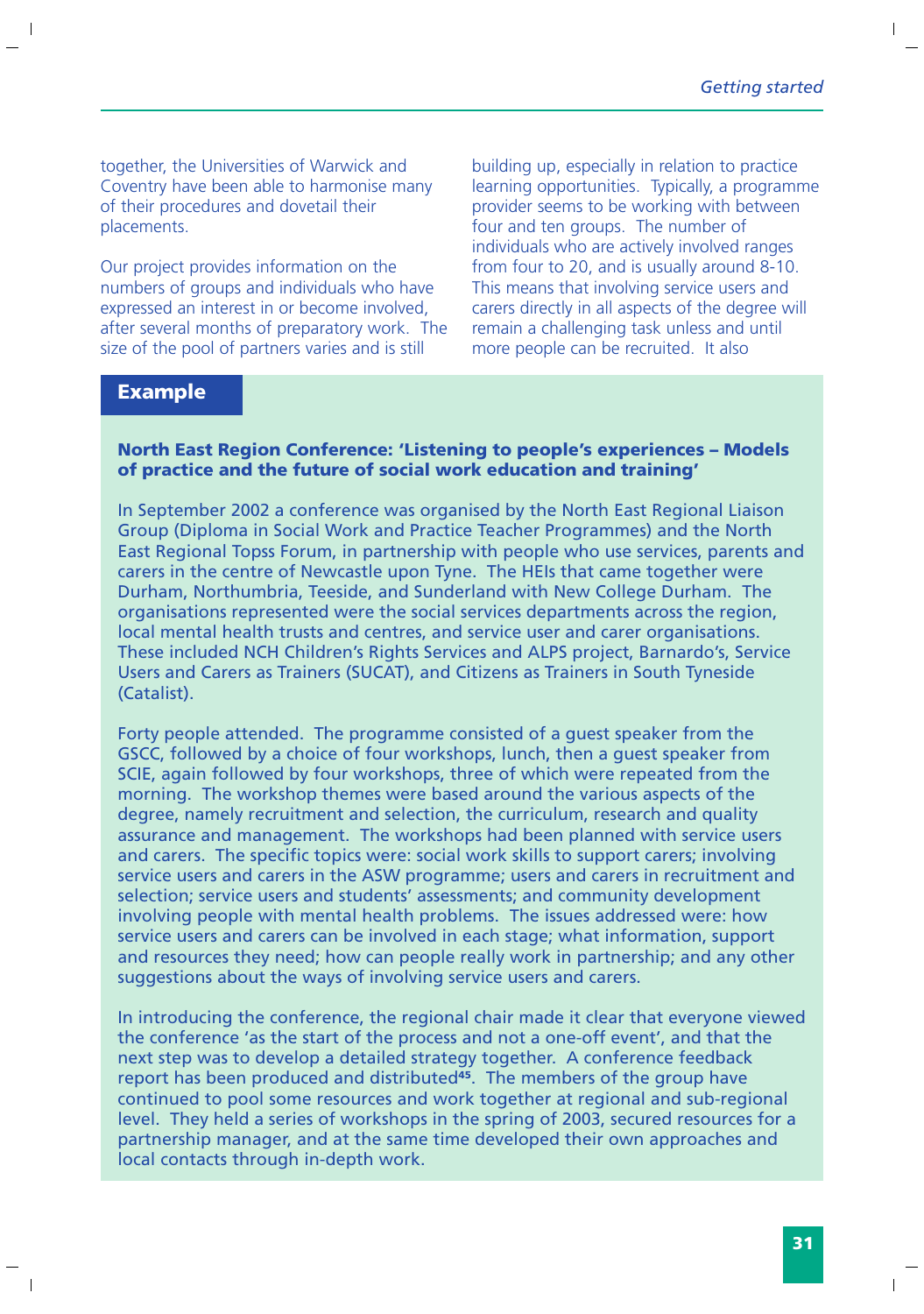emphasises that willing participants are a valuable and scarce resource. Policies and practices must recognise and encourage their commitment so that individuals drop out for their own reasons rather than because of negative experiences.

In contrast, some universities and colleges have pointed out that there are many local service user and carer groups, individuals and voluntary organisations that they could approach. Therefore, they have to have some method of deciding either on their own or with their allies which ones to include. They point out that they do not want to create competition or other problems for the groups. For example, it would be regrettable if resources largely affected decisions in the sense that they selected partners who did not require fees.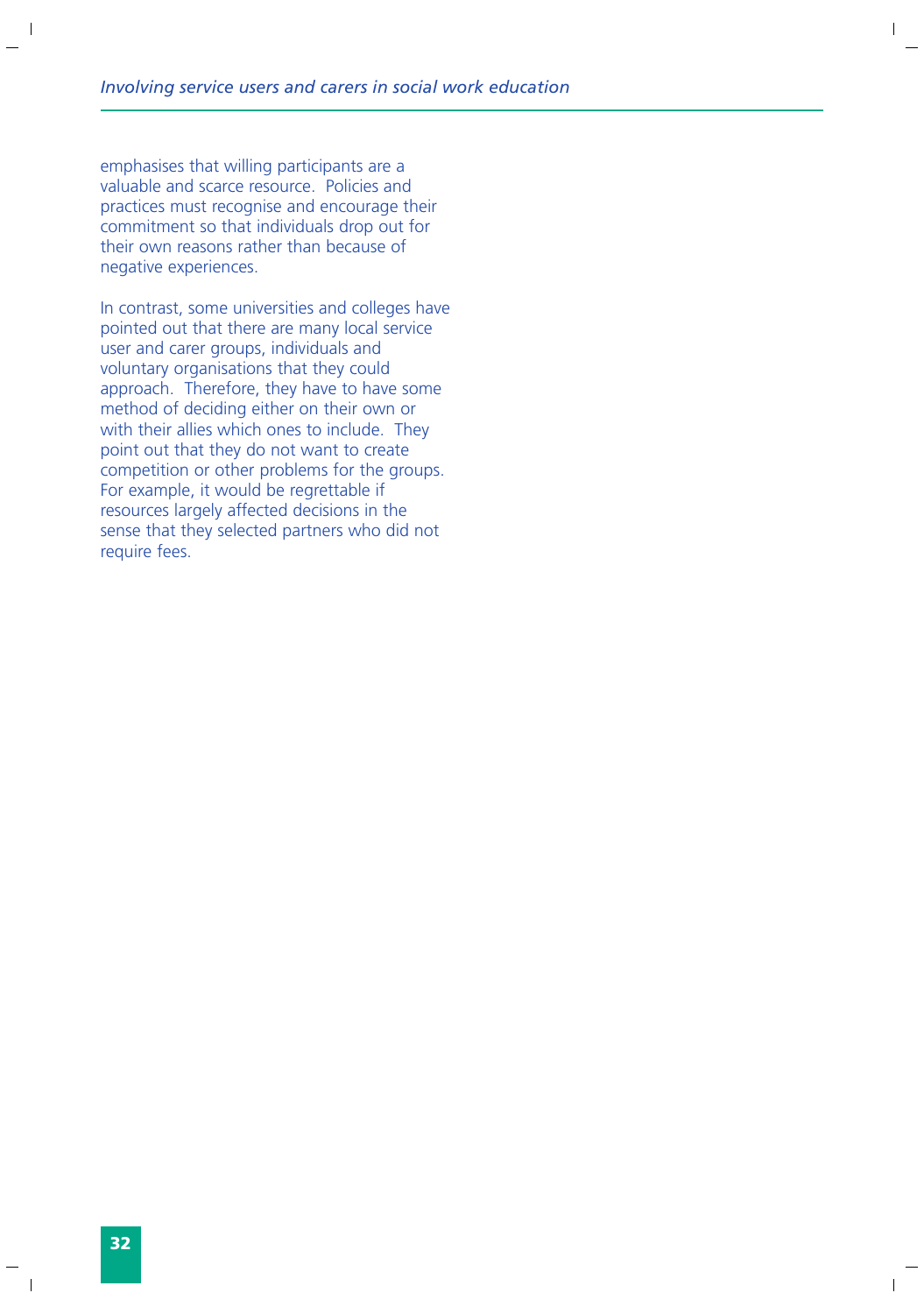## **Moving forward**

This next and often overlapping stage involves a lot of preparation and negotiation work within the internal university structures and systems, at the same time as keeping up the momentum with service user and carer partners. It is a lengthy process that includes briefing everyone about the degree requirements, proposal writing, committee work at all levels, and course validation. Securing the support of the most senior university staff and the School Directorate, and getting all academic colleagues, course administrators and finance officers on board are integral and essential parts of the process.

Plans and decisions have to be made about the arrangements for service user and carer involvement *in the overall planning and management of the degree*. They also have to cover the roles of service users and carers in: *student selection*; *the design of the degree*; *teaching and learning provision*; *preparation for practice learning*; *provision of placements*; *learning agreements*; *the assessment of students*; and *quality assurance*.

At this stage too, the often complicated and complex issues faced in the preparatory stages have to be re-visited. Issues such as *confidentiality* and *accountability* assume increasing importance and have to be negotiated with all parties.

#### **11.1. Planning for involvement at strategic and management levels**

This is the area, along with the selection of students, in which some HEIs can report their achievements in the academic year 2002- 2003, rather than their plans. A range of

approaches are being tried and tested. They seem to be working well, suggesting that there are many ways, rather than one way, to approach service user involvement. A few universities report that it is more difficult to raise service users' and carers' enthusiasm for taking part in planning and management boards than for other activities such as teaching. This seems to stem from a dislike of formal committee meetings and paperwork, and a preference for consultation on their home ground.

Some degree programme providers regard service users' and carers' participation in the programme management and partnership boards as the central plank of their involvement strategy. This approach means that service users and carers, together with the other stakeholder groups, have an overview of the degree programme and can influence the decisions about all its aspects, from design through to quality assurance. In relation to service user participation, the issues that arise include: who should decide about the composition of the committee; and how to include both service user stakeholders who have direct involvement in the running of the course, and also independent service user voices (University of Central England in Birmingham).

The level and nature of participation in the programmes varies from 'limited' to 'integrated'. Some universities and colleges have opted for the attendance of service user and carer representatives at all relevant meetings so that they are part of the body that drives forward the programme and oversees it. Others have opted for meetings with service user and carer representatives about twice a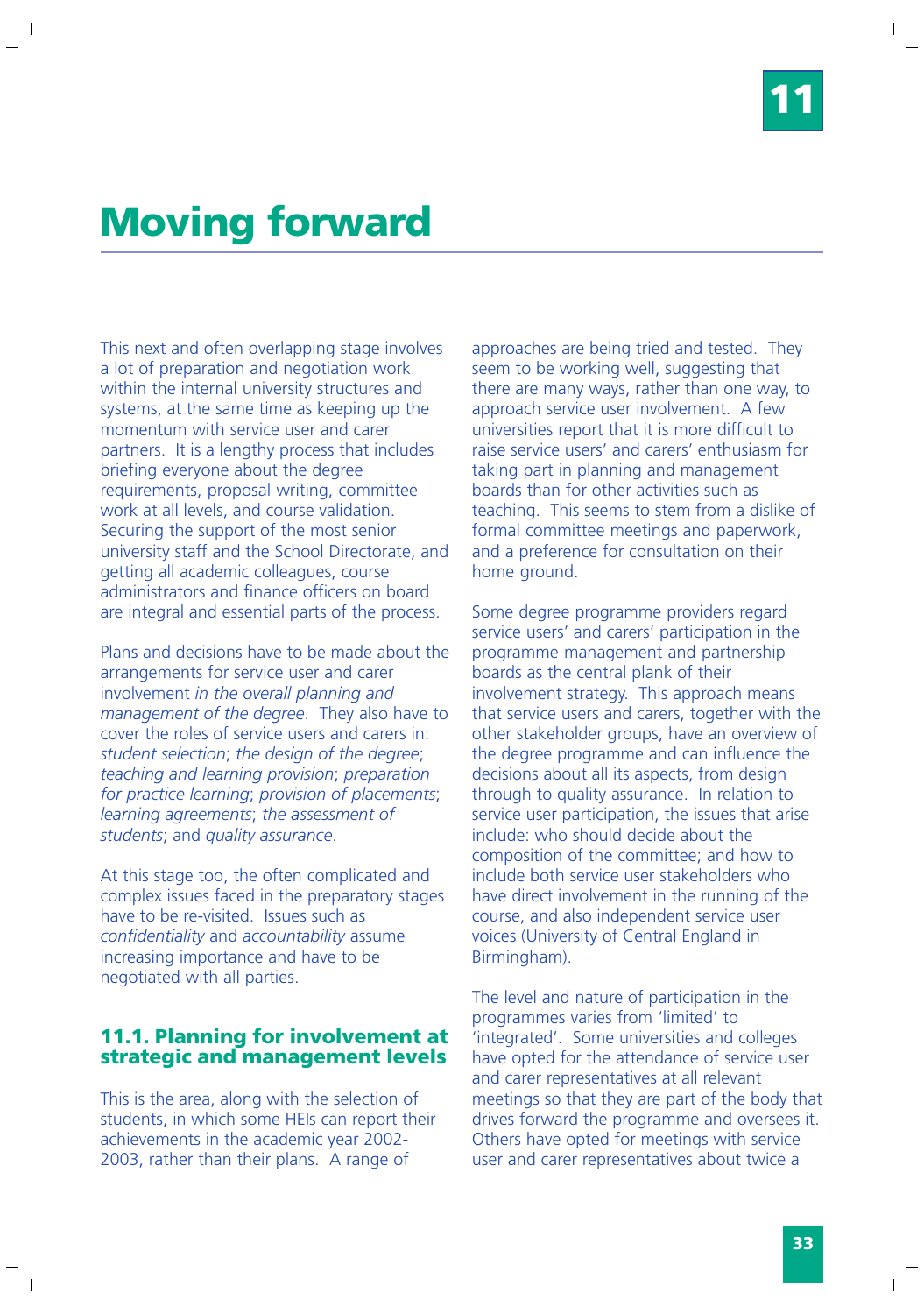The School of Health and Social Welfare at the Open University reports that it set up its Service User Panel following a workshop with a range of organisations in 2000. This is a largely autonomous body currently consisting of members that come from a diverse field of service user expertise. A person specification for new members and induction and training has been proposed.

The Panel meets formally four times a year and is funded by the School. Members are paid at similar rates to day lecturers and consultants. At each meeting, the Panel and the School staff hold separate sessions and then the groups come together for an integrated session.

The tasks of the Panel have been identified as monitoring the School's activities to achieve internal consistency and integrity, advising on issues relating to service user involvement in all the School's activities, and participating in activities to further such involvement. User members also attend School committees as full participants.

In relation to the social work degree programme that begins in 2005, it is proposed that a nominated sub-group of the Panel will participate directly in the plans and processes, and is currently developing a Code of Practice for Service User Involvement. Service users will be represented initially on all the practice course teams.

#### **Example**

The University of Warwick and Coventry University have worked together on their arrangements for involvement across their postgraduate and undergraduate social work education programmes. They decided that it was in everyone's interests to harmonise on a sub-regional basis. In their joint enterprise, they have used the notion of guardianship to underpin the work of their new Stakeholder Board. There is a lot of enthusiasm within the universities about this initiative.

The guardians take some responsibility for certain areas of the whole operation in terms of the content and quality of the curriculum. Thus some groups of partners have ownership and responsibility for the issues relating to service user and carer participation, the voluntary sector, and employers. The two organisations that have agreed to be the guardians for service user and carer interests are Disability West Midlands, a federation of organisations of disabled people, and Carers UK.

The Stakeholder Board serves both universities. Its membership covers the three local authority partners, the two service user and carer guardianship groups, one voluntary sector guardian, and university staff. The Board has one large meeting per year and a smaller one half way through the year. At the large meeting, some time is reserved for the stakeholders to meet separately with each university. In addition, the stakeholders discharge their duties in ways that fit in with the different needs and structures of the courses, including their slightly different arrangements for interviewing and admissions.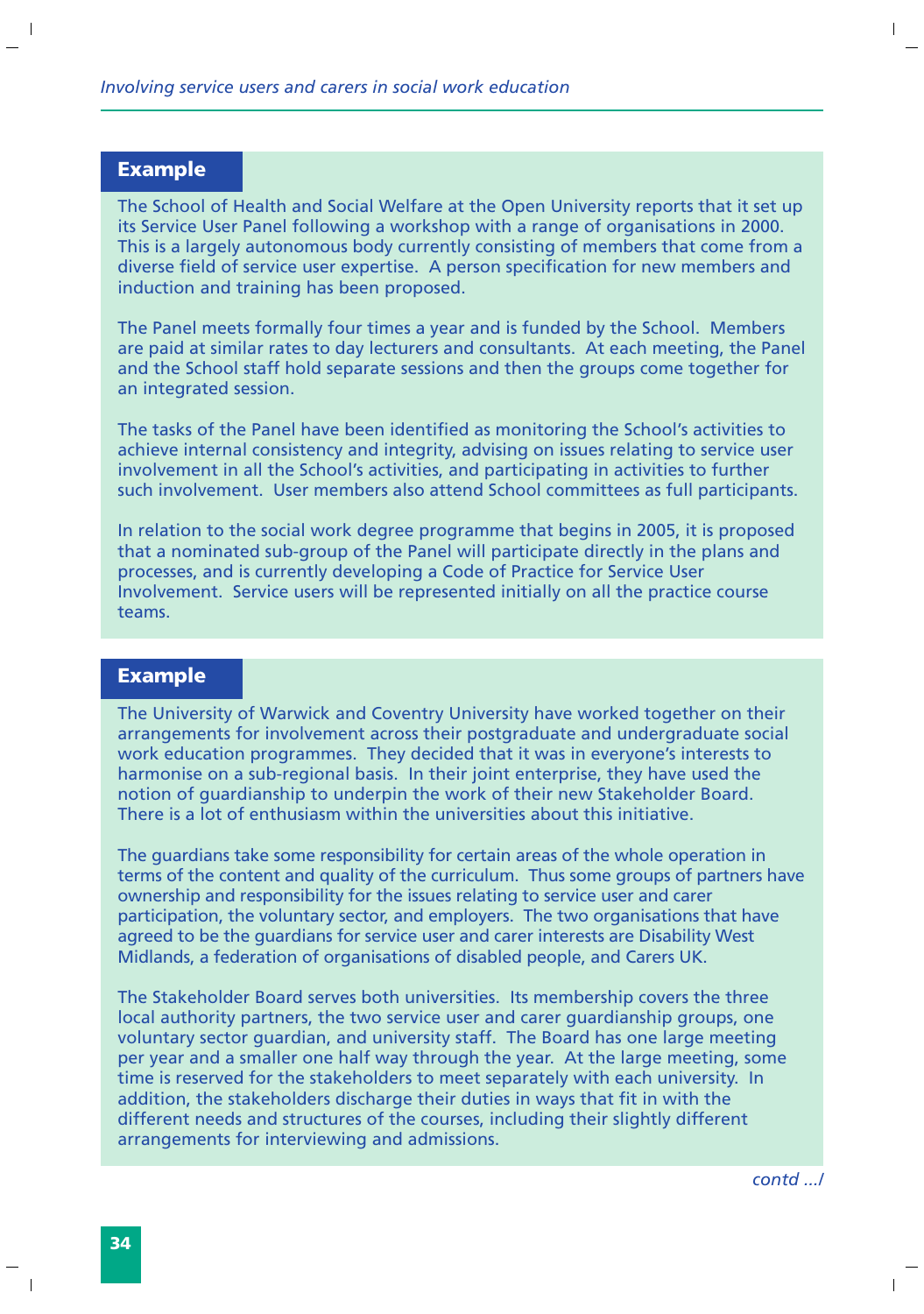Although the guardians have a brief to advise on service user and carer interests and to identify specific issues, including the range of groups and individuals that need to be represented, other stakeholders in the university have responsibility for these interests as well. A written schema about how service user and carer interests are represented has been developed to shape and check out the programmes.

year. Participants may be elected, invited, persuaded, or join because they are the only volunteers.

Some universities are considering or have developed their participation strategy on a school-wide basis so that it covers all teaching and learning programmes including social work and nursing (eg Northumbria University and the Open University). This approach is important as opportunities for interprofessional learning expand and service users and carers become increasingly involved in training on different professional programmes**<sup>46</sup>**.

#### **11.2. Selecting students**

The recruitment and selection of students is the first area of delivering the degree, rather than planning it, in which service users and carers have actively participated in 2003.

There is consistent evidence from research and consultations that service users and carers across different groups agree about the personal qualities, skills, knowledge and abilities that social workers need**14,38,47-8**. These views are set out in the Department of Health publication**<sup>47</sup>**, *Focus on the future key messages from focus groups about the future of social work training*. Their views cover the help and outcomes they want and also the qualities and standards of behaviour they expect. In summary, service users want social workers to be: physically and emotionally available; supportive, encouraging and reassuring; respectful; patient and attentive; committed to the independence of the individual; punctual; trustworthy; reliable; friendly but not frightened to tell people how they see things; and empathic and warm**<sup>47</sup>**.

Service users and carers also attach great importance to the quality of their relationship with individual social workers, to time to develop such a relationship and to consistency and continuity in their contacts**<sup>14</sup>**.

The above knowledge supports the case for service user and carer involvement in selecting social work students. The universities that started the degree in 2003 had only a short time to make arrangements to include service users and carers and will be reviewing them in the light of their experiences. The major challenges relate to the availability of service users and carers, their preparation along with other members of the panel, the substantial time demands that direct involvement places on them, the issues of consistency and equity in the process for students, and the resource implications, including fee payment. Thus, if service users and carers are to be present at each individual interview, and there are three applicants for each place, 90 interviews may be conducted for 30 places and these may take place once a week over six months.

The approaches that have been adopted include:

- Agreeing with service user and carer partners the questions that they would like applicants to be asked, based on work to establish the skills, knowledge and personal attributes that people want in social workers.
- Arranging for all applicants to attend a group session or interview as part of the selection process and including service users and carers on the panel. This may involve asking questions, observing or making a brief presentation in the same way as other stakeholder groups.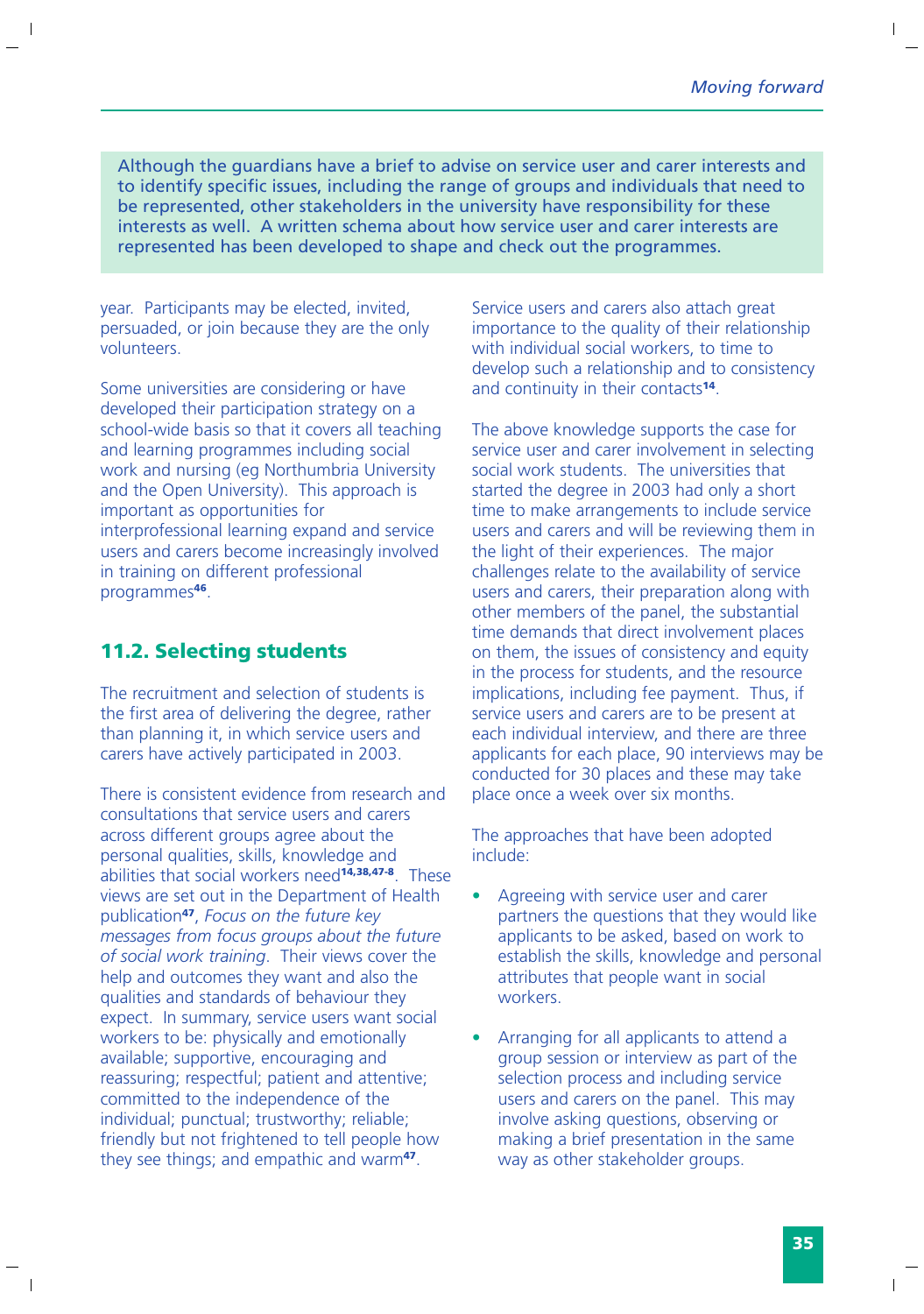- Arranging for service users and carers to be involved in each candidate's interview. If the same people do not take part in each interview, there may be issues relating to the equitable treatment of candidates, and repercussions if a rejected applicant appeals against the Panel's decision.
- For the future, several universities propose to have places for service users and carers on their admission panels or teams. This arrangement gives service users and carers a role in overseeing the whole process from design through to monitoring, review and quality assurance even if they do not participate in the individual or group interviews of the candidates. Those involved may be members of a wider service user and carer forum or individuals that report to them or to the programme management board.

The admissions teams have also paid attention to the preparation process for student selection. Some teams have held joint training or briefing sessions for everyone involved in interviewing and gone through each stage in detail. They have also made staff time available to meet the different requirements of individual service users and carers and arranged to provide training in interviewing skills, information, support and feedback.

Whatever the specific arrangement, the degree providers will have to be clear about the part that service users and carers will play in making the decision to accept or reject applicants. The university awarding the degree has the ultimate responsibility for this decision and so there is a power differential inherent in the system. Within this limit, however, there is scope for different levels of influence ranging from giving advice that may or may not be taken, to playing the same part in the decision making as other members of the panel.

#### **11.3. Teaching and learning provision**

There is more experience of service user and carer involvement in this aspect of running social work programmes than in any other. However, this experience is unevenly spread across universities and also across course modules within one university. Although many programmes arrange for service users and carers to run disability, equalities and carer awareness sessions or to give accounts of their personal experiences of services, few have service user and carer-led inputs firmly embedded throughout the course. The degree programmes provide an opportunity to try out and test new more systematic arrangements. At the start, it seems advisable to keep an open mind about the value of the various approaches. Thus, it should not be assumed that what worked before will work now or, indeed, that what worked before will not work now.

A lot of flexibility is needed to meet the learning needs of the students, the academic and practice requirements for the award of the degree and to accommodate the preferences of service users and carers. For example, many groups of trainers follow the social model of disability and focus on the barriers to full participation. They have agreed together what they will teach, and so a person with a learning disability or physical disability will give the same input, focusing on part of the social work role such as assessment or review without reference to how they have been labelled by diagnosis or client group.

Other service users want to specialise in a particular area such as mental health, looking after a child with a disability or the experience of being a looked-after child. In addition, some groups want to design their own modules or inputs whereas others want to develop them in joint work with teaching staff.

Many programme providers have selected specific modules for development in partnership with service users and carers. For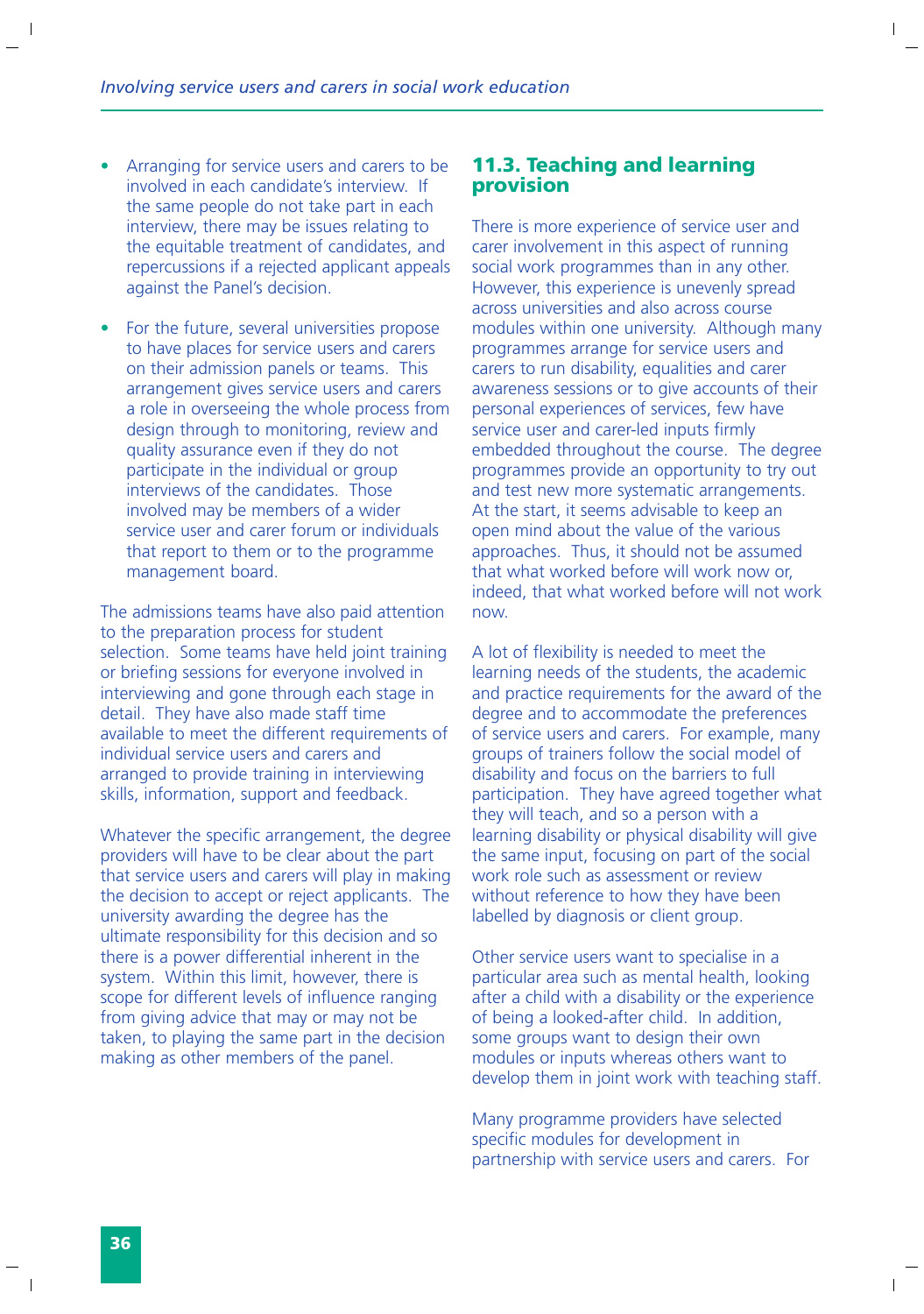example, the University of Central England in Birmingham has built on previous experience to involve service users and carers in the design and delivery of the modules on *Expectations of Professional Practice*, *Issues for Different User Groups* and *Specialist Practice.* As the *Expectations of Professional Practice* module is delivered early in the course, priority was given to establishing a strong user presence in its core team and a large number of service users have become involved. Whereas some module teams such as the *Specialist Practice* module *on Mental Health* quickly achieved strong service user involvement, others such as the

comparable modules on children and families and on adults are building up wider core groups through consultation and networking before the courses are delivered in 2005.

Some programme providers and their partners have secured external funding to support the joint development of new course modules. The project being undertaken by the Family Rights Group, ATD Fourth World and Royal Holloway, University of London is an example of this approach.

#### **Example**

**Involving families living in poverty in training social workers: A joint Family Rights Group, ATD Fourth World, Royal Holloway, University of London, and Families Living in Poverty project**

This group has come together for a one-year project that will work with families living in poverty who have experience as users of services in order to develop and pilot a poverty and exclusion training programme. They are focusing on this issue because families living in persistent poverty are particularly likely to experience social exclusion and social work interventions. The project is funded by the Department of Health, the Gulbenkian Foundation, SCIE and the Social Work and Social Policy Learning and Teaching Support Network (SWAP*ltsn*).

The Family Rights Group works with families, practitioners, researchers and policy makers to improve services for families whose children are involved with social services. ATD Fourth World is a human rights organisation that believes that only by working in partnership with families experiencing poverty and social exclusion can real and effective change come about in the lives of those most disadvantaged. Most of the families they work alongside with have experience of social services intervention and the care system. A wide group of family members who do not wish or initially lack the confidence to engage in direct teaching or policy forums participate in family workshops so that their voices may be heard. Royal Holloway, University of London Department of Health and Social Care provides both qualifying and post-qualifying social work courses and undertakes childcare research.

The project aims to produce:

• A model for involving families in the training of social workers that has been developed by families in partnership with some providers and users of training.

*contd .../*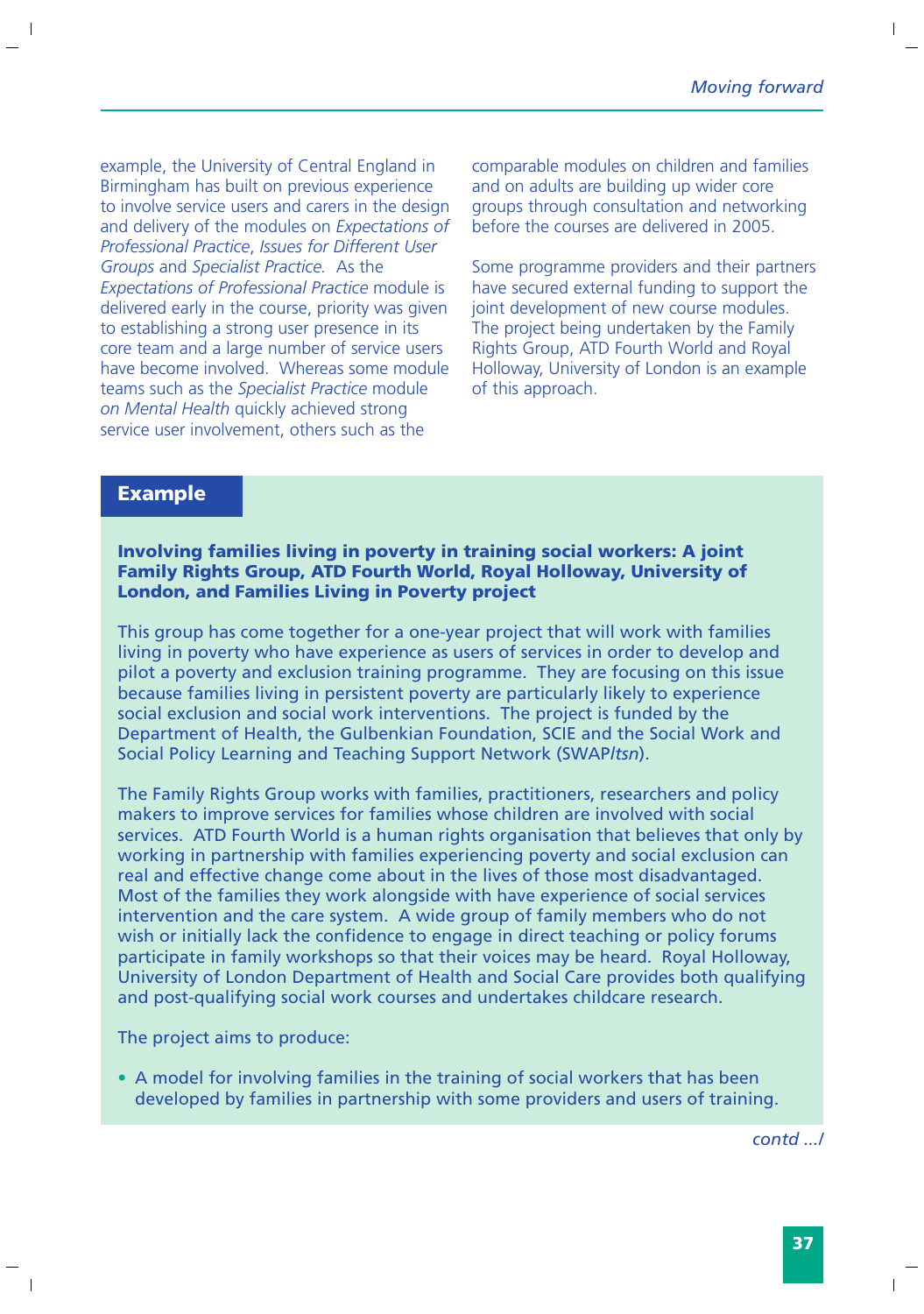- A training module on social work, poverty and social exclusion to be delivered by families living in poverty and academics that can be used in qualifying and postqualifying training programmes, including practice teachers programmes, for children and families' social workers.
- Training for family members on increasing their own training and presentation skills.
- A model training programme for families who may become involved in training social workers.
- Increased confidence, skills and self-esteem for families attending the group.

The project's activities include:

- Establishing a working group made up of 8-10 family members from varied ethnic groups, four academics, two practitioners, a social services manager, ATD Fourth World, Family Rights Group, and at least one representative from the national bodies involved in developing social work education.
- Holding meetings of the working group on six days over the course of the year. Family members meet with ATD Fourth World and the Family Rights Group in the morning and are joined by the rest of the group in the afternoon.
- Holding six separate meetings of the family members with ATD Fourth World to prepare for the working group meetings, provide support, and undertake training on presentation and training skills.
- Preparing a literature review and drafting the academic component of the training programme (Royal Holloway staff).
- Piloting the training programme in Royal Holloway's qualifying and postqualifying courses.
- Producing a report of its work and recommendations that will be relevant to other institutions and organisations considering the same challenges.

On completion of the project, the training programme will be tested further on the qualifying and post-qualifying social work courses at Royal Holloway and at least two other universities.

The findings of the project will be disseminated widely and the family members will be involved in all these activities. The final report will be available on the SCIE website (www.scie.org.uk) and the training module will be available on the Social Policy and Social Work Learning and Teaching Support Network (SWAP*ltsn*) website.

As the Royal Holloway example shows, designing training programmes from scratch with the active and ongoing participation of service users and their organisations requires a substantial investment of resources. This is distinct from sustaining service user participation in delivering training that is a longer-term activity.

#### **11.4. Practice learning opportunities**

The development work undertaken by national bodies and the degree programme providers shows that service user and carer organisations want to play a more active part in providing a range of practice learning opportunities**47,49**.

The capacity of service user and carer organisations to offer practice learning needs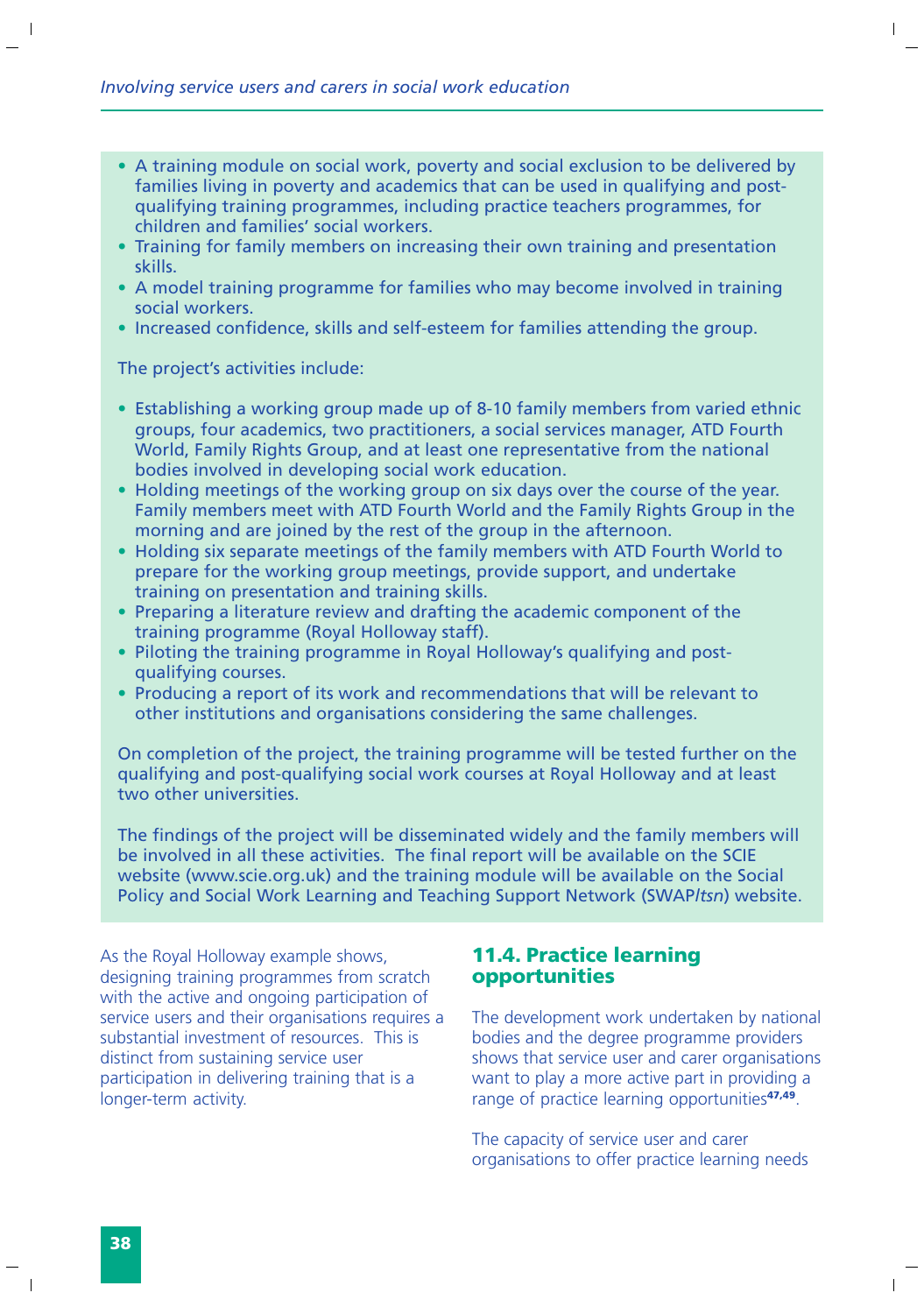to be built up in the next three years, as many have not been previously involved. As part of this process, they may access the funding and training materials to support the induction to work-based learning and assessment for organisations new to practice learning being developed through Topss England. They could benefit also from working closely with social care employers that are experienced in practice learning and have a pool of practice teachers that could provide mentoring and support.

The Wiltshire and Swindon Users' Network has provided SCIE with a commentary on the ways that social work students benefit from placements within user-controlled organisations:

"User-controlled organisations such as the Wiltshire and Swindon Users' Network already offer placements to students, and those at the Network have been very successful. Usercontrolled organisations demand of the students a willingness to question their value base and attitude in a way that is not possible within other placements. Issues of empowerment, rights, and responsibilities, and choice and control are perceived differently in usercontrolled organisations, and the student acquires much learning towards making a more balanced judgement in assessment. With the inception of the new degree, it is important that usercontrolled organisations continue to offer placements, and that the qualifications relating to the role of practice teacher are not so restricting that they exclude experienced practice teachers from continuing in this role within user-controlled organisations."

The Practice Learning Taskforce, set up by the Department of Health and hosted by Topss England, began a two-year project in January 2003 that aims to improve the quantity, quality and diversity of practice learning opportunities in partnership with all stakeholders in the

degree programmes. In its first year it supported 72 regional development projects with funding from the Department of Health. Three of these projects focused specifically on involving service users and carers (University of Derby and Derbyshire Social Services, University of Plymouth, and Swindon Practice Development Centre). Working with service user and carer organisations was also included in the project themes on preparing for and generating new practice learning opportunities (eg University of Sunderland and New College Durham). The paper *Practice learning 'Everybody's business'* summarises the key messages from these projects, and gives signposts to the agencies/universities and project contact details**<sup>49</sup>**. Further information is available from the Taskforce (www.practicelearning.org).

The regional projects, the SCIE survey, and the preparatory focus groups**<sup>47</sup>** show consistently that service user and carer organisations could contribute to practice learning at each level over the three-year degree programme, provided that they are properly supported and paid. This includes the time students spend on preparation for practice, observation of practice, and their 200 assessed social work practice days.

Different levels of resources, commitment and methods apply to the range of practice learning opportunities. Initially, the activities will centre on preparation for practice, during which the student's capacity to act appropriately and safely in a practice environment is assessed. This will contribute to the HEI's statement of fitness to undertake formal practice learning. At this stage, service users and carers may make direct inputs into seminars or prepare materials, including videos of interviews or role plays, for use in individual study, skills laboratories and group work. Also, staff and individuals in service user and carer organisations may offer their own practice and circumstances for shadowing or observation by students, providing commentary and explanation**50**.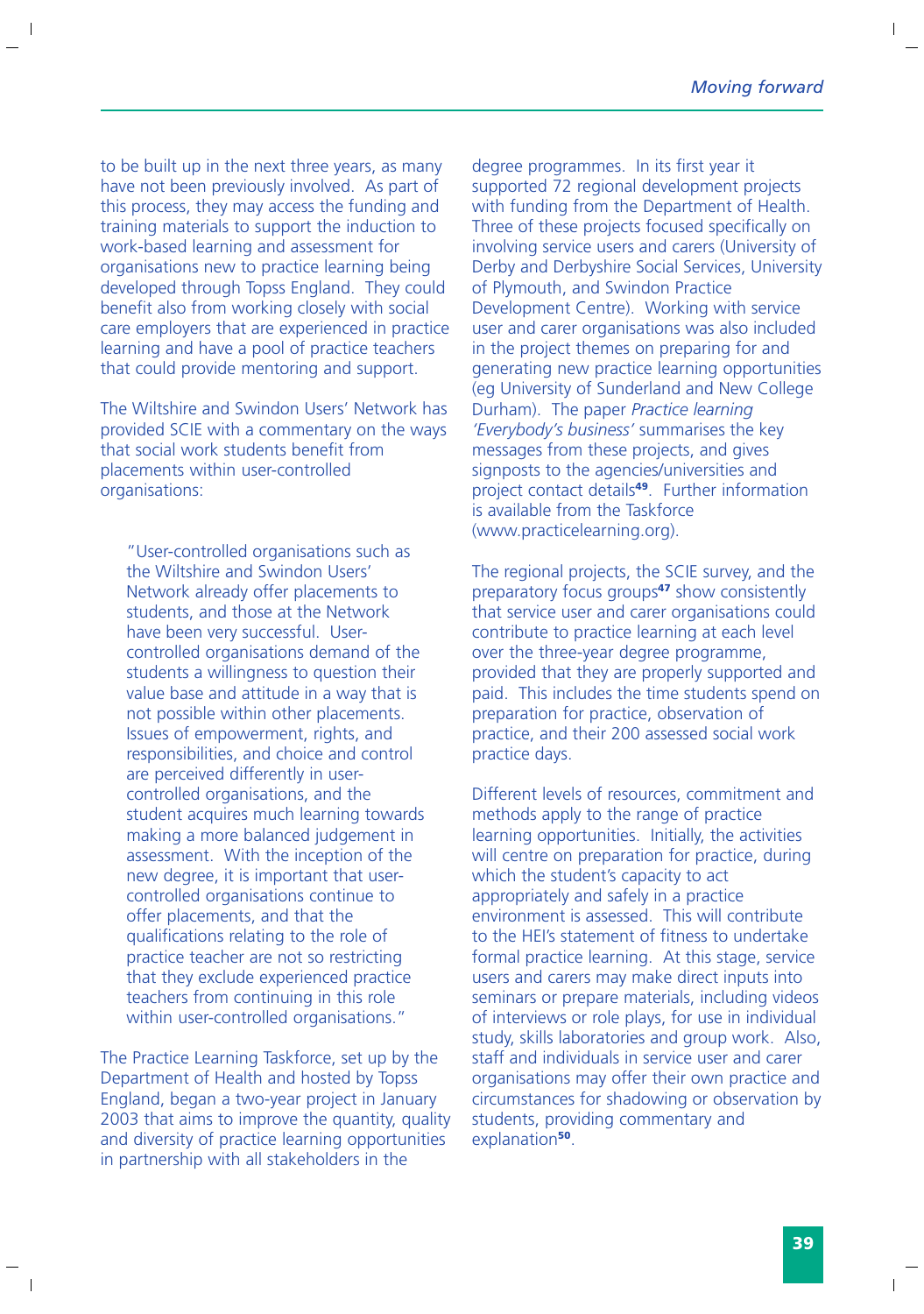Although many organisations do not have the capacity to offer an entire second or third year student practice opportunity, they may be able to contribute along with other agencies, provided that there is external support from experienced practice teachers and assessors.

The range of practice learning opportunities suggested by both service user and carer organisations includes the following:

- Students 'shadow' or follow service users. carers and their families for substantial periods of time. From observation and explanation, they learn directly about service users' and carers' daily lives and issues. Also, they learn about problem solving and resourcefulness.
- Students observe staff and members of service user and carer organisations at work. Through involvement in advocacy, helplines, support groups, and other direct services, they learn listening, assessment and communication skills. Opportunities with black and minority ethnic groups could increase both cultural awareness and understanding of the service user and carer perspective.
- Students interview service users, carers and staff in their organisations who in turn provide a commentary on their performance that can be fed into the assessment of their fitness for formal practice learning.

#### **Example**

#### **University of Nottingham: Service user assessment of students**

In this approach, service users take the lead in the *Users' and Carers' Perspectives in Community Care* module aimed at second year students on the MA route as part of the 'adults' pathway.

What is distinctive about this module is that it is planned, delivered and assessed by service users and carers, who are paid for their services. The module thereby operates in partnership with a local organisation, *Advocacy in Action*, which has a long and trusted relationship with the university.

The aim of the module is that "students will be able to grasp the significance of the perspectives of service users and carers within community care. It is argued that social workers have historically not understood that users and carers are first and foremost *people,* with unique experiences and narratives. Through a process of experiential learning, the module will demonstrate that an understanding of these users and carers as people is an essential prerequisite for successful social work practice. The common theme of the module will be the shared humanity of social workers, service users and carers". The module raises the issues relating to the power dynamics of communication with service users, hence the importance of service user and carer-directed assessments.

The course is delivered in six one-day workshops. Eight or nine service users participate in each module, sharing their personal experiences. The last two workshops are assessment days. Students give a presentation of their life history, bearing in mind the communication skills they use. Some assessors may have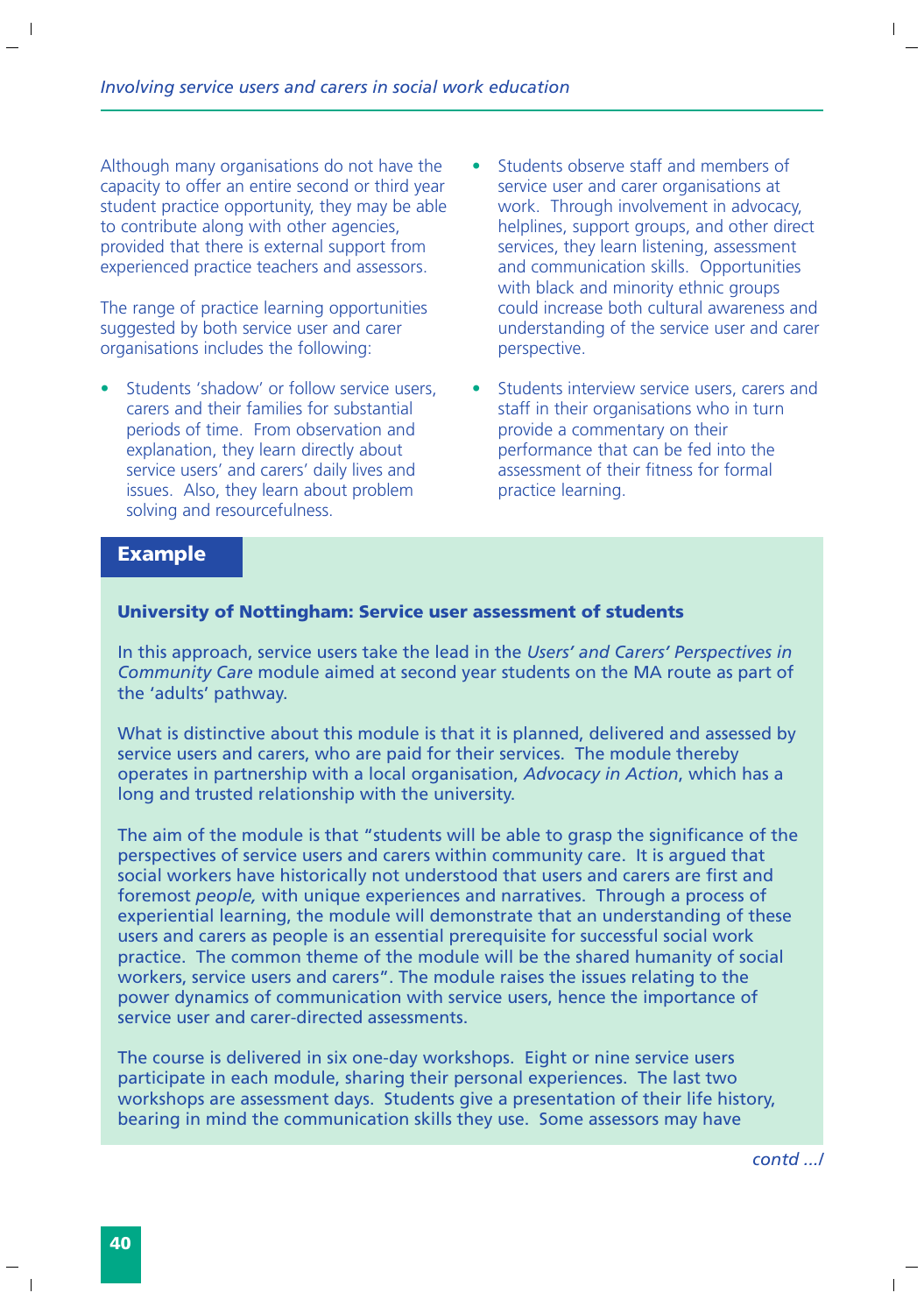learning difficulties or other disabilities. Students must take account of these issues in their presentations.

The grading is a percentage mark, based on the service users' judgement on how well the students have been able to engage in the themes of the module through their presentations. There is also a proportion of the mark awarded in recognition of the overall contributions of students to the module, judged by service users over the entire module. In 2001 and 2002, the coordinating tutor moderated the final mark awarded. For 2003, this tutor has been part of the teaching team and will therefore be part of the assessment process itself, with no consequent need for moderation of the marks.

- Students learn and practise the roles and tasks of managers, staff and members of the organisations, under supervision and as part of formal practice learning.
- Students are allocated discrete new projects that they can design and carry out themselves with supervision. They learn research, development, practice and partnership working skills. The projects are part of their assessed days of practice.

#### **11.5. Assessment of students**

Service users and carers want to be involved in assessing students as well as in teaching them and providing practice learning opportunities. Some Diploma in Social Work and postqualifying programmes already have arrangements in place but the start of the degree programmes has prompted more joint work on systematic, explicit and formalised processes. Much of the activity has centred on the preparation for practice modules that will be delivered in the first year of the programme. There are plans to involve service users and carers fully in the second and third year and to ensure that they participate in the practice assessment panels.

As the student assessment process moves up the agenda and service users and carers are increasingly involved in its development, there are a lot of practicalities to be addressed. These include who makes the assessment, when, how and to whom? For example, is

feedback given directly to the student by the service user, is it collated by the lecturer, the practice assessor or an independent person? Moreover, what weight will be attached to service users' and carers' assessments of student portfolios, especially when their opinions differ from those of tutors and practice assessors?

There is also scope for developing more creative methods for service user and carer participation in assessment. For example, several years ago Parsloe and Swift at the University of Bristol piloted and field-tested a method whereby service users, students, tutors and practice teachers independently assessed videos of student interviews with service users. The assessors rated their performance on 15 items and the researchers compared the ratings to see how far the different groups of assessors agreed about what is a good piece of work**14,51,52**.

As part of the SCIE project, the National Organisation of Practice Teaching (NOPT) generously included a questionnaire in their March 2003 Newsletter, asking for members' experiences of service user and carer involvement in student assessment on placement. Twenty responses were received initially and the results were analysed and summarised by academic staff at Manchester Metropolitan University and Salford University. In order to take this further, a workshop was planned for the national conference to give practice teachers the opportunity to devise a format for service user/carer feedback. The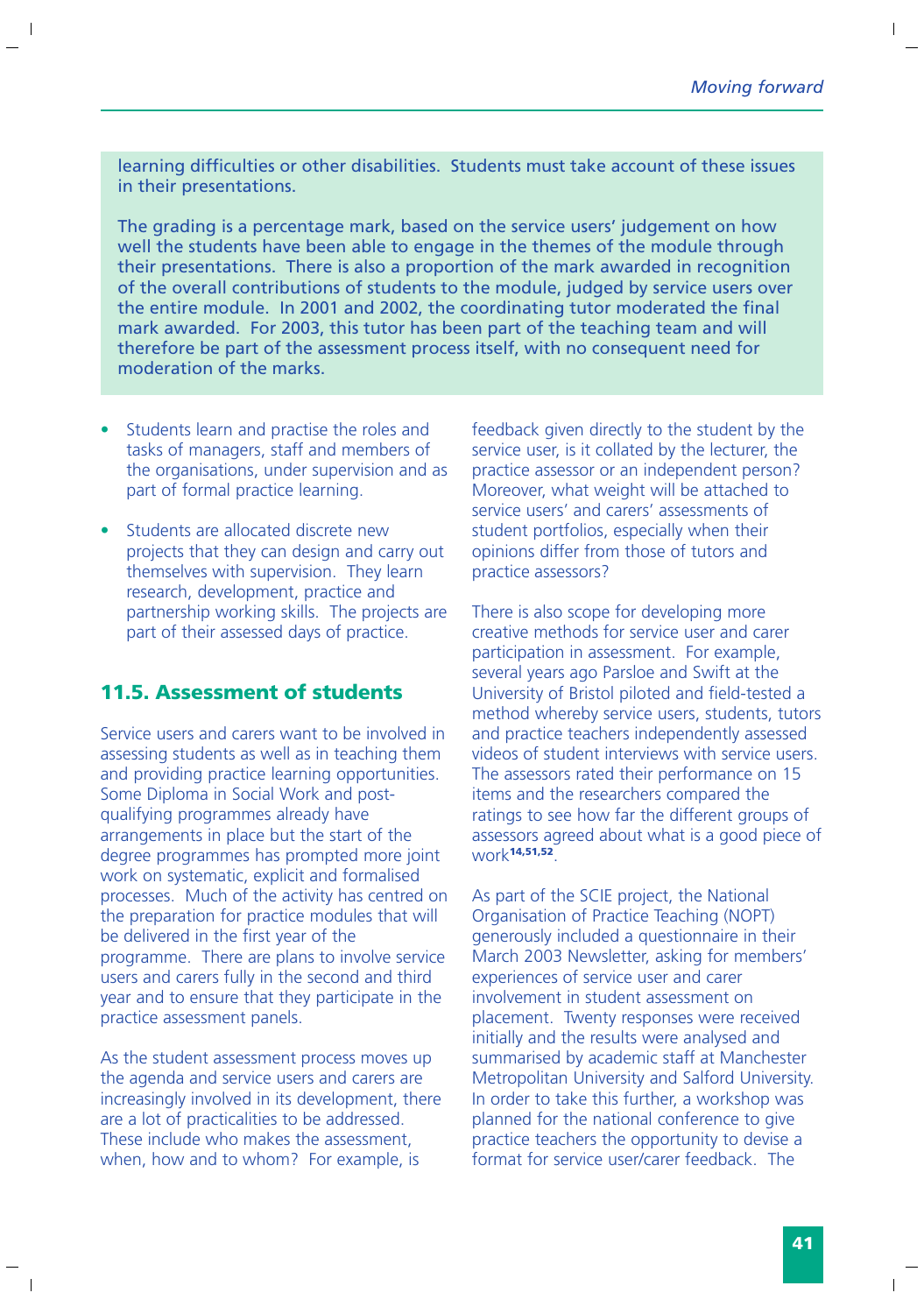#### **National Organisation of Practice Teaching, March 2003**

*Survey of practice teachers' experiences of service user/carer involvement in student assessment on placement*

A range of responses were received from across England with the majority of practice teachers/work-based assessors having some experience of service user involvement in the assessment of students and around a third with 'considerable' experience. The majority of practice teachers received this feedback verbally, although some used a written, structured format to elicit these responses. One respondent asked the student to devise their own form for feedback, another using spontaneous comments from the service user at the end of the direct observation – after the student had left.

Key findings included:

- The most useful method would be a semi-structured format that could be administered by the practice teacher, student or work-based supervisor.
- The service user could complete this in writing *or* the practice teacher, student or work-based supervisor could ask verbal questions and record the service user's replies.
- One format can be devised to apply flexibly to all settings.
- Where particular communication issues present themselves, the practice teacher and student should devise appropriate methods of eliciting information.
- Sensitivity to service user needs and experience is important in the administration of any feedback process.
- Clear, understandable language should be used.
- Service user feedback is essential to give service users an authentic voice and to provide varied and balanced feedback for assessment.
- Feedback needs to be used by the practice teacher as a learning experience for the student.
- Service user feedback should be a requirement in making an assessment for *all* students in *any* setting.
- It is important for the practice teacher and the student to select the service user together, rather than the student alone.
- Careful preparation of the service user for involvement in this process is important and must include the right to refuse.
- Trigger questions linked to core competencies are not the aspects of student performance of most concern to service users – start from the service user perspective.
- The practice teacher has the task of translating feedback into evidence for the core competencies/national occupational standards.
- Service users should *not* be expected to identify aspects of the student's performance that need to be developed; that again is the practice teacher's task.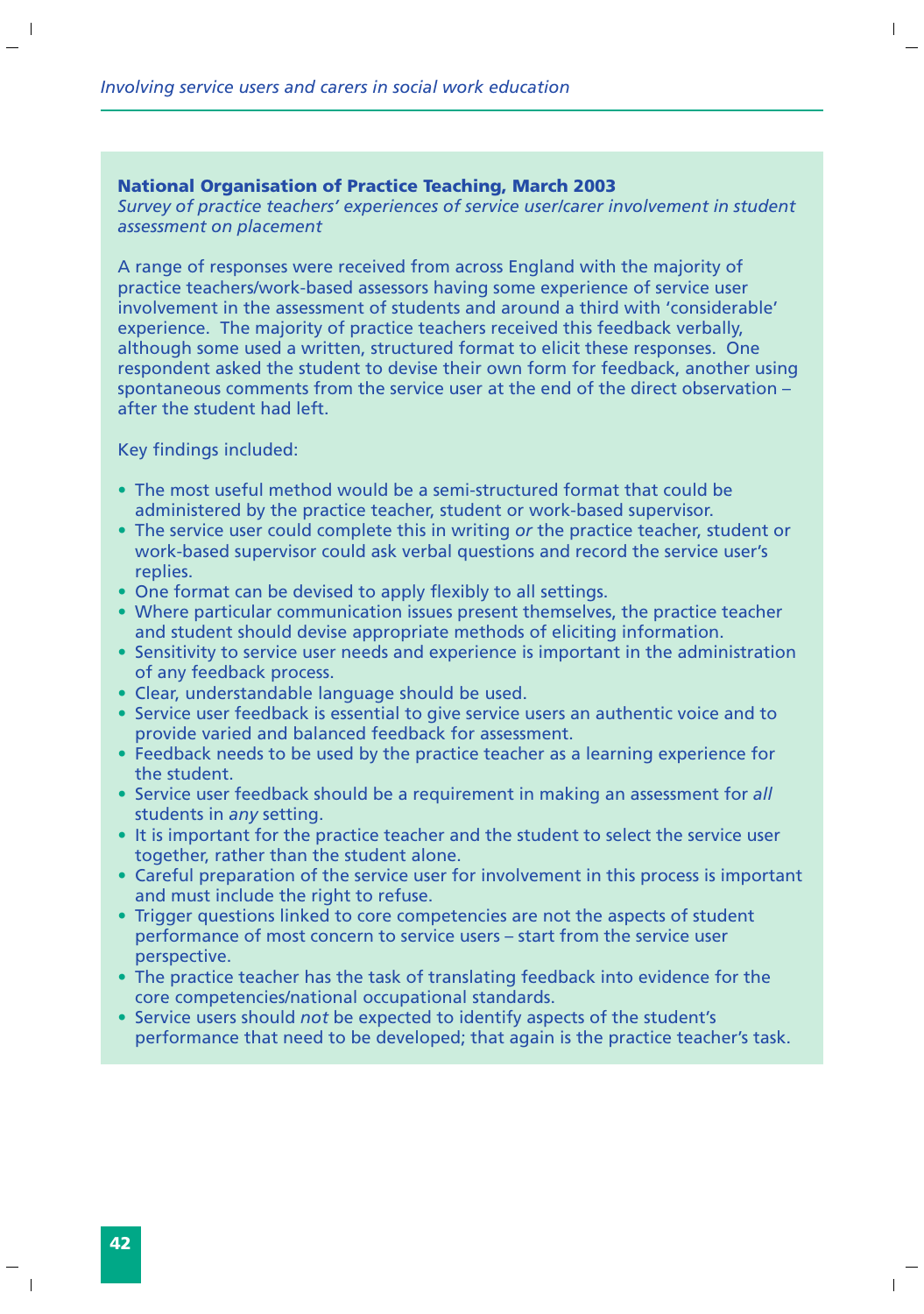need to construct guidelines for good practice in this area was also identified. The report for the NOPT newsletter is summarised here.

Several of the Practice Learning Taskforce regional development projects considered how service users and carers could participate in assessment (www.practicelearning.org):

- The University of Plymouth held practice learning workshops at which service users and carers made invaluable contributions. Students on this programme will interview one or more service users as part of their assessment as being ready for practice learning experience. The service users will be asked to give feedback on their performance and verify that the student's report is accurate. Service users and carers are playing a vital part in devising the assessment method and draft guidelines, *Initial assessment of 'Readiness for practice learning,* have been produced. Service user, carer, and student involvement has been instrumental in keeping documentation and discussion jargon-free.
- The Swindon Practice Development Centre focused attention, through consultations with voluntary sector projects, on service user feedback in the assessment of students in Years 1 and 2. They agreed seven headings for feedback that will be incorporated into the assessments.
- The University of East Anglia developed tools for monitoring practice learning. These are a placement assessment form, a monitoring form, and a student and service user feedback form.
- Finally, service user, carer and other organisations that work on more than one programme have pointed out the procedures and processes, including those for assessment, are usually different. The West Midlands, and the University of Hull and University of Lincoln regional projects sought to develop more similar or integrated approaches.

#### **11.6. Quality assurance**

As part of their comprehensive strategy, programmes have set up partnership or management boards to oversee all stages of design and delivery of the degree, including quality assurance. The service user and carer members participate along with others in developing these mechanisms. Only at the end of the first year of the degree programme, will it be possible to compare emerging approaches, and assess how they work. In 2006, when the first social work degrees are awarded, fuller information will become available on how service user and carer involvement in quality assurance works and the value that it adds to the processes and their outcomes.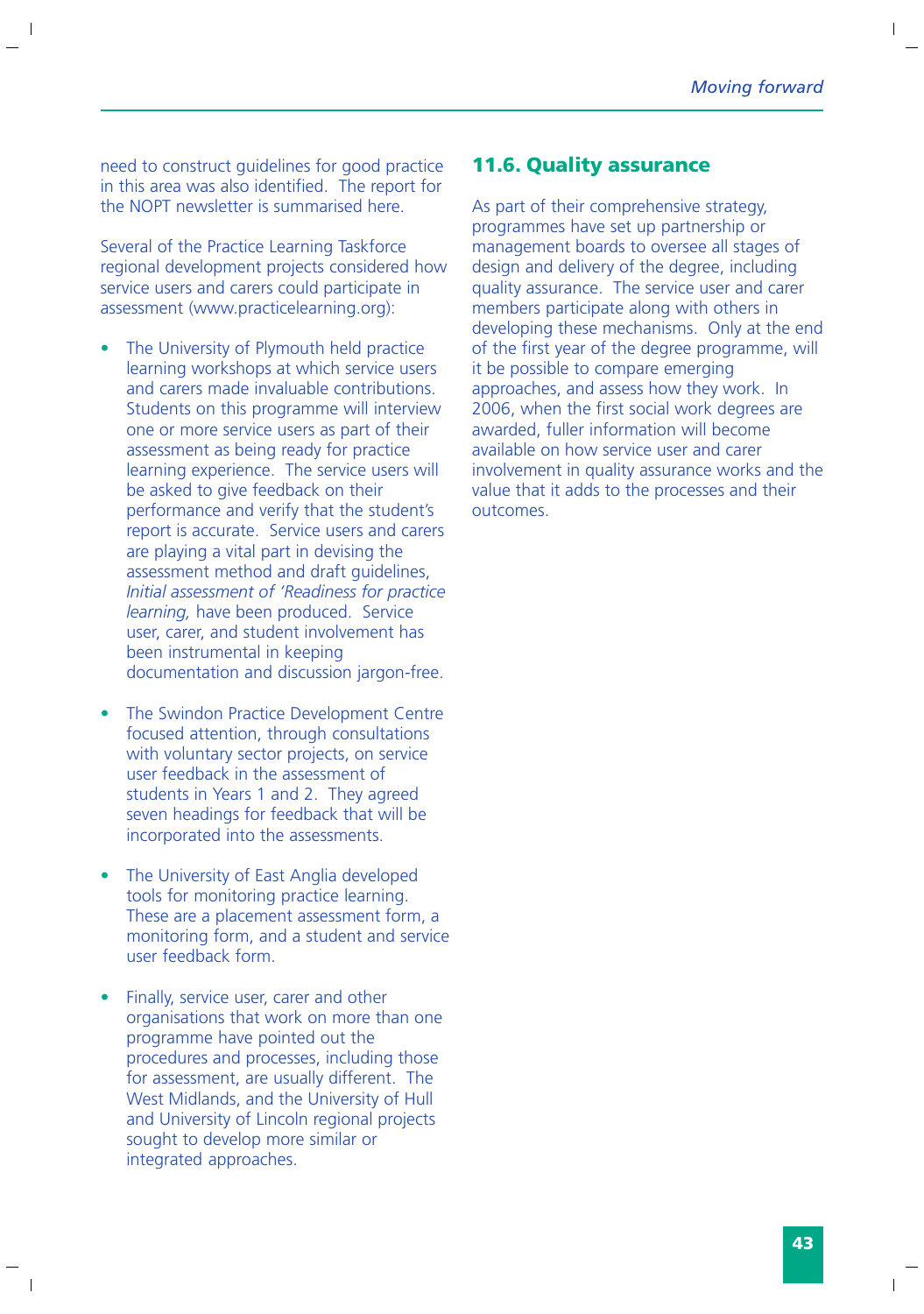### **Next steps**

**12**

Many universities and colleges offering the degree programmes in England in 2003 and their allies in service user and carer organisations have made a good start at working together, but progress is uneven across the country and the specific aspects of the programmes. In November 2003, the GSCC and SCIE held a joint conference entitled 'Living and Learning Together', to promote and share different approaches to service user and carer involvement. Ten workshops were planned and delivered by social work lecturers and their service user and carer partners. The report of the conference proceedings that will be published shortly after this guide shows that imaginative ways of involving service users and carers have been achieved. These include partnerships with children and young people, asylum seekers, people with learning difficulties, parents and carers, and the use of drama and poetry.

*Involving service users and carers in social work education*

In the move towards active and systematic service user and carer participation in social work education, the areas for attention include:

- *• Building and sustaining capacity:* in order that the initiative may realise its potential, priority should be attached to building up the capacity of both service user and carer organisations and degree programme providers for joint working. Ring-fenced funding is one of the levers to facilitate this development.
- *• Training and support:* training for service user and carer trainers is high on the agenda of their organisations. This includes support for these organisations to develop their own training and support

systems and the development at a national level of accredited training leading to qualifications.

- *• Payment* of service users and carers is a complicated area. Practice varies across the country and some guidance is required.
- *• Codes of practice* may help to promote and monitor fair treatment and good quality processes and outcomes.
- *• Evaluation:* a wide variety of different approaches to service user and carer participation are emerging. Programme providers and their partners need to have robust systems for tracking, monitoring, reviewing and revising their approaches. Research is required to assess the effectiveness of these approaches in terms of processes and outcomes.

The first three years of service user and carer participation in the degree afford everyone involved the opportunity to experiment in their approaches, build up a body of knowledge and experience, and assess how it makes a difference to social work education, practice and, above all, its outcomes for service users and carers. Arrangements for sharing experiences and learning from each other may move these developments forward creatively and sustain them. Further developments in service user and carer involvement must surely be based on the values and principles of service user organisations and seek to widen participation.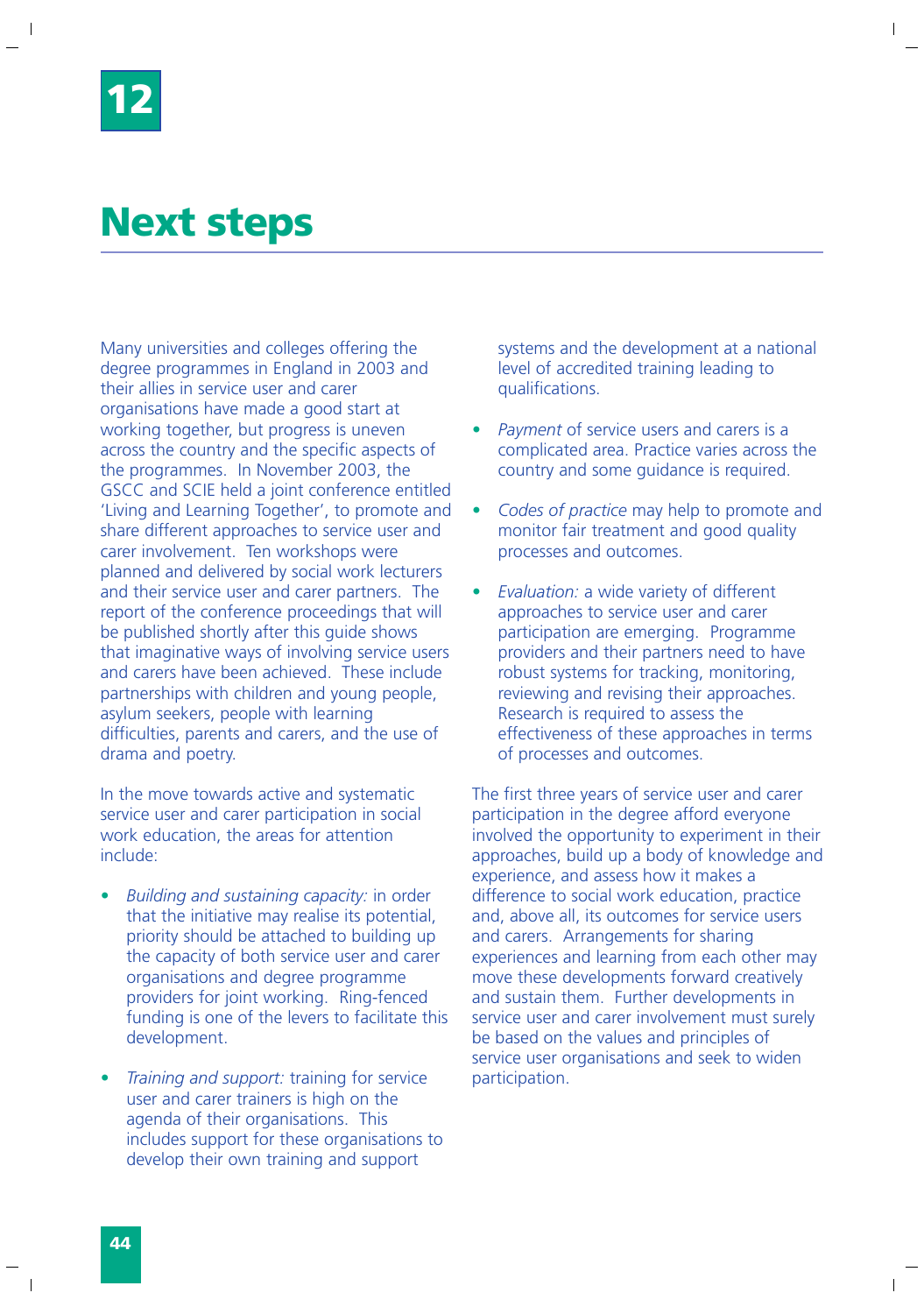### **References and source material**

- **<sup>1</sup>** DH (Department of Health) (2002) *Requirements for social work training*, London: DH.
- **<sup>2</sup>** DH (Department of Health) (2000) *A quality strategy for social care*, London: DH.
- **<sup>3</sup>** Topss (Training organisation for the personal social services) England (2002) *The national occupational standards for social work*, Leeds: Topss.
- **<sup>4</sup>** GSCC (General Social Care Council) (2002) C*odes of practice for social care workers and employers*, London: GSCC.
- **<sup>5</sup>** Beresford, P. (2003) *It's our lives: A short theory of knowledge, distance and experience*, London: OSP for Citizen Press.
- **<sup>6</sup>** Croft, S. and Beresford, P. (1993) *Getting involved: A practical manual*, London: Open Services Project and Joseph Rowntree Foundation.
- **<sup>7</sup>** Harding, T. and Oldham, H. (1996) *Involving service users and carers in local services: Guidelines for social services departments and others*, London: NISW.
- **<sup>8</sup>** Turner, M. and Shaping Our Lives (1998) *It's our day: A national user conference*, London: NISW.
- **<sup>9</sup>** Turner. M. and Shaping Our Lives National User Network (2002) *Guidelines for involving service users in social work education*, Southampton: Social Policy and Social Work Learning and Teaching Support NetworK (swap*ltsn*) (www.swap.ac.uk).
- **<sup>10</sup>** Beresford, P. with Page, L. and Stevens, A. (1994) *Changing the culture: Involving service users in social work education*, CCETSW Paper 32.2, London: Central Council for Education and Training in Social Work.
- **<sup>11</sup>** YIPPEE (Young Independent People Presenting Educational Entertainment) and CATS (Citizens as Trainers) (2002) *How to consult with people who use services (or anyone else, for that matter)*, University of Salford: YIPPEE and CATS.
- **<sup>12</sup>** Shaping Our Lives National User Network (2003) G*uidelines for making events accessible*, London: Shaping Our Lives National User Network.
- **<sup>13</sup>** DH (Department of Health) (2002) *Reform of social work education and training: Principles of partnership arrangements for the social work degree*, London: DH.
- **<sup>14</sup>** Swift, P. (2002) *Service users' views of social workers: A review of the literature undertaken on behalf of the Department of Health*, London: Institute for Applied Health and Social Policy, King's College London.
- **<sup>15</sup>** NSF Rethink (2003) *A commitment to carers: Help for relatives, partners and friends of people with a mental health problem*, London: DH and NSF Rethink.
- **<sup>16</sup>** Braye, S. (2000) 'Participation and involvement in social care', in H. Kemshall and R. Littlechild (eds) *User involvement and participation in social care: Research informing practice*, London: Jessica Kingsley Publishers.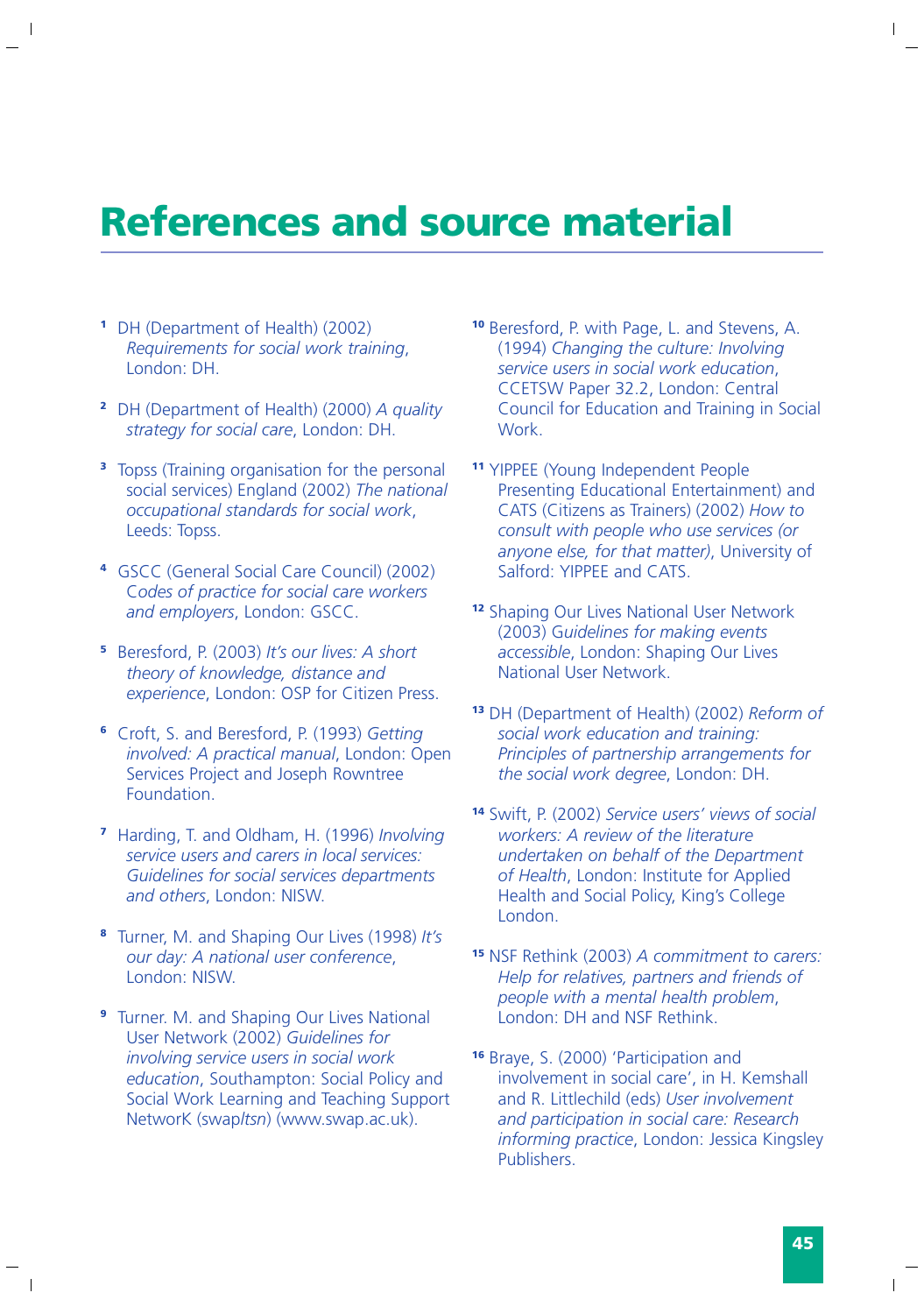- **<sup>17</sup>** Braye, S. and Preston-Shoot, M. (1995) *Empowering practice in community care*, Buckingham: Open University Press.
- **<sup>18</sup>** Kemshall, H. and Littlechild, R. (2000) *User involvement in social care: Research informing practice*, London: Jessica Kingsley **Publishers**
- **<sup>19</sup>** Goss, S. and Miller, C. (1995) *From margin to mainstream: Developing user- and carercentred community care*, York: Joseph Rowntree Foundation.
- **<sup>20</sup>** Taylor, I. (1997) *Developing learning in professional education: Partnerships for practice*, Buckingham: Open University Press.
- **<sup>21</sup>** Manthorpe, J. (2000) 'Developing carers' contributions to social work training', *Social Work Education*, vol 19, no 1, pp 19- 27.
- **<sup>22</sup>** Barnes, D., Carpenter, J. and Bailey, D. (2000) 'Partnerships with service users in interprofessional education for community mental health: a case study', *Journal of Interprofessional Care*, vol 14, no 2, pp 189-200.
- **<sup>23</sup>** ATD Fourth World (2003a) *Participation Works: Involving people in poverty in policy making*, London: ATD Fourth World.
- **<sup>24</sup>** ATD Fourth World (2003b) *"Talk with us not at us": How to develop partnerships between families in poverty and professionals*, London: ATD Fourth World.
- **<sup>25</sup>** Arnstein, S. (1969) 'A ladder of citizen participation', *Journal of the American Institute of Planners*, vol 35, no 4, pp 216- 44.
- **<sup>26</sup>** Forrest, S., Risk, I., Masters, H. and Brown, N. (2000) 'Mental health service user involvement in nurse education: exploring the issues', *Journal of Psychiatric and Mental Health Nursing,* vol 7, pp 151-7.
- **<sup>27</sup>** Molyneux, J. (2001) *Report on service users' and carers' involvement in the ASW Programme*, Newcastle: Northumbria University.
- **<sup>28</sup>** Molyneux, J. and Irvine, J. (2004: forthcoming) 'Service user and carer involvement in social work training: a long and winding road?', *Social Work Education*.
- **<sup>29</sup>** Brooker, C., James, A. and Readhead, E. (2003) *National continuous quality improvement tool for mental health education*, Durham and York: Northern Centre for Mental Health.
- **<sup>30</sup>** Crepaz-Keay, D., Binns, C. and Wilson, E. (1997) *Dancing with angels: Involving survivors in mental health training*, London: **CCETSW**
- **<sup>31</sup>** Gell, C. and Seebohm, P. (ed.) (2001) *Valuing experience*, London: Institute for Applied Health and Social Policy, King's College London.
- **<sup>32</sup>** NSF (National Schizophrenia Fellowship) (1997) *How to involve users and carers in planning, running and monitoring care services and curriculum development*, Kingston-upon-Thames: NSF.
- **<sup>33</sup>** NIMHE (National Institute for Mental Health in England) (2003) Ca*ses for change: User involvement*, London: DH.
- **<sup>34</sup>** CEPF (Central England People First) and Smith, R. (2003) *Learning from the experts: people with learning difficulties as trainers*, Northampton: CEPF/University of Leicester.
- **<sup>35</sup>** NCC (National Consumer Council) (2002) C*onsumer representation: Making it work: Good practice guide*, London: NCC.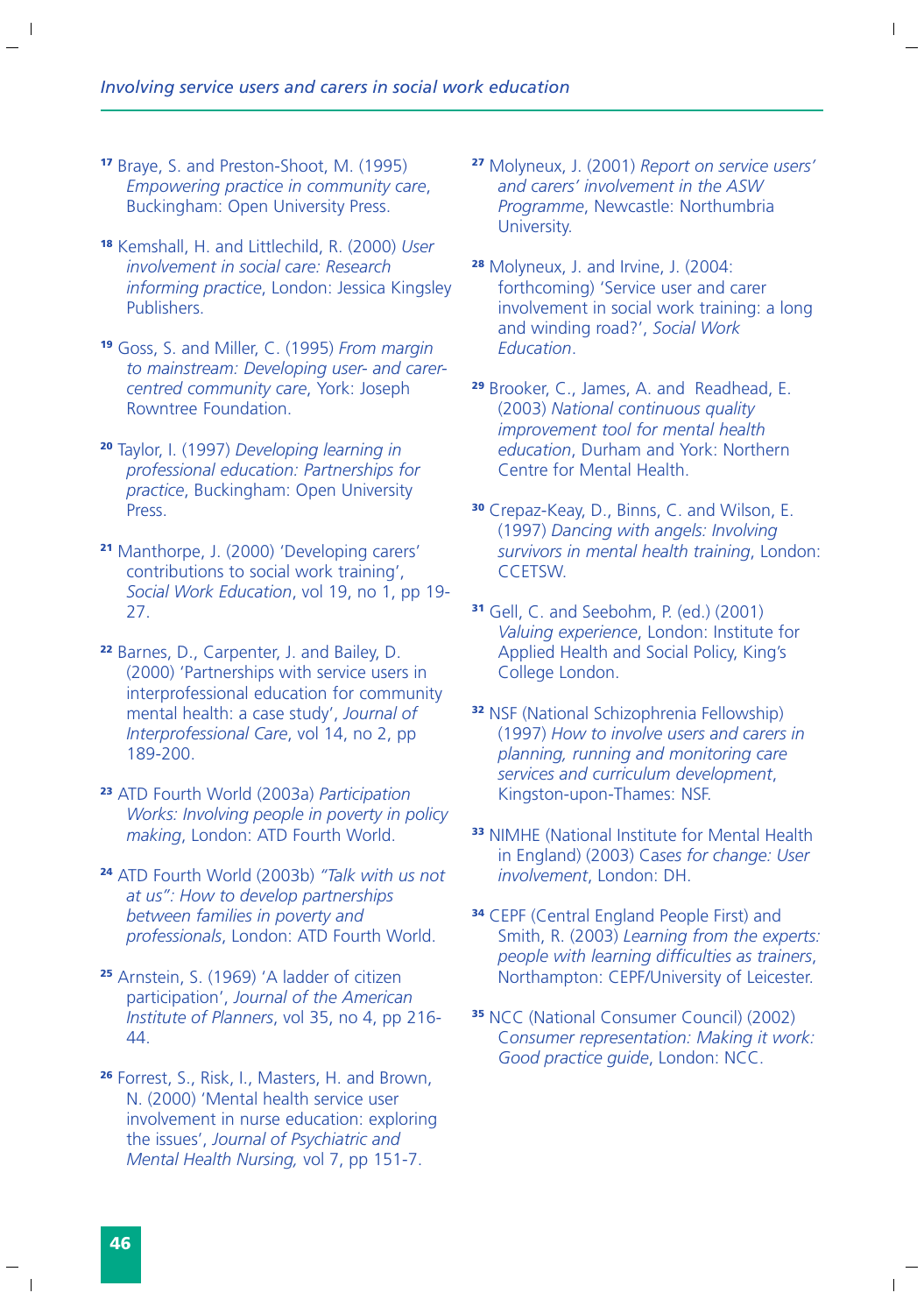- **<sup>36</sup>** Scott, J. and Seebohm, P. (2001) *Payments and the benefits system: A guide for survivors and service users involved in improving mental health services*, London: Institute for Applied Health and Social Policy, King's College London.
- **<sup>37</sup>** Scott, J. (2003) *A fair day's pay: A guide to benefits, service user involvement and payments*, London: Mental Health Foundation.
- **<sup>38</sup>** Anfilogoff, S. with Starr, M. and Mathias, P. (2002) *Carer and Carer Trainers Focus Groups Report to DH from Carers UK and City & Guilds Affinity*.
- **<sup>39</sup>** CATS (Citizens as Trainers), YIPPEE (Young Independent People Presenting Educational Entertainment), Rimmer, A. and Harwood, K. (2004: forthcoming) 'Citizen participation in the education and training of social workers', *Social Work Education.*
- **<sup>40</sup>** Hastings, M. (2000) 'User involvement in education and training', in R. Pierce and J. Weinstein (eds) *Innovative education and training for care professionals: A provider's guide*, London: Jessica Kingsley Publishers.
- **<sup>41</sup>** Reynolds, R. and Read, J. (1999) 'Opening minds: user involvement in the production of learning materials on mental health and distress', S*ocial Work Education*, vol 18, no 4, pp 417-31.
- **<sup>42</sup>** Simpson, A. (1999) 'Creating alliances: the views of users and carers on the education and training needs of community mental health nurses', *Journal of Psychiatric and Mental Health Nursing*, vol 6, pp 347-56.
- **<sup>43</sup>** Downs. S. and Folk.us (2003) 'Users as trainers in *Promoting good practice:* service user and carer involvement in the training of the caring professions', 10 October 2002 conference proceedings, Plymouth: Department of Social Policy and Social Work, University of Plymouth.
- **<sup>44</sup>** University of Plymouth (2003) *4th Innovations Conference 'Promoting Good Practice': Service user and carer involvement in the training of the caring professions*, 10 October 2002, Plymouth: Department of Social Policy and Social Work, University of Plymouth.
- **<sup>45</sup>** North East Regional Liaison Group and North East Regional Topss Forum (2002) *Listening to people's experiences: Models of practice and the future of social work education and training: 25 September 2002 Conference feedback report*, Teesside: North East Regional Liaison Group and North East Regional Topss Forum.
- **<sup>46</sup>** O'Neill, F. (2002) *Leeds Fitness for Practice Implementation Group: Developing a strategic approach to user and carer involvement in pre-registration nursing and midwifery education in Leeds*, Leeds: School of Healthcare Studies, University of Leeds.
- **<sup>47</sup>** DH (Department of Health) (2002) *Focus on the future: Key messages from focus groups about the future of social work training*, London: DH.
- **<sup>48</sup>** Shaping Our Lives National User Network, Black User Group (West London), Ethnic Disabled Group Emerged (Manchester), Footprints and Waltham Forest Black Mental Health Service User Group (North London) and Service Users' Action Forum (Wakefield) (2003) *Shaping Our Lives: From outset to outcome: What people think of the services they use*, York: Joseph Rowntree Foundation.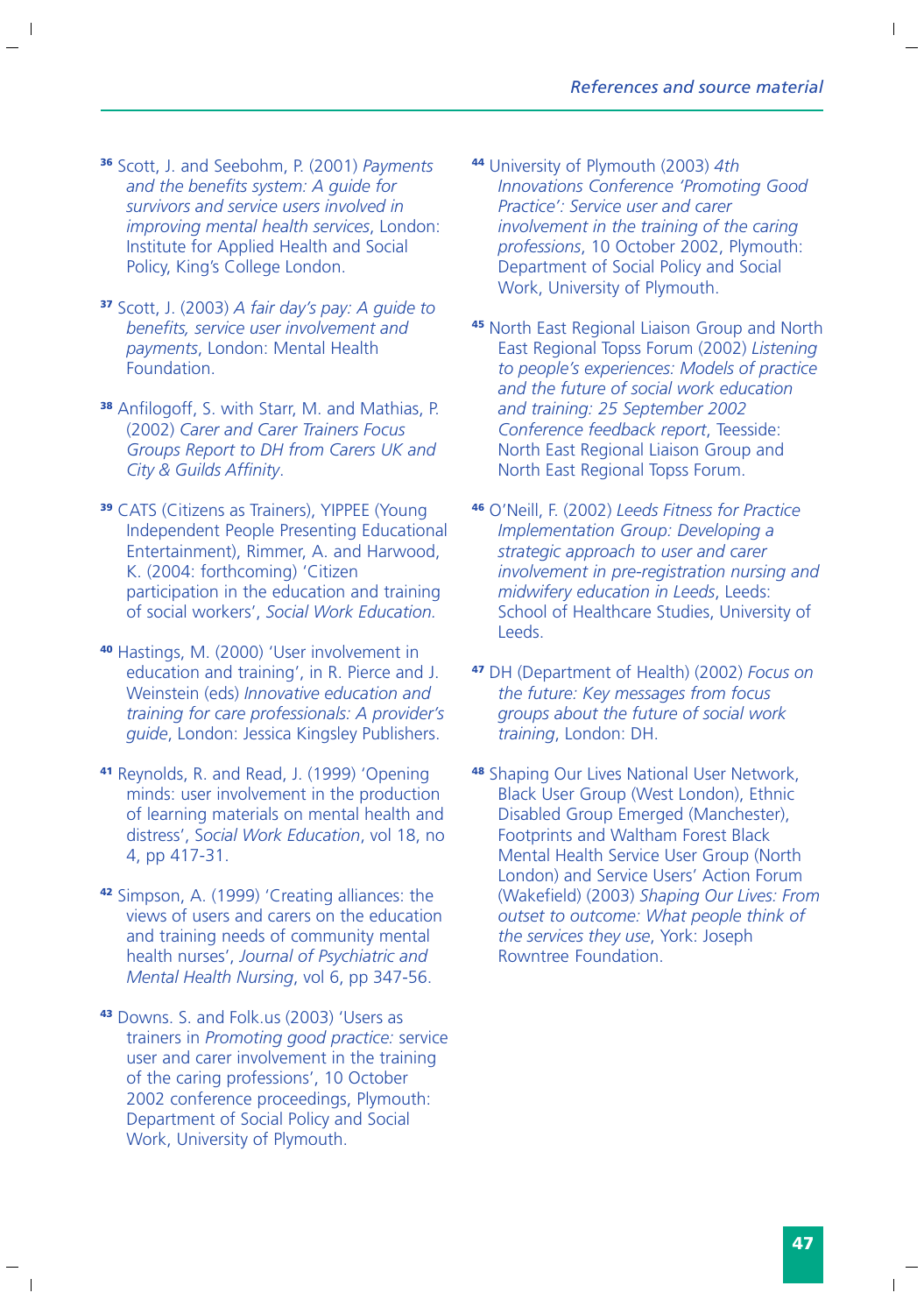- **<sup>49</sup>** Practice Learning Taskforce and Department of Health (2003) *Practice learning 'Everybody's business': Summary of the Regional Development Projects*, Leeds: Practice Learning Taskforce.
- **<sup>50</sup>** Kearney, P. (2003) *A framework for supporting and assessing practice learning*, London: SCIE.
- **<sup>51</sup>** CCETSW (Central Council for Education and Training in Social Work) (1997) *Working with service users in social work education and training in social work and social care: Report of a CCETSW project Conference 21 November 1997*, London: CCETSW.
- **<sup>52</sup>** CCETSW (Central Council for Education and Training in Social Work) and University of Lincolnshire and Humberside (1998) *Listening to experience: Promoting the involvement of service users in education and training for social work, 11 November 1998 Conference Report*, London: CCETSW.